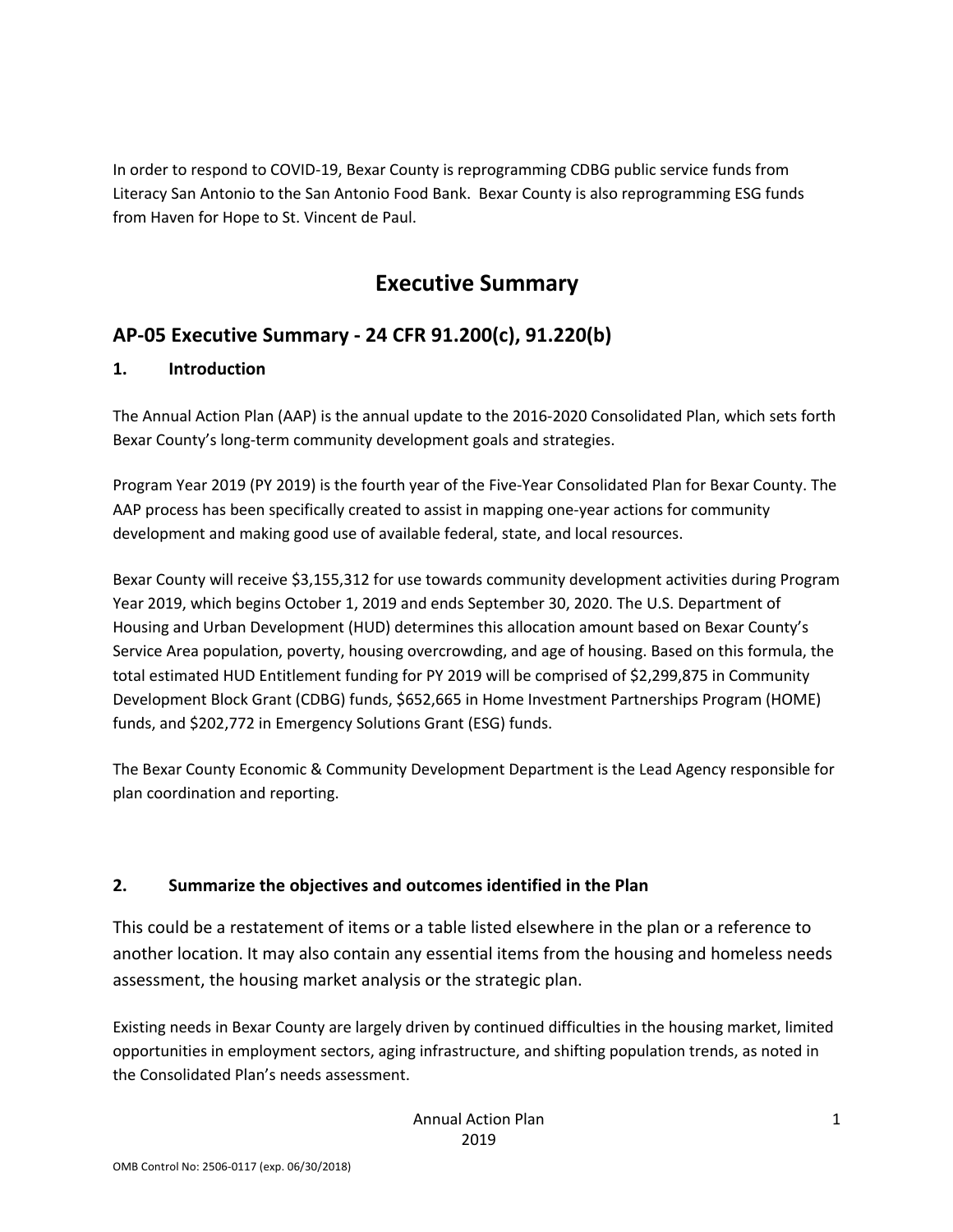Many communities withinthe Bexar County service area lack the basic necessities for a suitable living environment. There are often significant deficits in affordable housing options, supportive services for special needs populations, available homeless facilities, education and job training opportunities, and necessary infrastructure.

Unfortunately, statistics regarding changes in the Bexar County population potentially indicate that the need for community services and facilities is likely to continue to grow.

As seen in the San Antonio and Bexar County Point in Time Count conducted in early 2019, there are still approximately 3,066 homeless persons in the region. In order to address these needs, Bexar County, through a collaborative planning process, has developed goals and measurable objectives in coordination with community partners over the five years of the Amended 2016-2020 Consolidated Plan in Housing; Homeless; Public Facilities; Economic Development; Infrastructure; and Public Services.

See Consolidated Plan (attached).

### **3. Evaluation of past performance**

This is an evaluation of past performance that helped lead the grantee to choose its goals or projects.

In the 2017 Consolidated Annual Performance and Evaluation Report (CAPER), ECD provided an evaluation of the second year of the Five-Year Consolidated Plan. Bexar County made significant progress in meeting its five year goals. Some notable accomplishments included the following:

#### **CDBG Public Service**

Results: Provided support to public service agencies which benefitted **500 low to moderate income individuals**. This figure exceeded our proposed estimate by 167 individuals. Services include emergency rental assistance, counseling, essential services, homelessness prevention, transportation services, youth services, and hot meals for the elderly.

• Expenditures: **\$ 200,584.85** 

#### **CDGB Infrastructure**

Results: Developed infrastructure which benefitted **91,710 Households** in low to moderate income census tracts in unincorporated Bexar County and participating cities. This figure exceeded our proposed estimate by 84,478 households.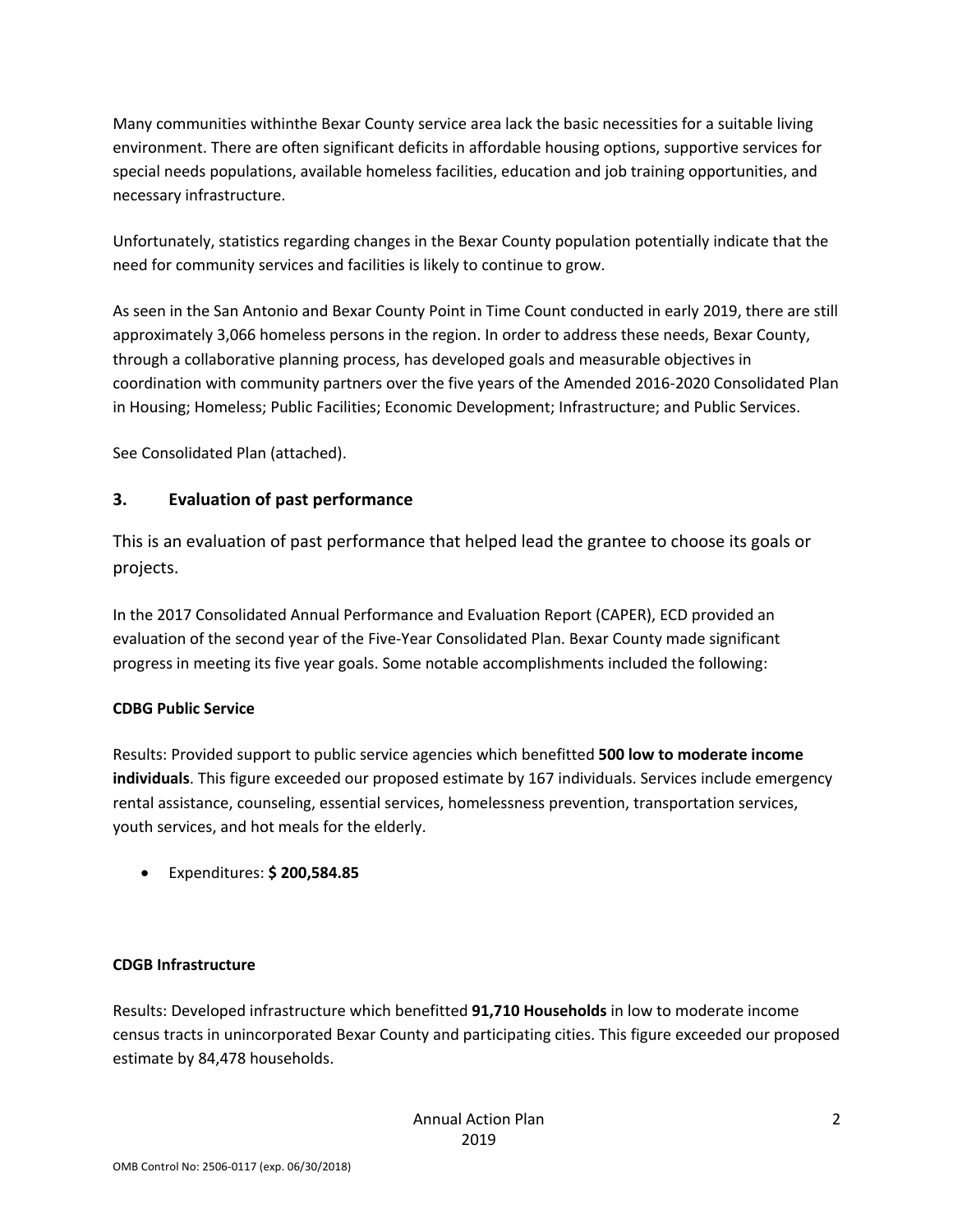• Expenditures: **\$851,139** 

#### **HOME**

Results: Provided affordable housing which benefitted **21 Low-Income Households** in Bexar County, and leveraged \$4,157,285 towards an additional 188 units. The County met its performance indicator; however, this figure was not included in the PR 23 as the project is currently open. The project, which involves the construction of 167 single family units, is scheduled for completion in March 2018.

• Expenditures: **\$589,013** 

#### **ESG**

Results: Provided homelessness prevention which benefitted **8 Low-Income Households** in Bexar County.

Results: Provided rapid-rehousing which benefitted **16 Low-Income Households** in Bexar County.

- Expenditures (Homelessness Prevention): **\$222,210.62**
- Expenditures (Rapid-Rehousing): **\$56,495.26**

### **4. Summary of Citizen Participation Process and consultation process**

Summary from citizen participation section of plan.

ECD is responsible for producing the 2019 Annual Action Plan. In this capacity, ECD works with a number of County departments, the Houston Housing Authority, non-profit organizations, and other stakeholders to ensure that the planning process is both comprehensive and inclusive. ECD solicits information from other County departments, the private sector, non-profit organizations, neighborhood-based organizations, and residents, regarding existing conditions and strategies for addressing current or future needs.

ECD recognizes that Bexar County residents are the center of, and partners in, the development and execution of the 2019 Annual Action Plan. ECD seeks community involvement and provides residents with opportunities to become involved in the development of the Annual Action Plan. Opportunities for citizen input are provided throughout the planning process through: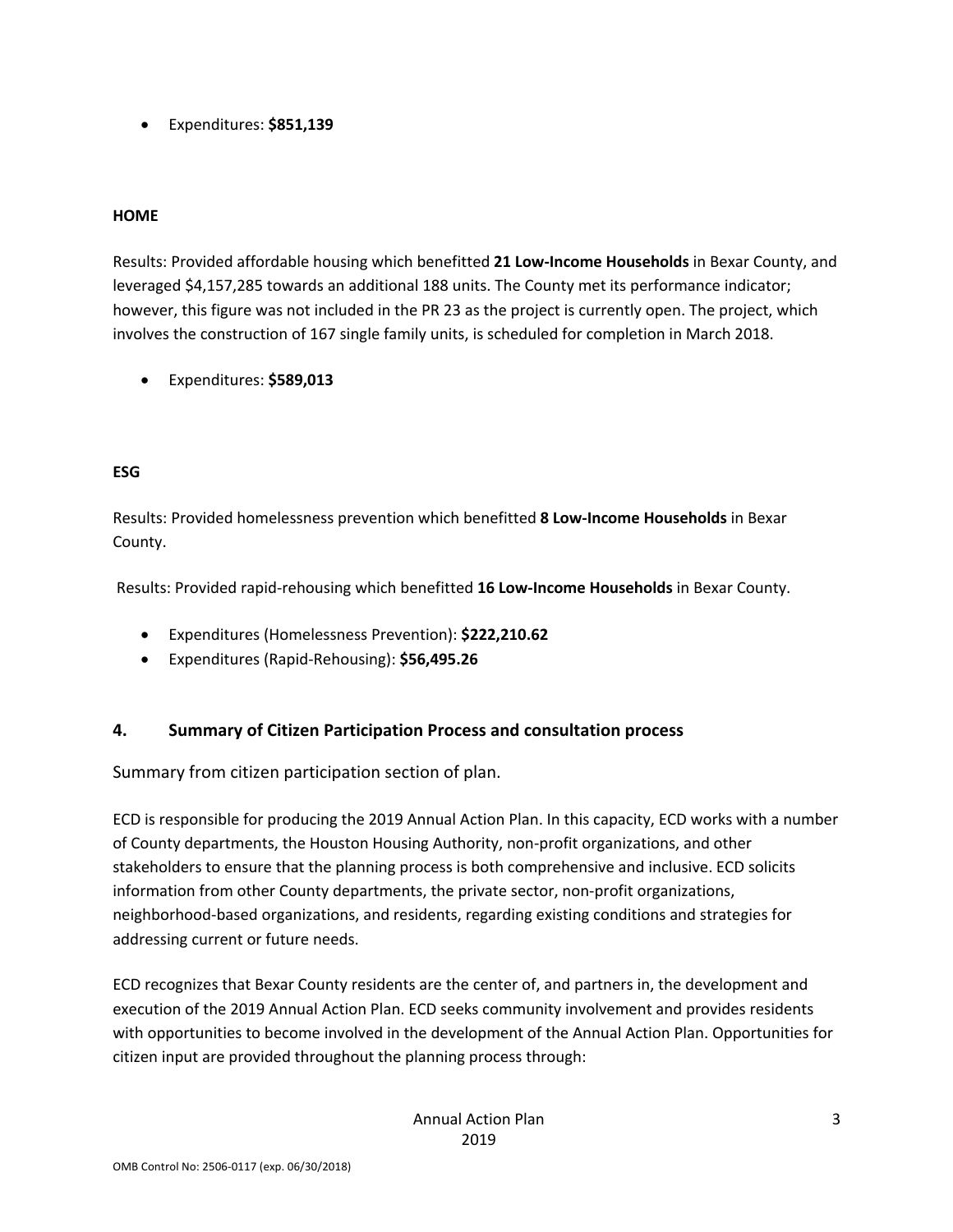- Public hearings
- Publications and postings
- Technical Assistance Workshops

The Annual plan was informed by a community engagement process that quadrupled citizen participation through public meetings and direct engagement with stakeholders as outlined below:

#### **Citizen Participation Process Overview**

Four (4) public hearings were held at the following locations and times to ensure maximum citizen participation in the development of the AAP:

#### **Commissioner Sergio "Chico" Rodriguez, Precinct 1**

Thursday, February 7, 2019 – 6:30 p.m. Somerset Multi-Purpose Center 19375 "K" Street Somerset, Texas 78069

#### **Commissioner Justin Rodriguez, Precinct 2**

Thursday, January 31, 2019 – 6:30 p.m. Balcones Heights Justice Center, 3300 Hillcrest Balcones Heights, Texas 78201

#### **Commissioner Kevin A. Wolff, Precinct 3**

Thursday, February 24, 2019 – 6:30 p.m. Hill Country Village, 116 Aspen Lane San Antonio, Texas 78232

#### **Commissioner Tommy Calvert, Precinct 4**

Thursday, February 21, 2019 – 6:30 p.m. Greater Randolph Area Seniors Program Center 250 Donalan Drive Converse, Texas 78109

Additionally, two (2) Technical Assistance Workshops were held on the following dates: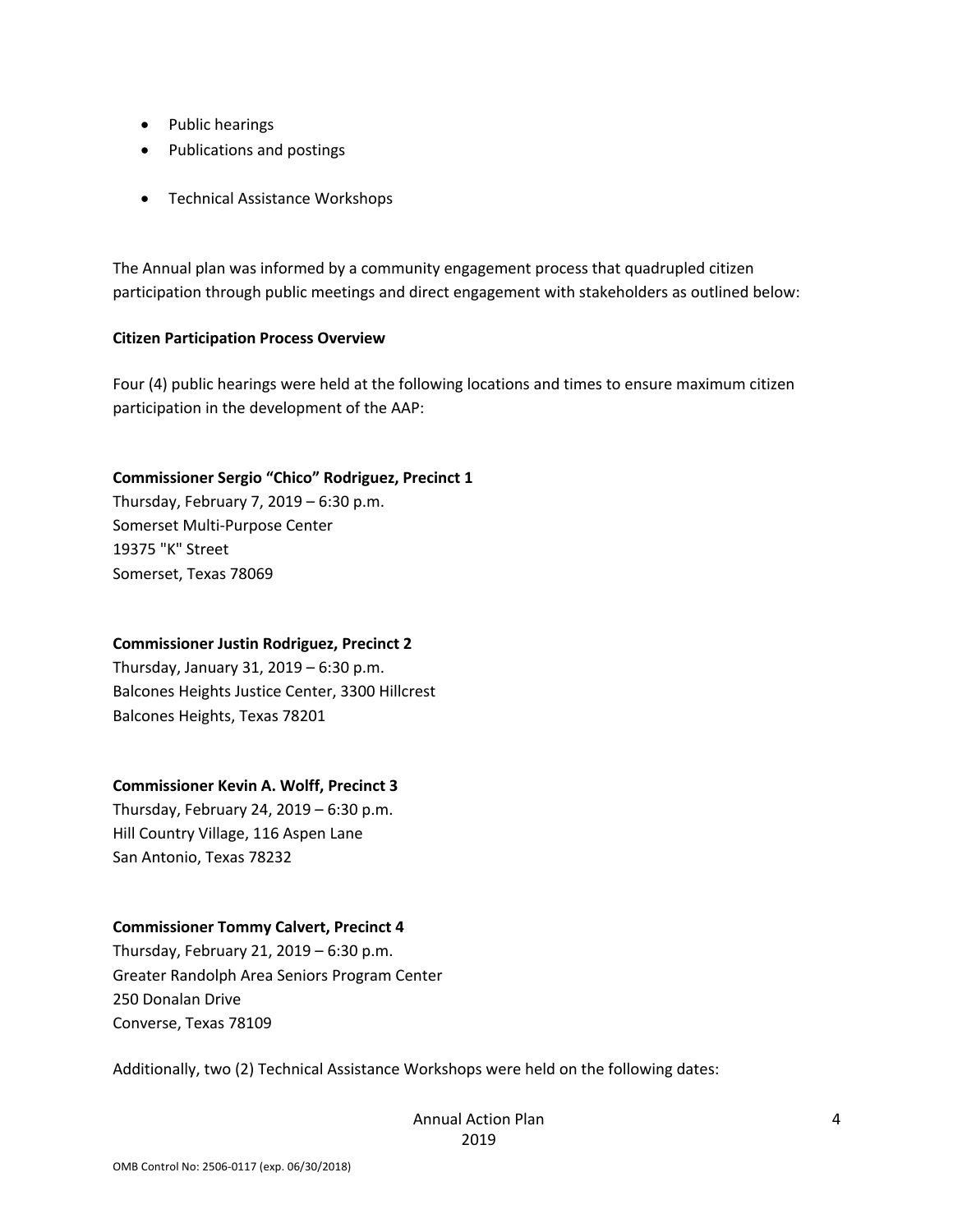### **1. February 20, 2019 TA Workshop (All Funding Sources) 9:00a.m. - 11:00a.m. 2. February 29, 2019 TA Workshop (All Funding Sources) 9:00a.m. - 11:00a.m.**

Through this process, we increased community participation, obtained public input, and utilized all feedback in the development of our annual action plan. All information was used to inform programmatic strategies that will benefit residents of unincorporated Bexar County and participating municipalities.

### **5. Summary of public comments**

This could be a brief narrative summary or reference an attached document from the Citizen Participation section of the Con Plan.

 $\leq$  align="LEFT">Bexar County recieved no public comments regarding the Action Plan.  $\leq$ /p> $\leq$ p align="LEFT"> </p><p align="LEFT"></p>

### **6. Summary of comments or views not accepted and the reasons for not accepting them**

<p align="LEFT">All comments or views were considered. ECD did not send any responses specifically rejecting comments received.</p>

### **7. Summary**

The 2016-2020 Consolidated Plan and the PY2019 Annual Action Plan represent Bexar County's vision for improving the quality of life in the low and moderate income areas of the County.

The 2019 Annual Action Plan represents detailed activities for the fifth year of the 2016-2020 Consolidated Plan.During PY 2019, ECD will build upon past experience and strategies striving to meet the five year goals set in the Consolidated Plan and updated in the Annual Action Plans. ECD staff will continue to focus on using data-driven approaches and utilizing various citizen and stakeholder participation techniques, to validate the needs set in the 2016-2020 Consolidated Plan.

ECDcontinues to makestrides in addressing the community's needs and the Consolidated Plan priorities, through community involvement, evaluations of past performance, and responding to past experience with improved efficiency.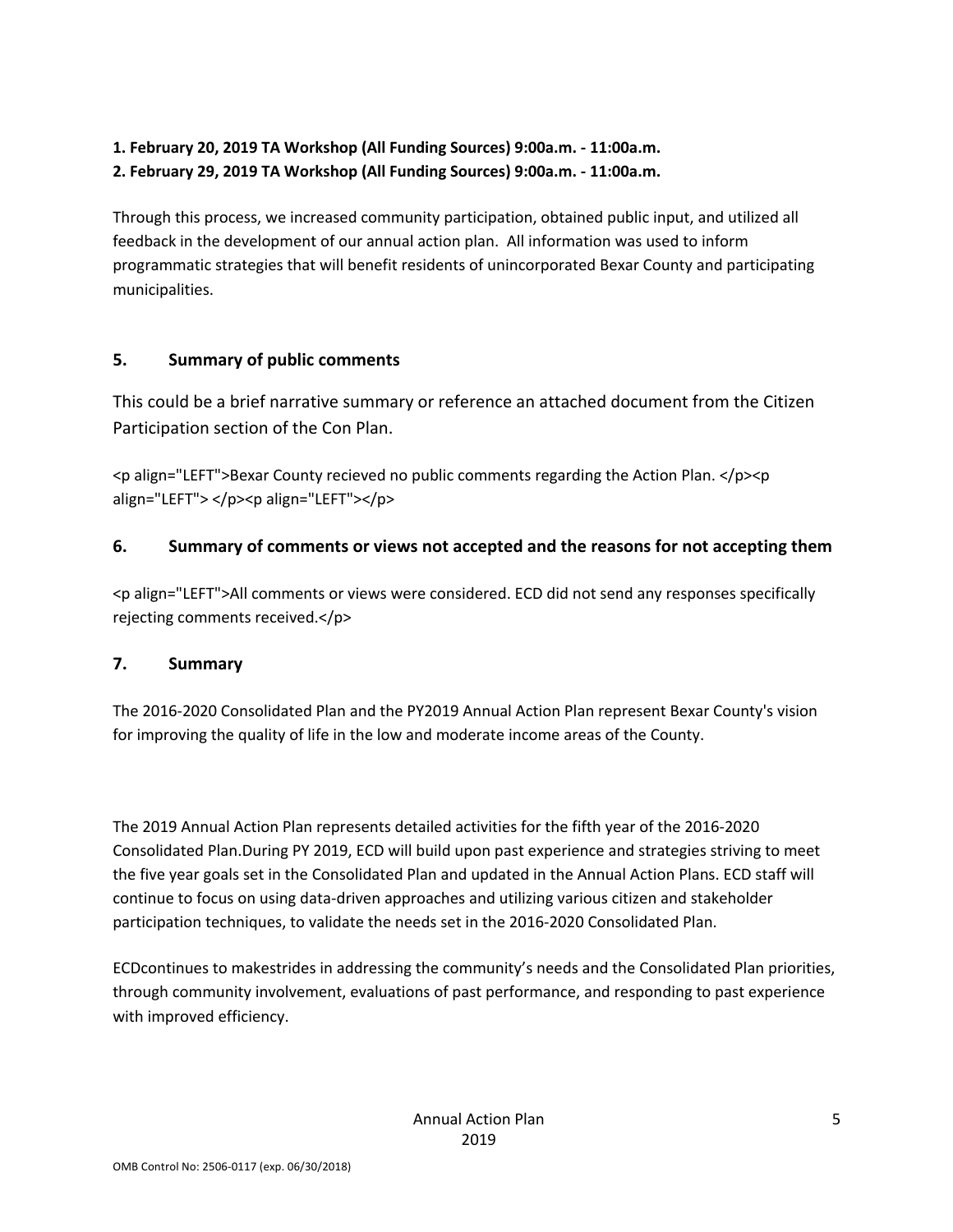## **PR-05 Lead & Responsible Agencies – 91.200(b)**

### **1. Agency/entity responsible for preparing/administering the Consolidated Plan**

Describe the agency/entity responsible for preparing the Consolidated Plan and those responsible for administration of each grant program and funding source.

| <b>Agency Role</b>           | <b>Name</b>         | Department/Agency                                 |
|------------------------------|---------------------|---------------------------------------------------|
| Lead Agency                  | <b>BEXAR COUNTY</b> |                                                   |
| <b>CDBG Administrator</b>    | <b>BEXAR COUNTY</b> | <b>Community Development and Housing Division</b> |
| <b>HOPWA Administrator</b>   |                     |                                                   |
| <b>HOME Administrator</b>    | <b>BEXAR COUNTY</b> | <b>Community Development and Housing Division</b> |
| <b>ESG Administrator</b>     | <b>BEXAR COUNTY</b> | <b>Community Development and Housing Division</b> |
| <b>HOPWA-C Administrator</b> |                     |                                                   |

**Table 1 – Responsible Agencies**

### **Narrative (optional)**

The Bexar County Economic and Community Development Department (ECD) serves as the lead agency responsible for administering the programs covered by this 2019 Annual Action Plan, which include:

- Community Development Block Grant (CDBG)
- HOME Investment Partnerships Program (HOME)
- Emergency Solutions Grants Program (ESG)

### **Consolidated Plan Public Contact Information**

Economic & Community Development Department

Development Services Division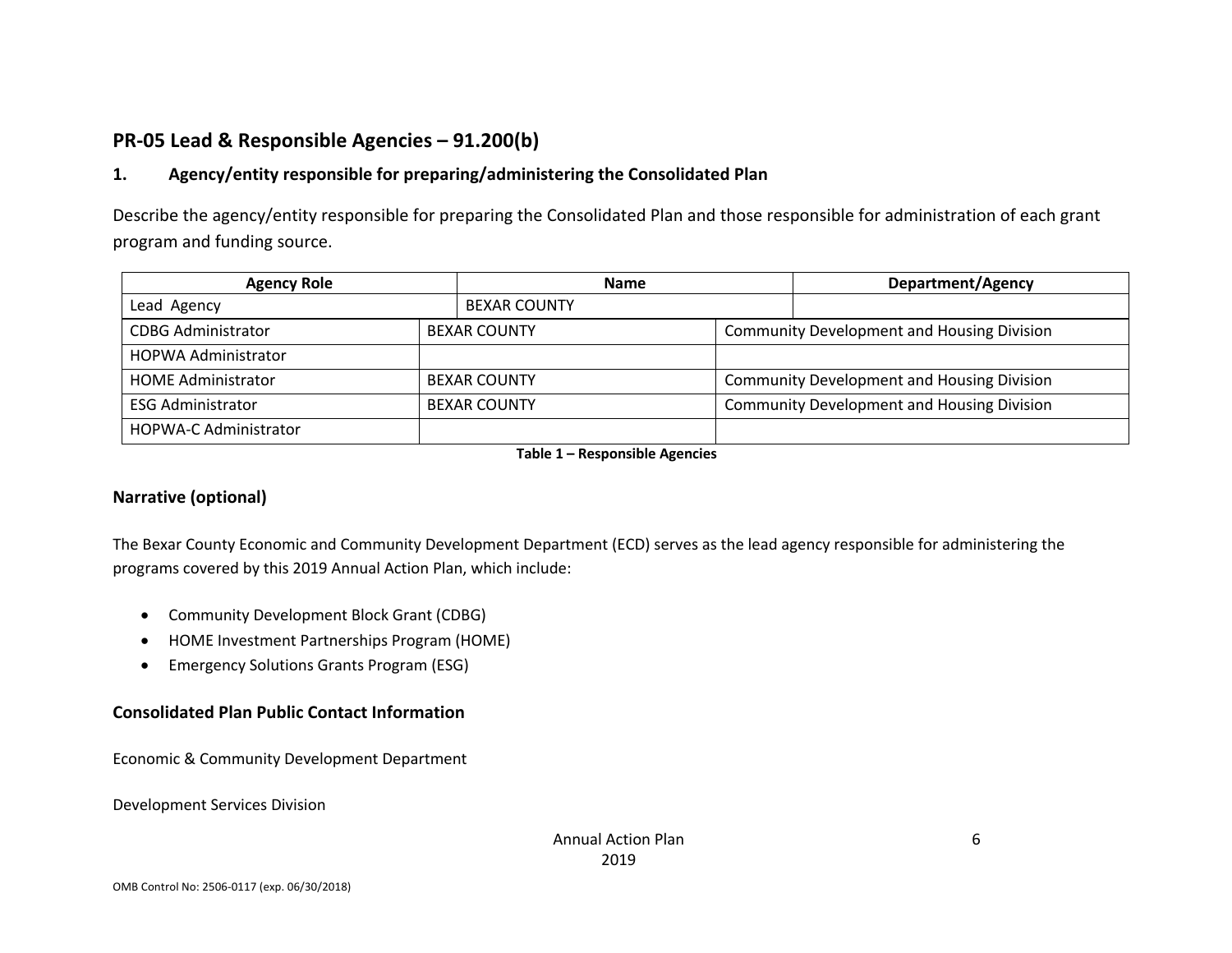233 N. Pecos la Trinidad, Ste. 320

San Antonio, TX 78207

(210) 335-6648

rhreyna@bexar.org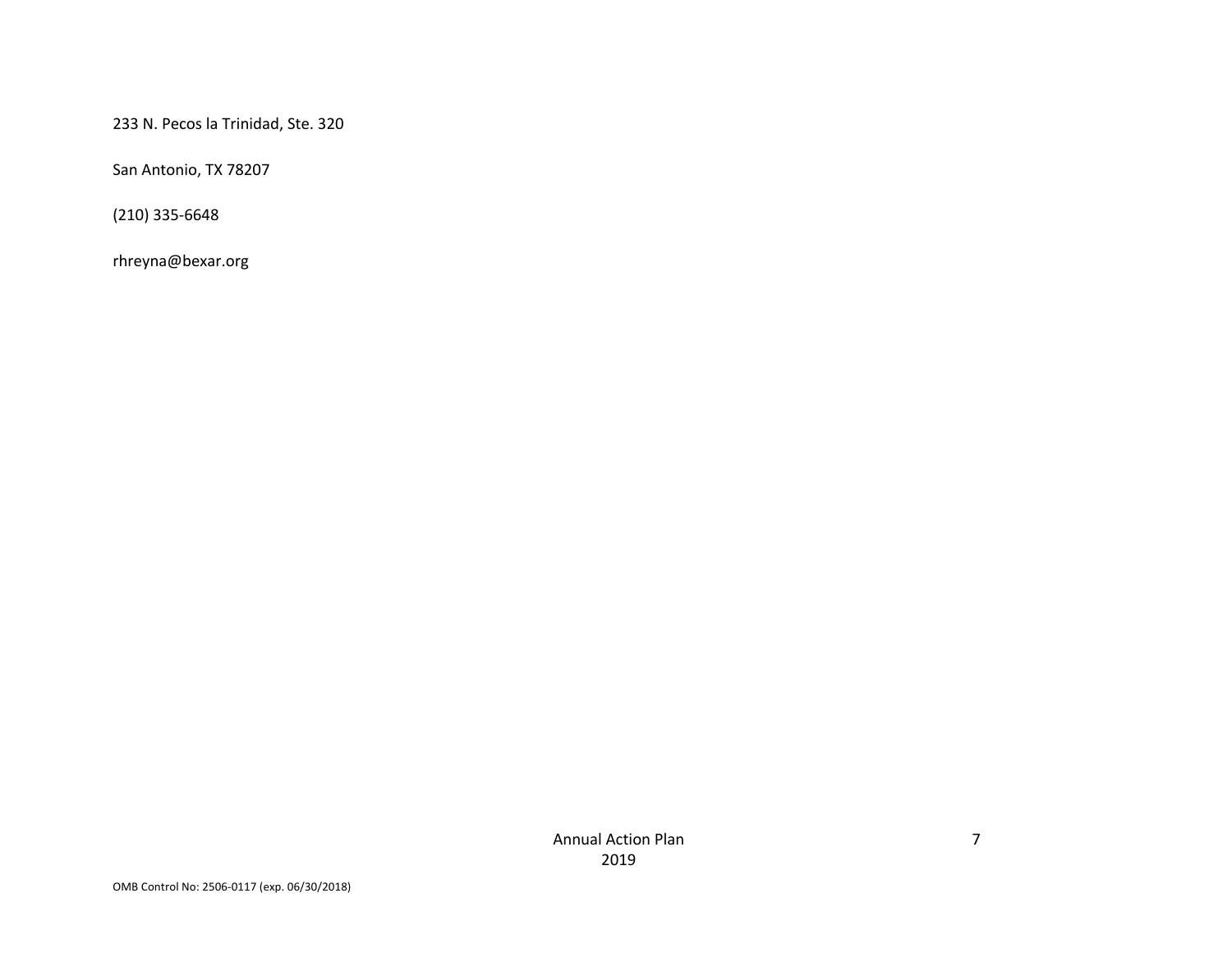### **AP-10 Consultation – 91.100, 91.200(b), 91.215(l)**

**1. Introduction**

### **Provide a concise summary of the jurisdiction's activities to enhance coordination between public and assisted housing providers and private and governmental health, mental health and service agencies (91.215(l))**

<div>To improve the coordination between the various community stakeholders that are connected with Bexar County residents, the Economic & Community Development Department (ECD) attends and/or hosts meetings with community stakeholders to engage with them on a regular basis. The intent is to learn about the programs and supports being offered in the community, and to identify program opportunities. When a partnership can be formed or support can be offered, ECD examines the potential role it could play to move the conversation from dialogue to action.</div><div></div><div>ECD aims to fully understand the issues driven by Bexar County residents, particularly related to housing and community development.</div>

## **Describe coordination with the Continuum of Care and efforts to address the needs of homeless persons (particularly chronically homeless individuals and families, families with children, veterans, and unaccompanied youth) and persons at risk of homelessness.**

<div>Bexar County is a member of the SARAH Board and actively participates in monthly board meetings, bimonthly general membership meetings, and is an active member on the Point in Time Count, Performance Review (Monitoring/APR Review), Homeless Management Information System (HMIS), and Coordinated Access subcommittees.</div><div><div></div><div>Information discussed in these subcommittees, as well as that presented by each subcommittee at the SARAH Board meetings, is incorporated into homeless policies developed by the County to address the needs of homeless persons.</div><div></div><div>Data from the Point in Time (PIT) Count, Housing Inventory Count, and HMIS was utilized to inform policy which was enacted through funding decisions. </div></div>

## **Describe consultation with the Continuum(s) of Care that serves the jurisdiction's area in determining how to allocate ESG funds, develop performance standards for and evaluate outcomes of projects and activities assisted by ESG funds, and develop funding, policies and procedures for the operation and administration of HMIS**

<div><div style="left: 120.04px; top: 249.333px; font-size: 20px; font-family: sans-serif; transform: scaleX(0.999889);"><div>The County serves on the Executive Board and as an active member of the South Alamo Regional Alliance for the Homeless (SARAH), the U.S. Department of Housing and Urban Development's (HUD) designated Continuum of Care (CoC) lead agency. The County's involvement

Annual Action Plan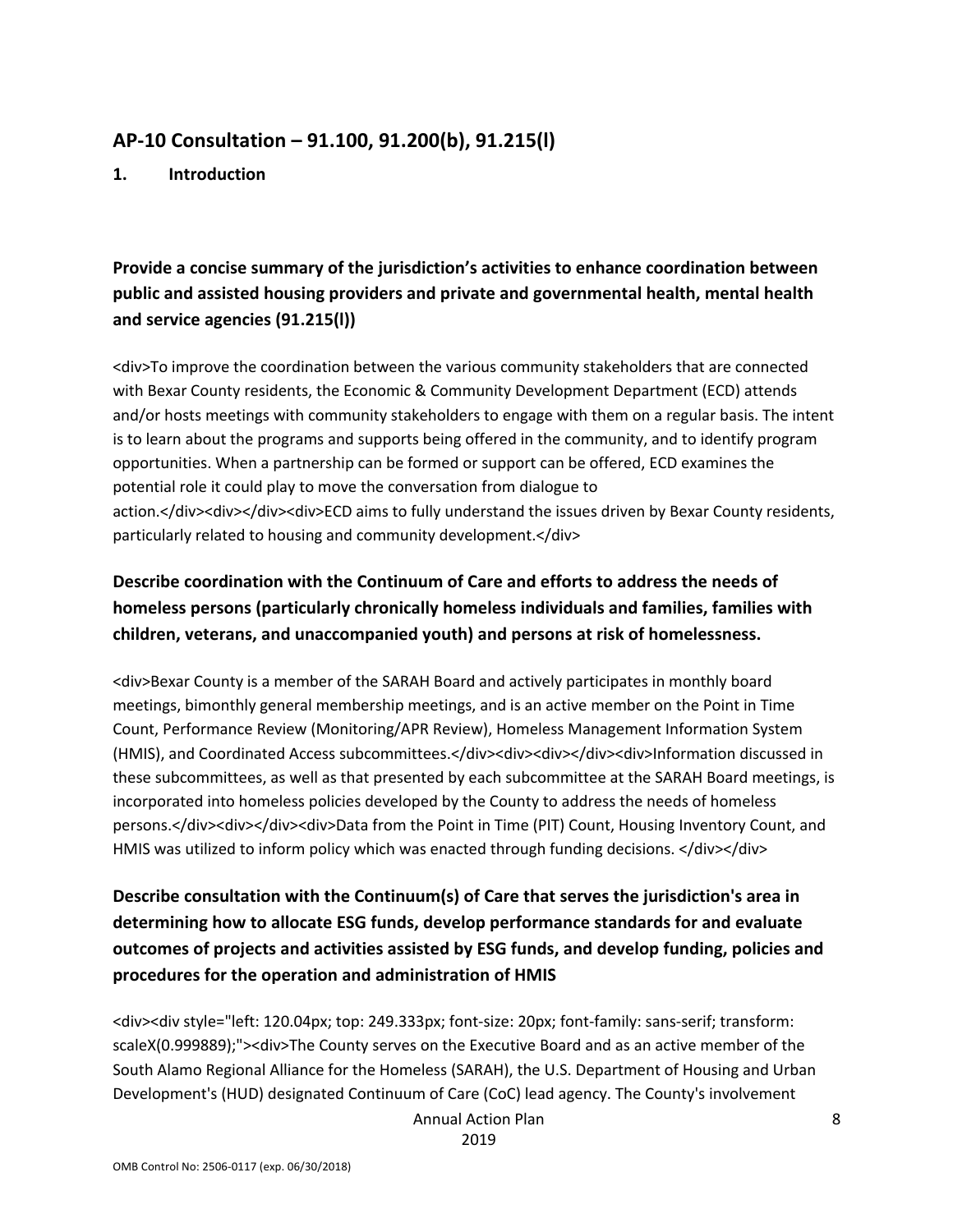includes attending bi-monthly board and general membership meetings; participating in workgroups which include Youth Homeless, Housing Standards, Coordinated Entry and Homeless Management Information System (HMIS). The County's participation allows for a collaborative and coordinated approach to address homelessness on a system-wide level.</div><p align="LEFT"></p></div></div>

**2. Describe Agencies, groups, organizations and others who participated in the process and describe the jurisdiction's consultations with housing, social service agencies and other entities**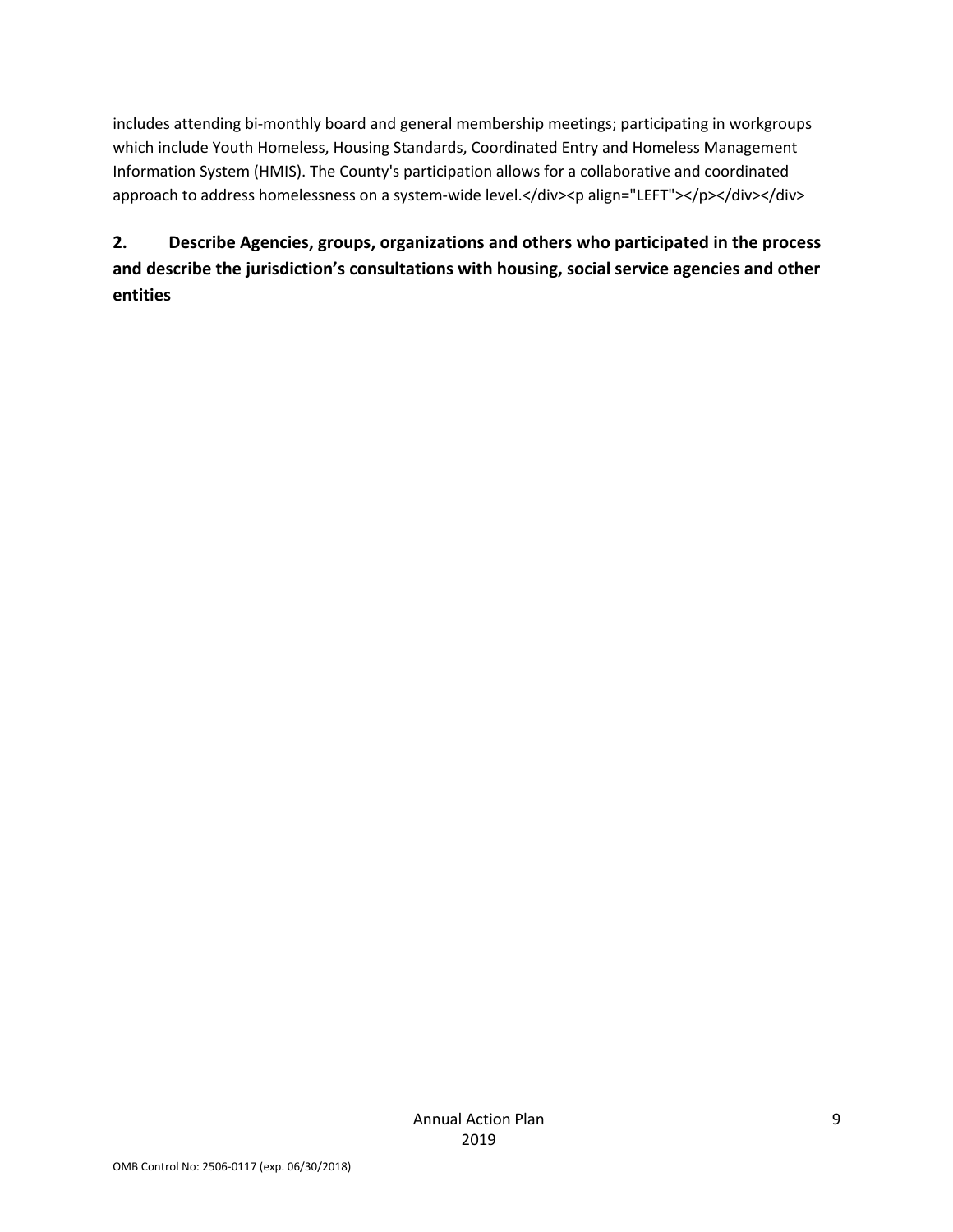| Table 2 - Agencies, groups, organizations who participated |  |  |  |  |  |  |  |
|------------------------------------------------------------|--|--|--|--|--|--|--|
|------------------------------------------------------------|--|--|--|--|--|--|--|

| 1              | Agency/Group/Organization                                                                                                                                         | South Alamo Regional Alliance for the Homeless                                                                                                                                                                                                                                                                                                                                                         |
|----------------|-------------------------------------------------------------------------------------------------------------------------------------------------------------------|--------------------------------------------------------------------------------------------------------------------------------------------------------------------------------------------------------------------------------------------------------------------------------------------------------------------------------------------------------------------------------------------------------|
|                | <b>Agency/Group/Organization Type</b>                                                                                                                             | Services-Elderly Persons<br>Services-Persons with Disabilities<br>Services-homeless<br>Services-Health                                                                                                                                                                                                                                                                                                 |
|                | What section of the Plan was addressed by<br>Consultation?                                                                                                        | <b>Housing Need Assessment</b><br>Homeless Needs - Chronically homeless<br>Homelessness Strategy                                                                                                                                                                                                                                                                                                       |
|                | Briefly describe how the Agency/Group/Organization<br>was consulted. What are the anticipated outcomes of<br>the consultation or areas for improved coordination? | The CoC was consulted with the anticipated outcome to align funding sources in<br>order to improve performance so that the County strategic plan mirror the<br>CoC's. The County also utilized the CoC as a pivotal point to initiate input from<br>homeless individuals and organizations. The County created a survey in which it<br>now utilizes to capture data to prioritize its funding sources. |
| $\overline{2}$ | Agency/Group/Organization                                                                                                                                         | Somerset Senior Citizens Center                                                                                                                                                                                                                                                                                                                                                                        |
|                | <b>Agency/Group/Organization Type</b>                                                                                                                             | Services-Elderly Persons                                                                                                                                                                                                                                                                                                                                                                               |
|                | What section of the Plan was addressed by<br>Consultation?                                                                                                        | <b>Housing Need Assessment</b><br><b>Homelessness Strategy</b><br>Non-Homeless Special Needs<br>Anti-poverty Strategy                                                                                                                                                                                                                                                                                  |
|                | Briefly describe how the Agency/Group/Organization<br>was consulted. What are the anticipated outcomes of<br>the consultation or areas for improved coordination? | The agency provided survey which is used to help identify priorities of elderly for<br>the next program year.                                                                                                                                                                                                                                                                                          |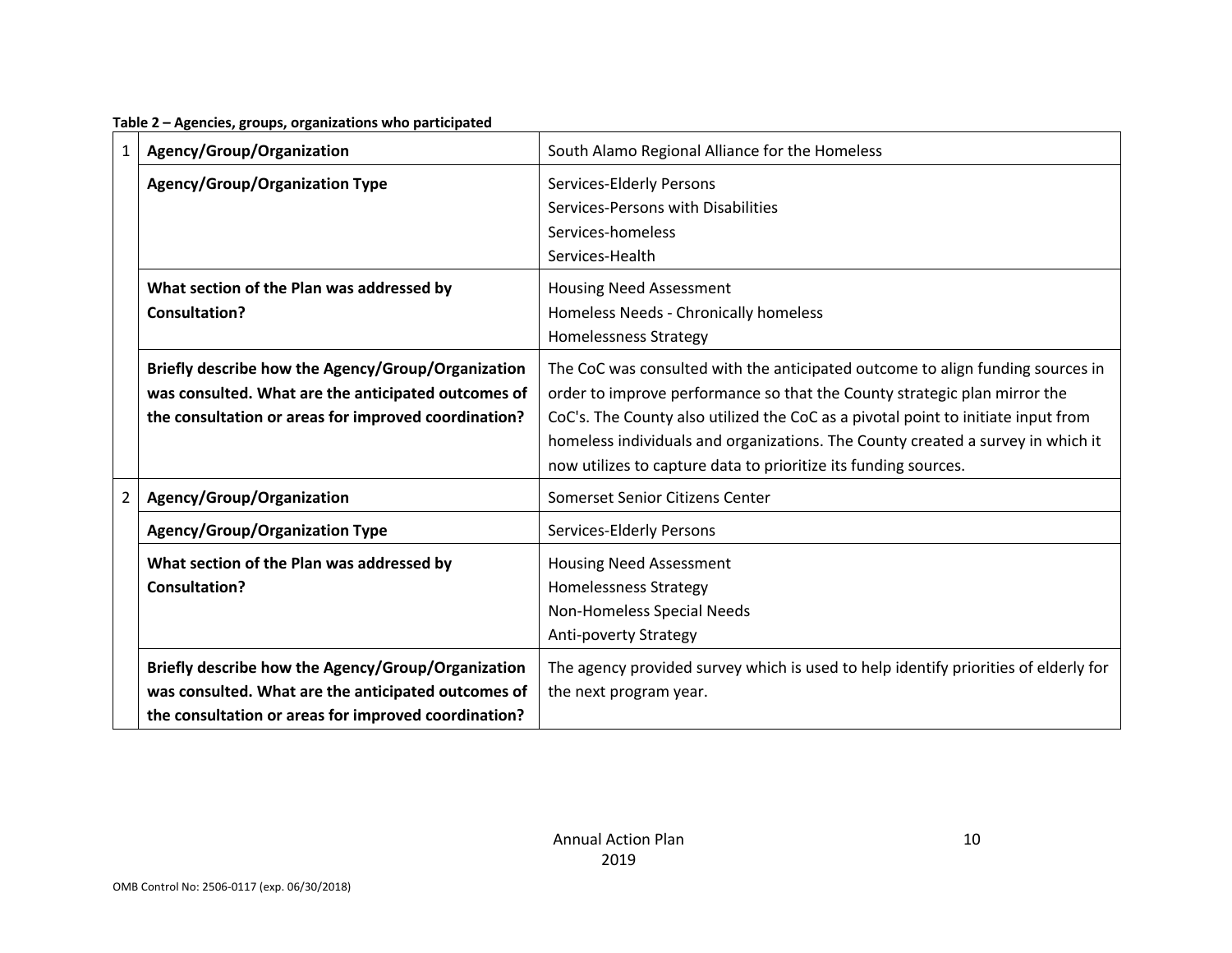| 3 | Agency/Group/Organization                                                                                                                                         | <b>JOVEN</b>                                                                                                                                                                                                               |
|---|-------------------------------------------------------------------------------------------------------------------------------------------------------------------|----------------------------------------------------------------------------------------------------------------------------------------------------------------------------------------------------------------------------|
|   | <b>Agency/Group/Organization Type</b>                                                                                                                             | Services-Children<br>Services-Victims of Domestic Violence<br>Services-Education                                                                                                                                           |
|   | What section of the Plan was addressed by<br><b>Consultation?</b>                                                                                                 | <b>Housing Need Assessment</b><br>Homeless Needs - Families with children<br>Non-Homeless Special Needs<br>Anti-poverty Strategy                                                                                           |
|   | Briefly describe how the Agency/Group/Organization<br>was consulted. What are the anticipated outcomes of<br>the consultation or areas for improved coordination? | The agency provided input which focuses in identifying priorities of the youth for<br>the next program year.                                                                                                               |
| 4 | Agency/Group/Organization                                                                                                                                         | <b>Project Quest</b>                                                                                                                                                                                                       |
|   | <b>Agency/Group/Organization Type</b>                                                                                                                             | Services-Employment                                                                                                                                                                                                        |
|   | What section of the Plan was addressed by<br><b>Consultation?</b>                                                                                                 | Non-Homeless Special Needs<br><b>Market Analysis</b><br><b>Economic Development</b><br><b>Anti-poverty Strategy</b>                                                                                                        |
|   | Briefly describe how the Agency/Group/Organization<br>was consulted. What are the anticipated outcomes of<br>the consultation or areas for improved coordination? | Agency assisted Bexar County with consultation in regards to workforce<br>development and community needs for training, job skills and unemployment<br>and lack of services (eg. medical and healthcare in the community). |
| 5 | Agency/Group/Organization                                                                                                                                         | Habitat for Humanity of San Antonio                                                                                                                                                                                        |
|   | <b>Agency/Group/Organization Type</b>                                                                                                                             | Housing<br>Services - Housing<br>Planning organization<br>Neighborhood Organization                                                                                                                                        |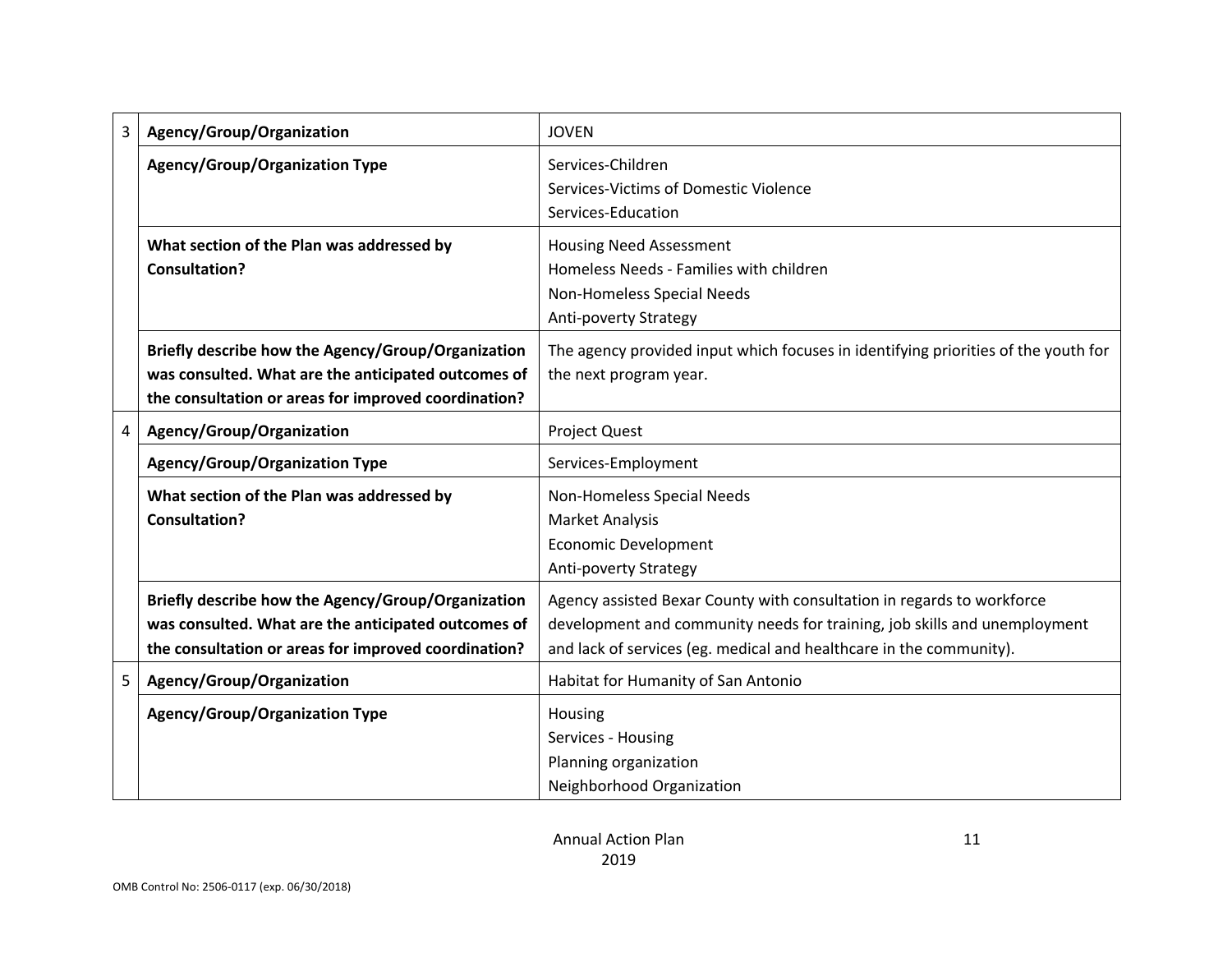|                | What section of the Plan was addressed by<br><b>Consultation?</b>                                                                                                 | <b>Housing Need Assessment</b>                                                                                                                                                                |
|----------------|-------------------------------------------------------------------------------------------------------------------------------------------------------------------|-----------------------------------------------------------------------------------------------------------------------------------------------------------------------------------------------|
|                | Briefly describe how the Agency/Group/Organization<br>was consulted. What are the anticipated outcomes of<br>the consultation or areas for improved coordination? | <b>Market Analysis</b><br>Housing Partner collaborated with County to provide valuable input for County's<br>market analysis on housing stock, community needs for affordable housing.        |
| 6              | Agency/Group/Organization                                                                                                                                         | San Antonio Food Bank                                                                                                                                                                         |
|                | <b>Agency/Group/Organization Type</b>                                                                                                                             | Services-Children<br>Services-Elderly Persons<br>Services-Persons with Disabilities<br>Services-homeless<br>Services-Health<br>Services-Employment                                            |
|                | What section of the Plan was addressed by<br>Consultation?                                                                                                        | Homeless Needs - Chronically homeless<br>Homeless Needs - Families with children<br>Homelessness Needs - Veterans<br>Homelessness Needs - Unaccompanied youth<br><b>Homelessness Strategy</b> |
|                | Briefly describe how the Agency/Group/Organization<br>was consulted. What are the anticipated outcomes of<br>the consultation or areas for improved coordination? | San Antonio Food Bank provided input for community needs.                                                                                                                                     |
| $\overline{7}$ | Agency/Group/Organization                                                                                                                                         | Housing Authority of Bexar County                                                                                                                                                             |
|                | <b>Agency/Group/Organization Type</b>                                                                                                                             | PHA                                                                                                                                                                                           |
|                | What section of the Plan was addressed by<br><b>Consultation?</b>                                                                                                 | <b>Housing Need Assessment</b><br><b>Public Housing Needs</b>                                                                                                                                 |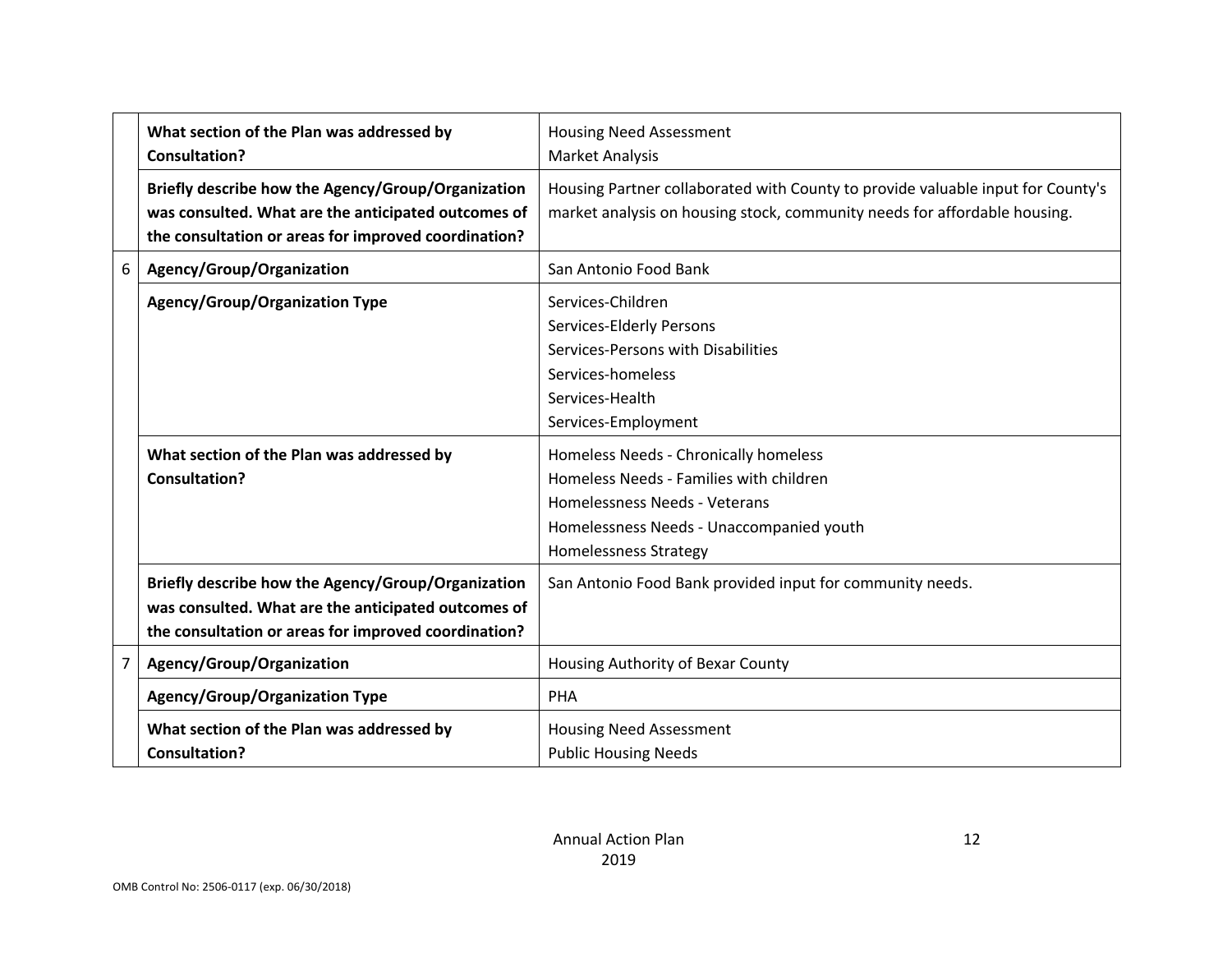| Briefly describe how the Agency/Group/Organization   | PHA collaborated with County to provide valuable input for County's market |
|------------------------------------------------------|----------------------------------------------------------------------------|
| was consulted. What are the anticipated outcomes of  | analysis on housing stock, community needs for affordable housing.         |
| the consultation or areas for improved coordination? |                                                                            |

#### **Identify any Agency Types not consulted and provide rationale for not consulting**

<div><p align="LEFT">Private sector banking/financing, Community Development Financial Institutions were not consulted directly, health care facilities, mental health facilities were not consulted. This is an area for improved coordination for economic development opportunities.</p></div>

#### **Other local/regional/state/federal planning efforts considered when preparing the Plan**

| Name of Plan | <b>Lead Organization</b>                 | How do the goals of your Strategic Plan overlap with the goals of each plan?                    |
|--------------|------------------------------------------|-------------------------------------------------------------------------------------------------|
|              |                                          | Bexar County is a member on the SARAH Board and actively participates in monthly board          |
|              |                                          | meetings, bimonthly general membership meetings, and is an active member on the Point in Time   |
|              |                                          | Count, Performance Review (Monitoring/APR Review), Homeless Management Information              |
| Continuum of | South Alamo Regional<br>Alliance for the | System (HMIS), and Coordinated Access subcommittees. Information discussed in these             |
| Care         |                                          | subcommittees, as well as that presented by each subcommittee at the SARAH Board meetings, is   |
|              | Homeless (SARAH)                         | incorporated into homeless policies developed by the County to address the needs of homeless    |
|              |                                          | persons. Data from the Point in Time Count, Housing Inventory Count, and HMIS was solicited and |
|              |                                          | incorporated into this plan.                                                                    |

**Table 3 – Other local / regional / federal planning efforts**

#### **Narrative (optional)**

<p align="LEFT">Coordination of efforts remains a high priority for Bexar County when addressing community needs and supporting goals in the Consolidated Plan. ECD works to broaden its outreach efforts and has been able to gather strategic input into the planning process this year. ECD

> Annual Action Plan 2019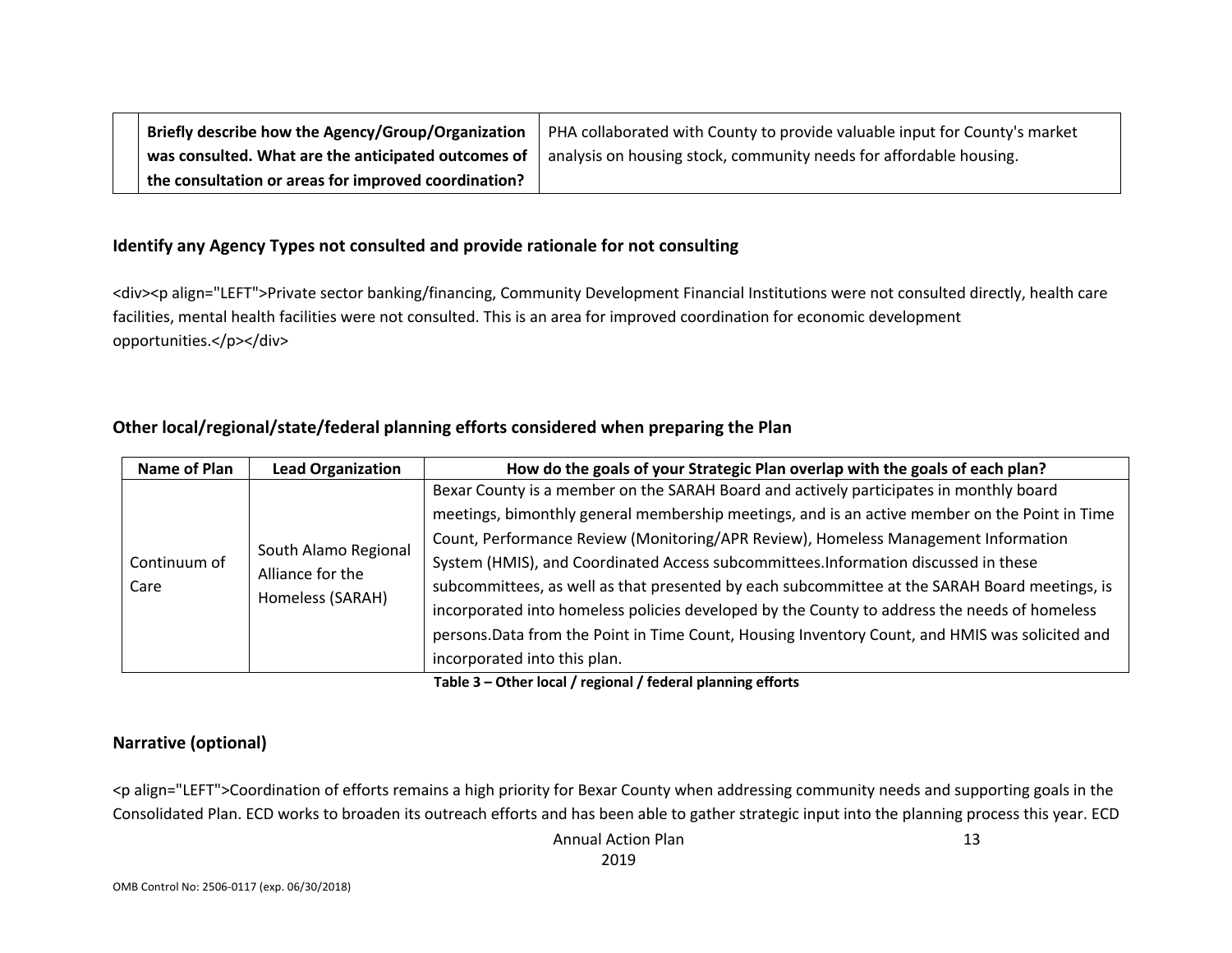staff has consulted with community stakeholders to create innovative housing strategies. The department continues to work closely with participating cities, state, and the federal government to achieve the Consolidated Plan goals.</p>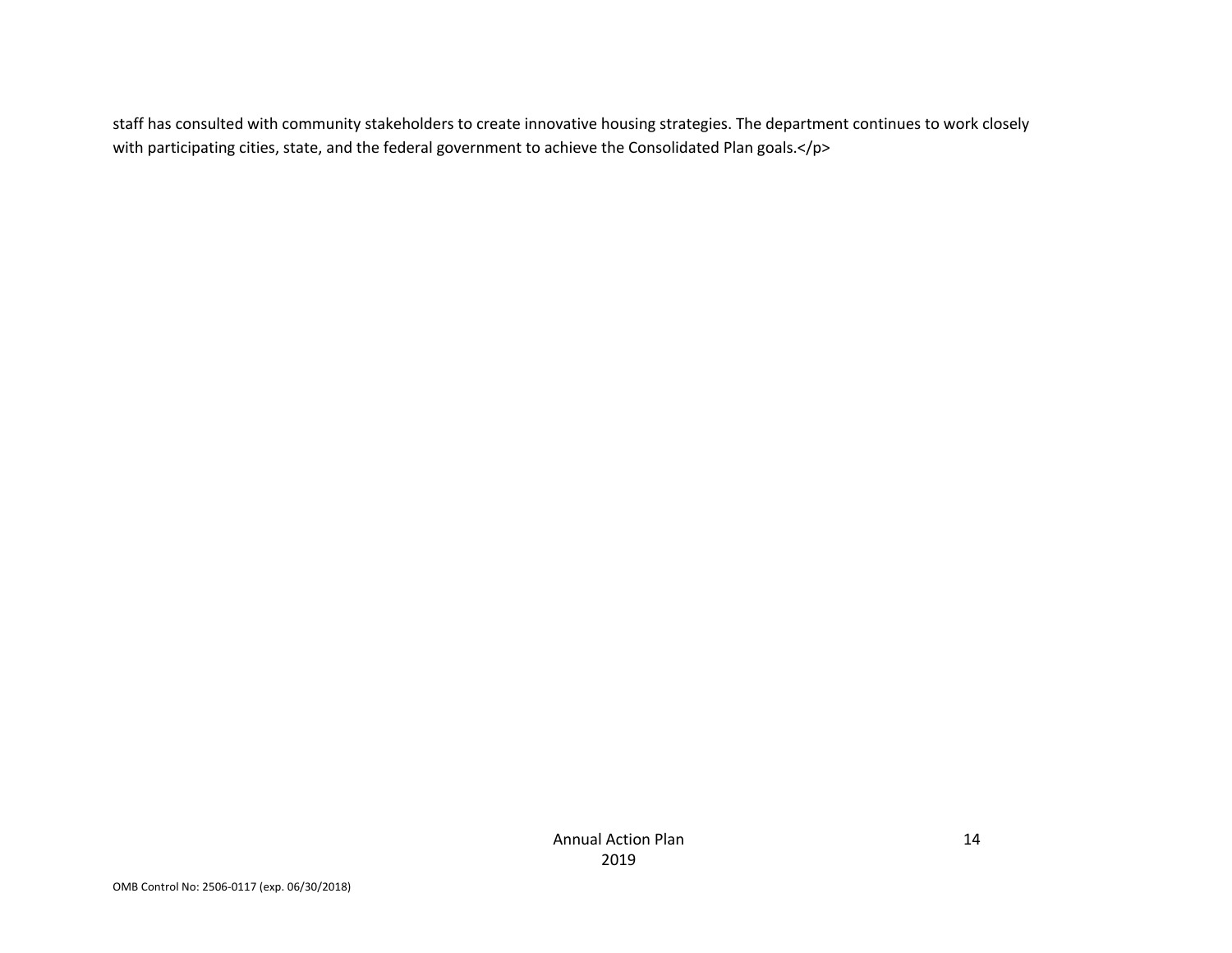### **AP-12 Participation – 91.105, 91.200(c)**

### **1. Summary of citizen participation process/Efforts made to broaden citizen participation Summarize citizen participation process and how it impacted goal-setting**

Bexar County encourages citizen participation in the development of its Five-Year Consolidated Plan, particularly in low/moderate income target areas. Public notices are prepared and public meetings are coordinated in accordance with established County policy which calls for at least two public meetings a year. Public comments are heard in each of the County's four (4) precincts. Comments are also heard at Commissioner's Court. Action Plans to be commented on are available to at participating cities, the ECD office, and the department's website. CAPER's are available online and in our office. Comments from homeless populations are solicited during public outreach events at Haven for Hope.

Inviting representative organizations to public hearings encourages participation of disabled, minority, and other special populations. Other specific measures may be taken to ensure that residents of public housing and low/moderate income target areas are informed of public meetings.

Public notification of all hearings takes place at least ten (10) days prior to the hearing date. Hearings are held at central locations, which are convenient to residents and accessible to persons with disabilities and in public areas. For hearings where a significant number of non-Englishspeaking residents are anticipated, interpreters will be provided. Public hearings were held in each of the County's four precincts to discuss community development activities. Notifications of the public meetings were posted by all participating cities through their respective offices.

When comments are made by citizens, ECD reviews all comments and addresses concerns. Final approval of the Action Plan is made by Bexar County Commissioners Court based on any public comments and concerns addressed to public officials. Both processes assist in goal setting and ensuring 5 year plan goals are met.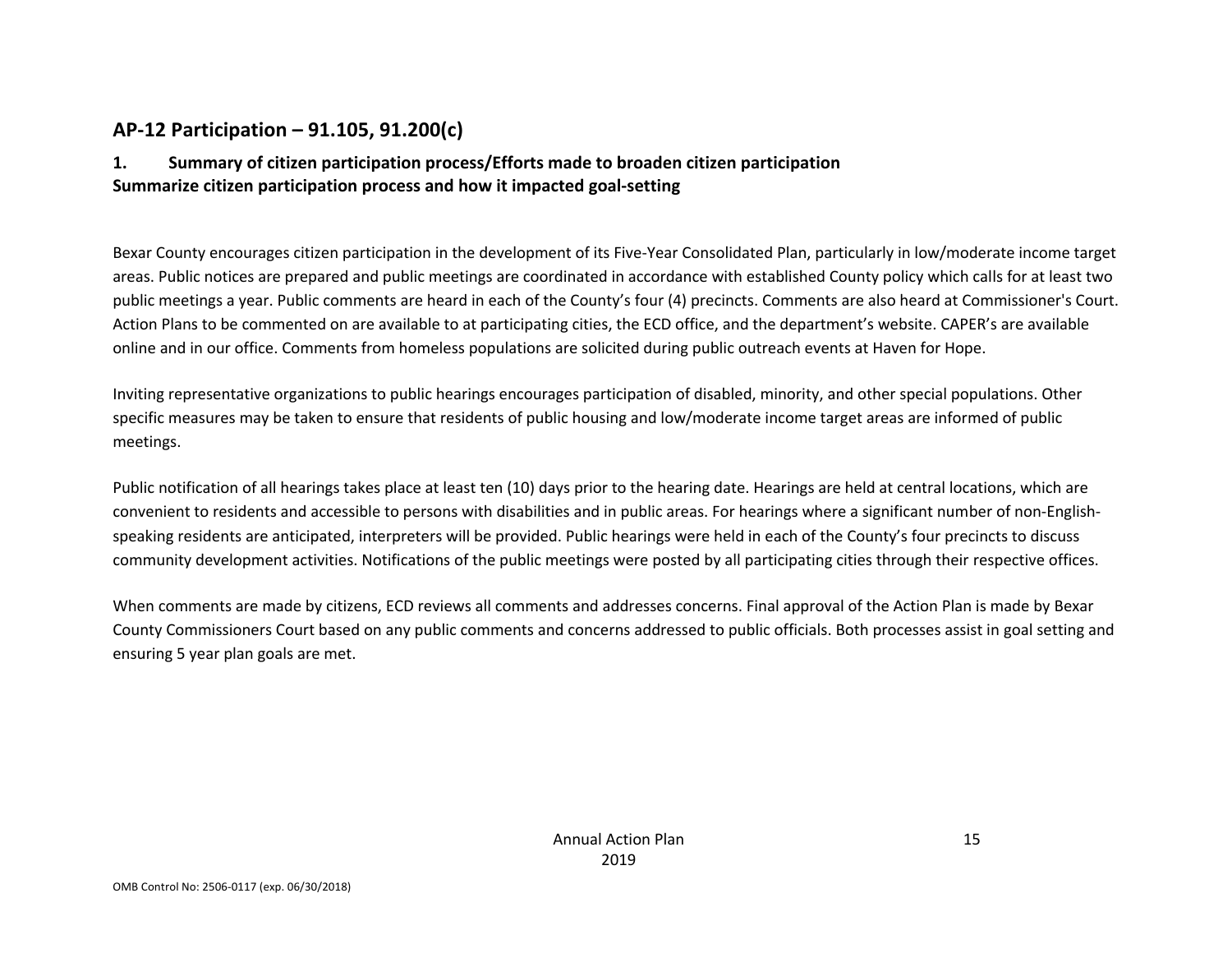### **Citizen Participation Outreach**

| <b>Sort Orde</b> | <b>Mode of Outreac</b> | <b>Target of Outreac</b>                                                                                                                                                                           | Summary of                                                                                                                                                       | Summary of                                                                                                                                                                                                                                                | <b>Summary of comment</b> | URL (If    |
|------------------|------------------------|----------------------------------------------------------------------------------------------------------------------------------------------------------------------------------------------------|------------------------------------------------------------------------------------------------------------------------------------------------------------------|-----------------------------------------------------------------------------------------------------------------------------------------------------------------------------------------------------------------------------------------------------------|---------------------------|------------|
|                  | h                      | h                                                                                                                                                                                                  | response/attendanc                                                                                                                                               | comments received                                                                                                                                                                                                                                         | s not accepted            | applicable |
|                  |                        |                                                                                                                                                                                                    | е                                                                                                                                                                |                                                                                                                                                                                                                                                           | and reasons               |            |
| 1                | <b>Public Hearing</b>  | Minorities<br>Non-English<br>Speaking - Specify<br>other language:<br>Spanish<br>Persons with<br>disabilities<br>Non-<br>targeted/broad<br>community<br><b>Residents of Public</b><br>and Assisted | PCT $1 = 6$ , PCT $3 = 0$ ,<br>PCT $2 = 15$ ; PCT $4 = 7$<br>= Total 28 citizens<br>participated in this<br>process and gave<br>feedback for<br>community needs. | Citizens expressed<br>the need for<br>infrastructure, public<br>services (literacy,<br>senior services,<br>workforce<br>development) housin<br>g rehabilitation,<br>single family,<br><b>Homeless Services</b><br>(rapid rehousing,<br>prevention, HMIS). | Not Applicable            |            |
|                  |                        | Housing                                                                                                                                                                                            |                                                                                                                                                                  |                                                                                                                                                                                                                                                           |                           |            |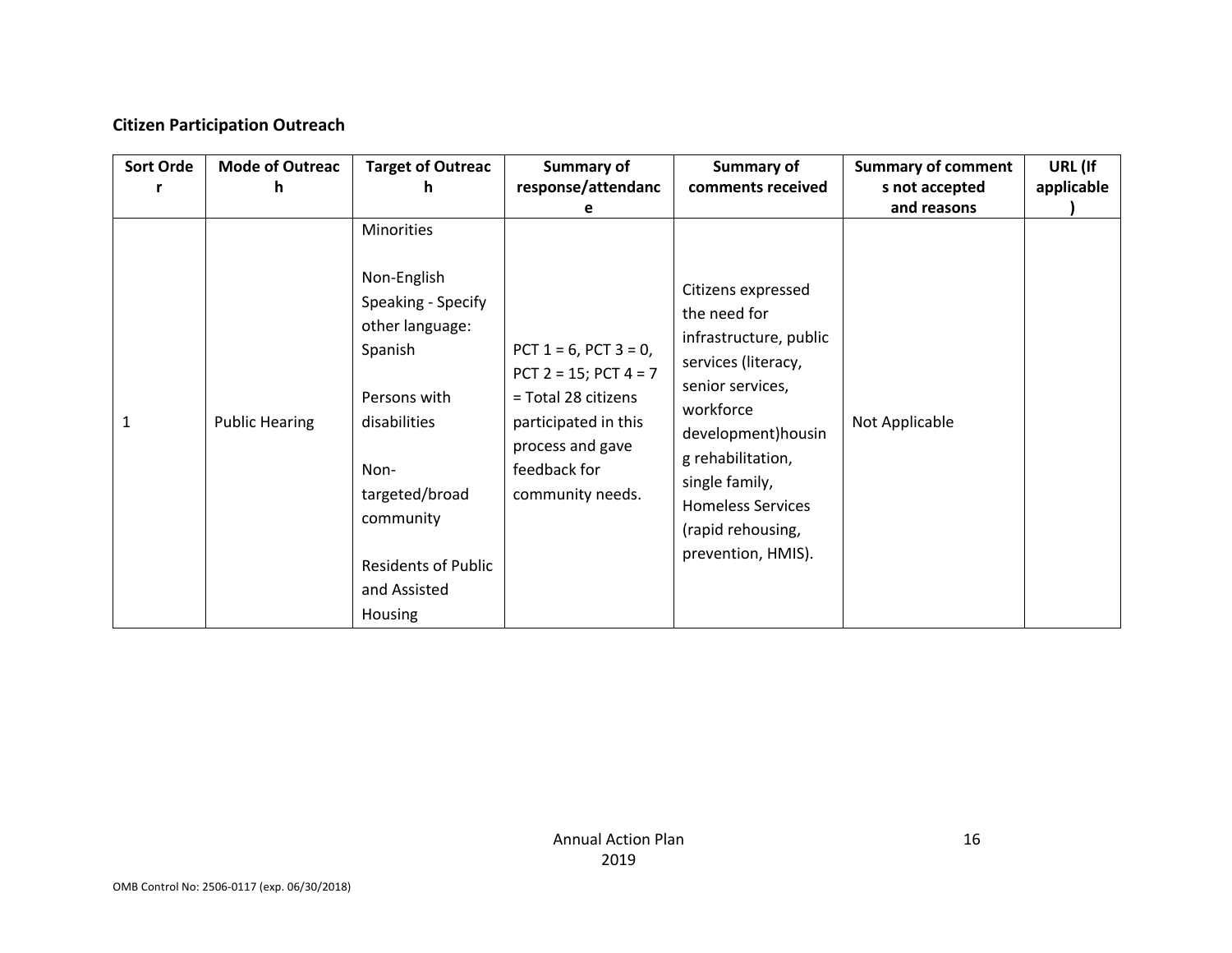| <b>Sort Orde</b> | <b>Mode of Outreac</b> | <b>Target of Outreac</b>   | <b>Summary of</b>  | Summary of        | <b>Summary of comment</b> | URL (If    |
|------------------|------------------------|----------------------------|--------------------|-------------------|---------------------------|------------|
| r                | h.                     | h                          | response/attendanc | comments received | s not accepted            | applicable |
|                  |                        |                            | e                  |                   | and reasons               |            |
|                  |                        | Minorities                 |                    |                   |                           |            |
|                  |                        | Non-English                |                    |                   |                           |            |
|                  |                        | Speaking - Specify         |                    |                   |                           |            |
|                  |                        | other language:            |                    |                   |                           |            |
|                  |                        | Spanish                    |                    |                   |                           |            |
|                  |                        | Persons with               |                    |                   |                           |            |
| $\overline{2}$   | Newspaper Ad           | disabilities               | No Response        | None              | Not Applicable            |            |
|                  |                        | Non-                       |                    |                   |                           |            |
|                  |                        | targeted/broad             |                    |                   |                           |            |
|                  |                        | community                  |                    |                   |                           |            |
|                  |                        |                            |                    |                   |                           |            |
|                  |                        | <b>Residents of Public</b> |                    |                   |                           |            |
|                  |                        | and Assisted               |                    |                   |                           |            |
|                  |                        | <b>Housing</b>             |                    |                   |                           |            |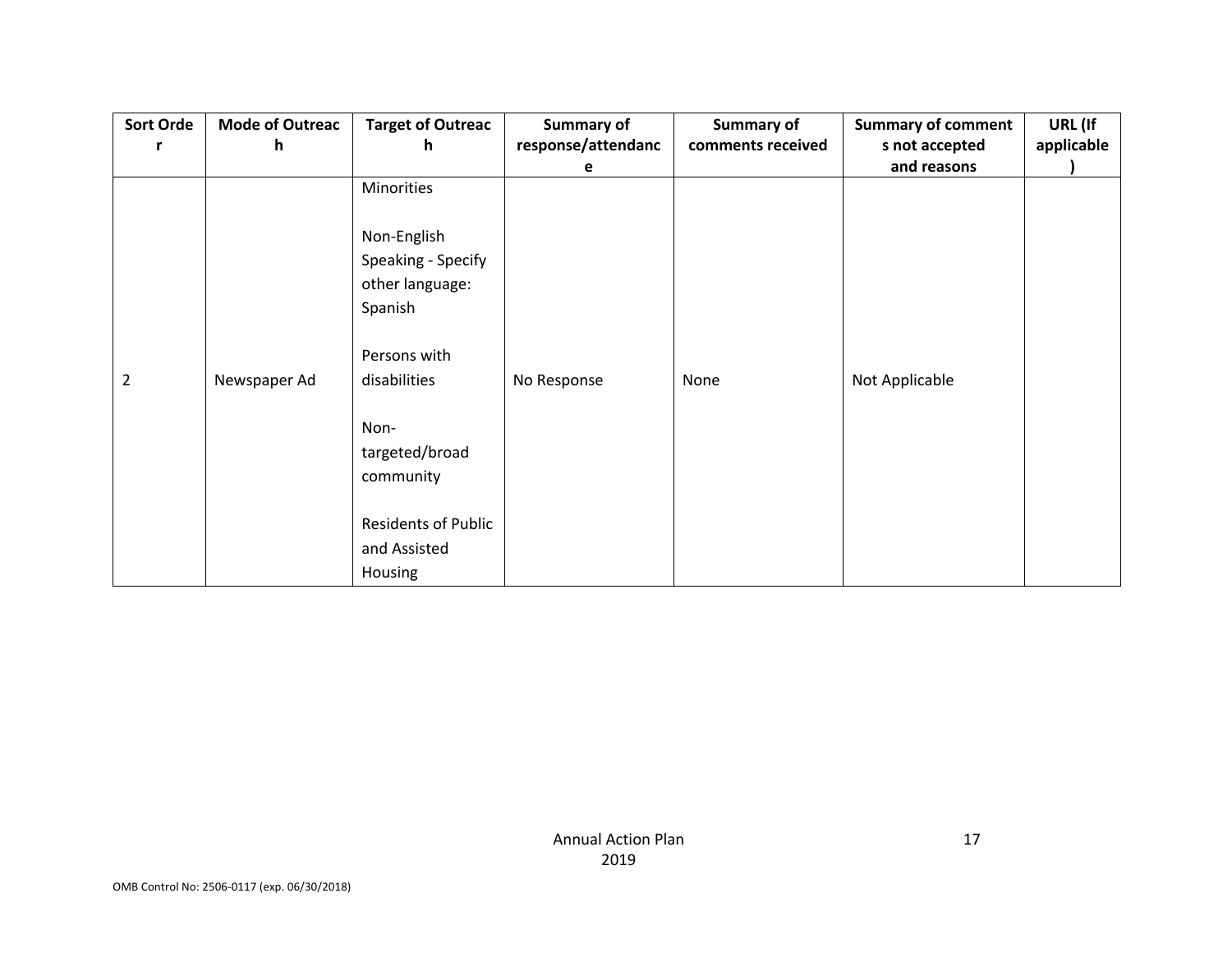| <b>Sort Orde</b> | <b>Mode of Outreac</b> | <b>Target of Outreac</b>   | <b>Summary of</b>  | Summary of        | <b>Summary of comment</b> | URL (If    |
|------------------|------------------------|----------------------------|--------------------|-------------------|---------------------------|------------|
| r                | h.                     | h                          | response/attendanc | comments received | s not accepted            | applicable |
|                  |                        |                            | e                  |                   | and reasons               |            |
|                  |                        | Minorities                 |                    |                   |                           |            |
|                  |                        | Non-English                |                    |                   |                           |            |
|                  |                        | Speaking - Specify         |                    |                   |                           |            |
|                  |                        | other language:            |                    |                   |                           |            |
|                  |                        | Spanish                    |                    |                   |                           |            |
|                  |                        |                            |                    |                   |                           |            |
|                  |                        | Persons with               |                    |                   |                           |            |
| 3                | Internet Outreach      | disabilities               | No Response        | None              | Not Applicable            |            |
|                  |                        |                            |                    |                   |                           |            |
|                  |                        | Non-                       |                    |                   |                           |            |
|                  |                        | targeted/broad             |                    |                   |                           |            |
|                  |                        | community                  |                    |                   |                           |            |
|                  |                        |                            |                    |                   |                           |            |
|                  |                        | <b>Residents of Public</b> |                    |                   |                           |            |
|                  |                        | and Assisted               |                    |                   |                           |            |
|                  |                        | <b>Housing</b>             |                    |                   |                           |            |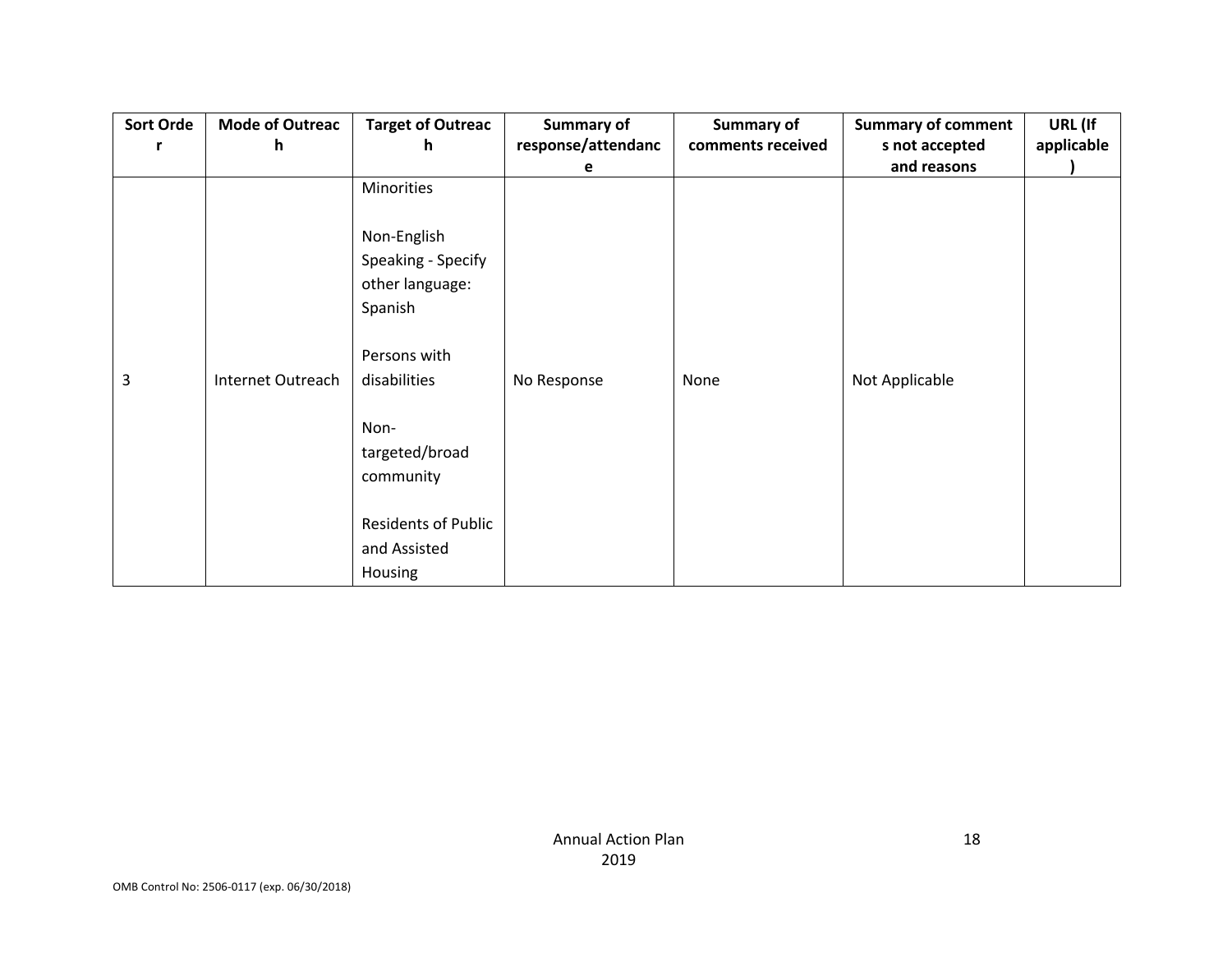| <b>Sort Orde</b> | <b>Mode of Outreac</b><br>h. | <b>Target of Outreac</b><br>h                                                                                                                                                      | Summary of<br>response/attendanc                                                                                                                                                                                                                          | Summary of<br>comments received | <b>Summary of comment</b><br>s not accepted | URL (If<br>applicable |
|------------------|------------------------------|------------------------------------------------------------------------------------------------------------------------------------------------------------------------------------|-----------------------------------------------------------------------------------------------------------------------------------------------------------------------------------------------------------------------------------------------------------|---------------------------------|---------------------------------------------|-----------------------|
|                  |                              |                                                                                                                                                                                    | е                                                                                                                                                                                                                                                         |                                 | and reasons                                 |                       |
| 4                | <b>Public Meeting</b>        | Minorities<br>Non-English<br>Speaking - Specify<br>other language:<br>Spanish<br>Persons with<br>disabilities<br>Non-<br>targeted/broad<br>community<br><b>Residents of Public</b> | Citizens expressed<br>the need for<br>infrastructure, public<br>services (literacy,<br>senior services,<br>workforce<br>development) housin<br>g rehabilitation,<br>single family,<br><b>Homeless Services</b><br>(rapid rehousing,<br>prevention, HMIS). |                                 | Not Applicable                              |                       |
|                  |                              | and Assisted<br>Housing                                                                                                                                                            |                                                                                                                                                                                                                                                           |                                 |                                             |                       |

**Table 4 – Citizen Participation Outreach**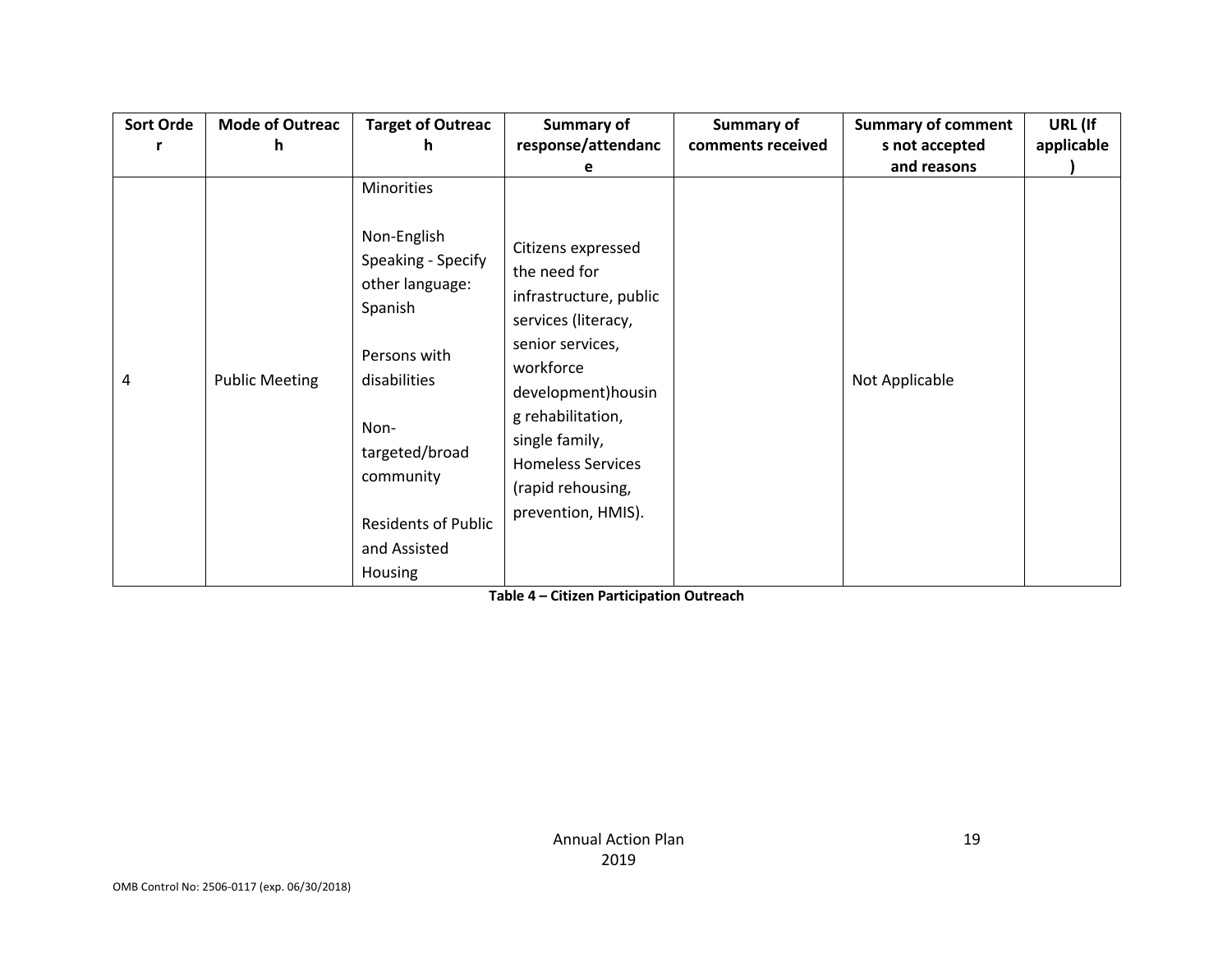# **Expected Resources**

### **AP-15 Expected Resources – 91.220(c)(1,2) Introduction**

Bexar County expects to receive \$3,155,312 for use towards community development activities during Program Year 2019.

The total estimated HUD Entitlement funding for PY2019 will be comprised of \$2,299,875 in Community Development Block Grant (CDBG) funds,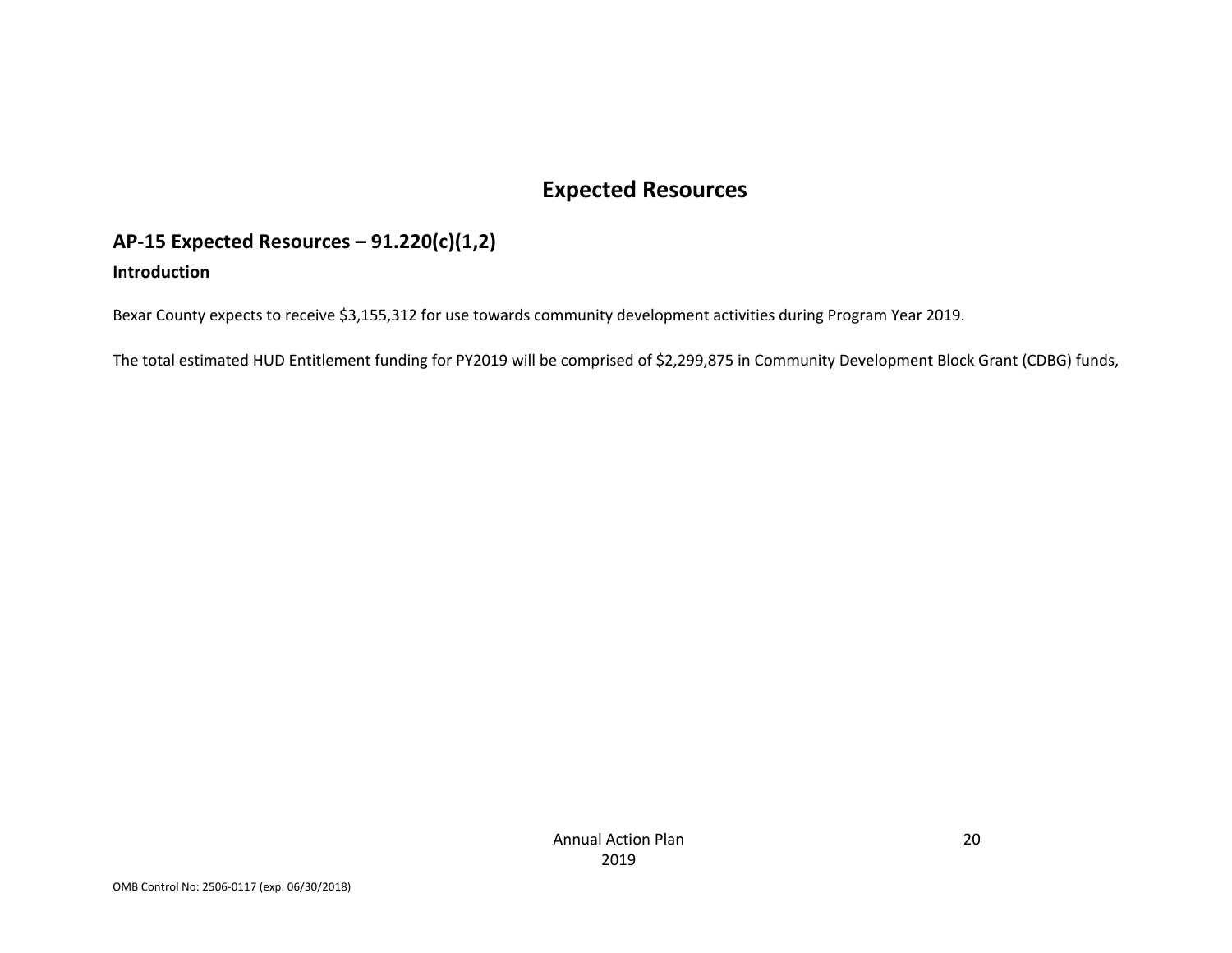\$652,665 in HOME Investment Partnerships Program (HOME) funds, and \$202,772 in Emergency Solutions Grant (ESG) funds.

### **Anticipated Resources**

| Progr       | Sourc       | Uses of      |          |                | <b>Expected Amount Available Year 1</b> |         | <b>Expecte</b> |                                                                            |
|-------------|-------------|--------------|----------|----------------|-----------------------------------------|---------|----------------|----------------------------------------------------------------------------|
| am          | e of        | <b>Funds</b> | Annual   | Progr          | Prior                                   | Total:  |                |                                                                            |
|             | <b>Fund</b> |              | Allocati | am             | Year                                    | э.      | Amount         |                                                                            |
|             | - S         |              | on: \$   | Incom          | <b>Resourc</b>                          |         | Availabl       |                                                                            |
|             |             |              |          | $e:$ \$        | es: \$                                  |         |                |                                                                            |
|             |             |              |          |                |                                         |         | Remain         |                                                                            |
|             |             |              |          |                |                                         |         | der of         |                                                                            |
|             |             |              |          |                |                                         |         | <b>ConPlan</b> |                                                                            |
| <b>CDBG</b> | publi       | Acquisition  |          |                |                                         |         |                | The Community Development Block Grant (CDBG) program is a flexible progran |
|             |             | Admin and    |          |                |                                         |         |                |                                                                            |
|             | $C -$       |              |          |                |                                         |         |                |                                                                            |
|             | $f$ eder    | Planning     |          |                |                                         |         |                |                                                                            |
|             | al          | Economic     |          |                |                                         |         |                |                                                                            |
|             |             | Developm     |          |                |                                         |         |                |                                                                            |
|             |             | ent          |          |                |                                         |         |                |                                                                            |
|             |             | Housing      |          |                |                                         |         |                |                                                                            |
|             |             | Public       |          |                |                                         |         |                |                                                                            |
|             |             | Improvem     |          |                |                                         |         |                |                                                                            |
|             |             | ents         |          |                |                                         |         |                |                                                                            |
|             |             | Public       | 2,299,8  |                |                                         | 2,299,8 |                |                                                                            |
|             |             | Services     | 75       | $\overline{0}$ | $\Omega$                                | 75      | $\pmb{0}$      |                                                                            |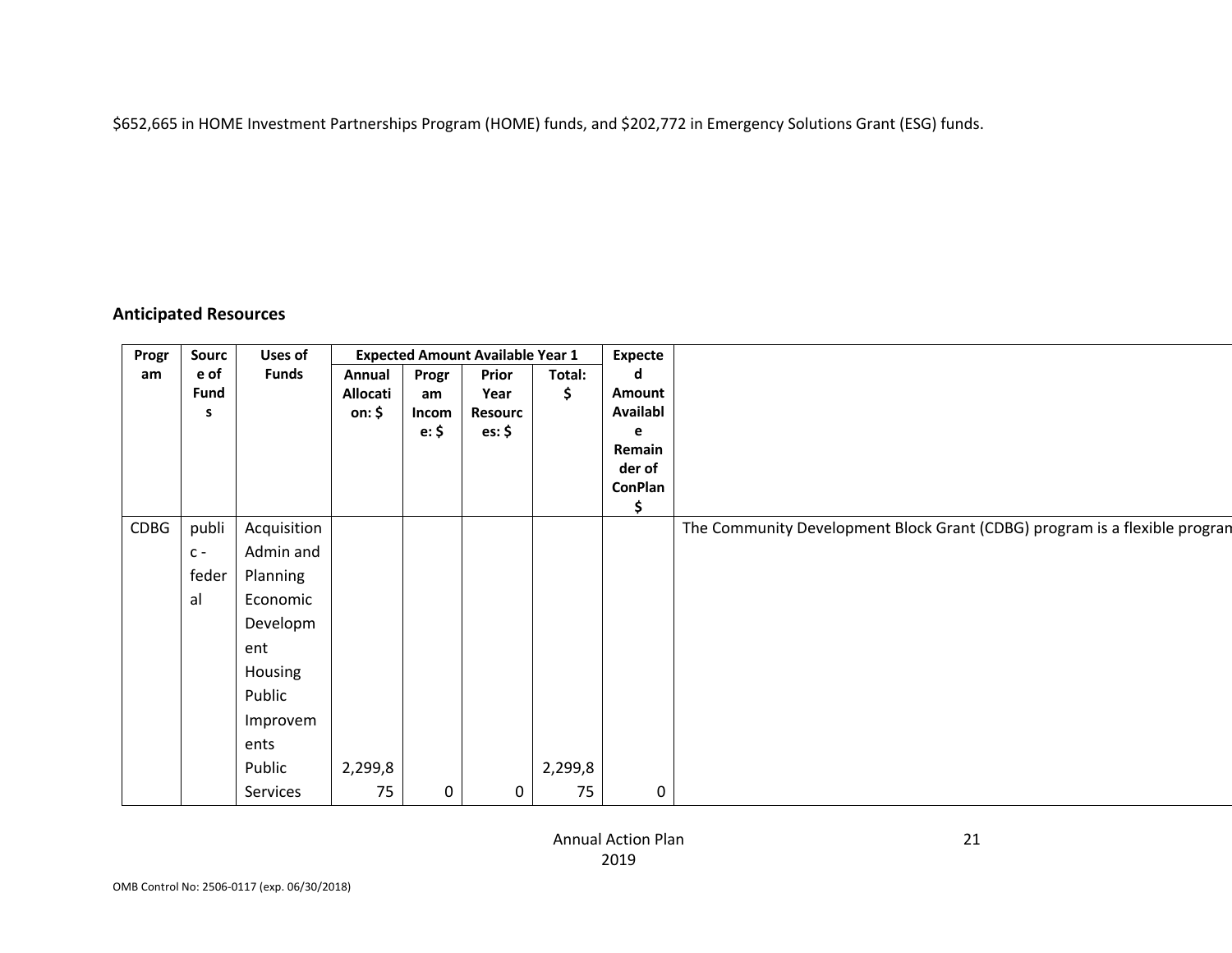| Progr | Sourc       | <b>Uses of</b> | <b>Expected Amount Available Year 1</b> |                |                |                |                     |                                                                                 |
|-------|-------------|----------------|-----------------------------------------|----------------|----------------|----------------|---------------------|---------------------------------------------------------------------------------|
| am    | e of        | <b>Funds</b>   | Annual Progr                            |                | Prior          | Total:         | <b>Expecte</b><br>d |                                                                                 |
|       | <b>Fund</b> |                | Allocati                                | am             | Year           |                | Amount              |                                                                                 |
|       | - S         |                | on: \$                                  | Incom          | <b>Resourc</b> |                | <b>Availabl</b>     |                                                                                 |
|       |             |                |                                         | e: \$          | es: \$         |                | e –<br>Remain       |                                                                                 |
|       |             |                |                                         |                |                |                | der of              |                                                                                 |
|       |             |                |                                         |                |                |                | ConPlan             |                                                                                 |
|       |             |                |                                         |                |                |                | $\mathsf{\$}$       |                                                                                 |
|       | HOM publi   | Acquisition    |                                         |                |                |                |                     | The HOME Investment Partnerships Program (HOME) provides formula grants t       |
| E     | $ C -$      | Homebuye       |                                         |                |                |                |                     | housing for rent or homeownership or providing direct rental assistance to low- |
|       | feder       |                |                                         |                |                |                |                     |                                                                                 |
|       | al          | assistance     |                                         |                |                |                |                     |                                                                                 |
|       |             | Homeown        |                                         |                |                |                |                     |                                                                                 |
|       |             | er rehab       |                                         |                |                |                |                     |                                                                                 |
|       |             | Multifamil     |                                         |                |                |                |                     |                                                                                 |
|       |             | y rental       |                                         |                |                |                |                     |                                                                                 |
|       |             | new            |                                         |                |                |                |                     |                                                                                 |
|       |             |                |                                         |                |                |                |                     |                                                                                 |
|       |             | constructi     |                                         |                |                |                |                     |                                                                                 |
|       |             | on             |                                         |                |                |                |                     |                                                                                 |
|       |             | Multifamil     |                                         |                |                |                |                     |                                                                                 |
|       |             | y rental       |                                         |                |                |                |                     |                                                                                 |
|       |             | rehab          |                                         |                |                |                |                     |                                                                                 |
|       |             | New            |                                         |                |                |                |                     |                                                                                 |
|       |             | constructi     |                                         |                |                |                |                     |                                                                                 |
|       |             | on for         |                                         |                |                |                |                     |                                                                                 |
|       |             | ownership      | 652,66                                  |                |                | 652,66         |                     |                                                                                 |
|       |             | <b>TBRA</b>    |                                         | $\overline{0}$ |                | 5 <sup>7</sup> | $\overline{0}$      |                                                                                 |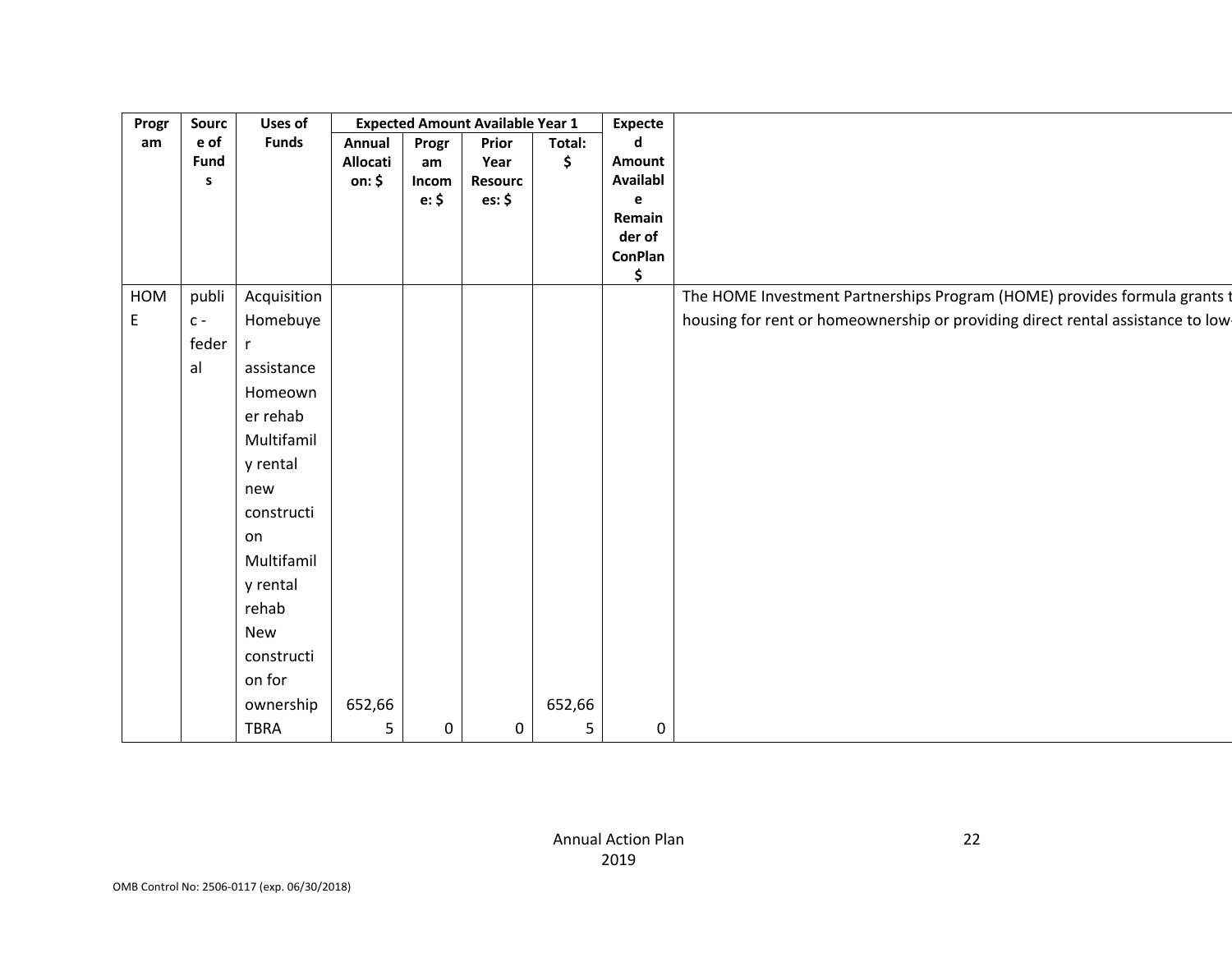| Progr | Sourc | Uses of      | <b>Expected Amount Available Year 1</b> |                   | <b>Expecte</b>            |        |                 |                                                                                  |
|-------|-------|--------------|-----------------------------------------|-------------------|---------------------------|--------|-----------------|----------------------------------------------------------------------------------|
| am    | e of  | <b>Funds</b> | Annual                                  | $P_{\text{rogr}}$ | Prior                     | Total: |                 |                                                                                  |
|       | Fund  |              | <b>Allocati</b>                         | am                | Year                      |        | Amount          |                                                                                  |
|       |       |              | on: $$$                                 | Incom<br>e: \$    | <b>Resourc</b><br>es: $$$ |        | <b>Availabl</b> |                                                                                  |
|       |       |              |                                         |                   |                           |        | Remain          |                                                                                  |
|       |       |              |                                         |                   |                           |        | der of          |                                                                                  |
|       |       |              |                                         |                   |                           |        | <b>ConPlan</b>  |                                                                                  |
|       |       |              |                                         |                   |                           |        |                 |                                                                                  |
| ESG   | publi | Conversion   |                                         |                   |                           |        |                 | The ESG program provides funding to: Engage homeless individuals and families    |
|       | $C -$ | and rehab    |                                         |                   |                           |        |                 | residents; Rapidly re-house homeless individuals and families; and Prevent famil |
|       | feder | for          |                                         |                   |                           |        |                 | and HMIS; as well as administrative activities (up to 7.5% of a                  |
|       |       | transitiona  |                                         |                   |                           |        |                 |                                                                                  |
|       |       | I housing    |                                         |                   |                           |        |                 |                                                                                  |
|       |       | Financial    |                                         |                   |                           |        |                 |                                                                                  |
|       |       | Assistance   |                                         |                   |                           |        |                 |                                                                                  |
|       |       | Overnight    |                                         |                   |                           |        |                 |                                                                                  |
|       |       | shelter      |                                         |                   |                           |        |                 |                                                                                  |
|       |       | Rapid re-    |                                         |                   |                           |        |                 |                                                                                  |
|       |       | housing      |                                         |                   |                           |        |                 |                                                                                  |
|       |       | (rental      |                                         |                   |                           |        |                 |                                                                                  |
|       |       | assistance)  |                                         |                   |                           |        |                 |                                                                                  |
|       |       | Rental       |                                         |                   |                           |        |                 |                                                                                  |
|       |       |              |                                         |                   |                           |        |                 |                                                                                  |
|       |       | Assistance   |                                         |                   |                           |        |                 |                                                                                  |
|       |       | Services     |                                         |                   |                           |        |                 |                                                                                  |
|       |       | Transitiona  | 202,77                                  |                   |                           | 202,77 |                 |                                                                                  |
|       |       | I housing    |                                         |                   |                           |        |                 |                                                                                  |

**Table 5 - Expected Resources – Priority Table**

**Explain how federal funds will leverage those additional resources (private, state and local funds), including a description of how matching requirements will be satisfied**

23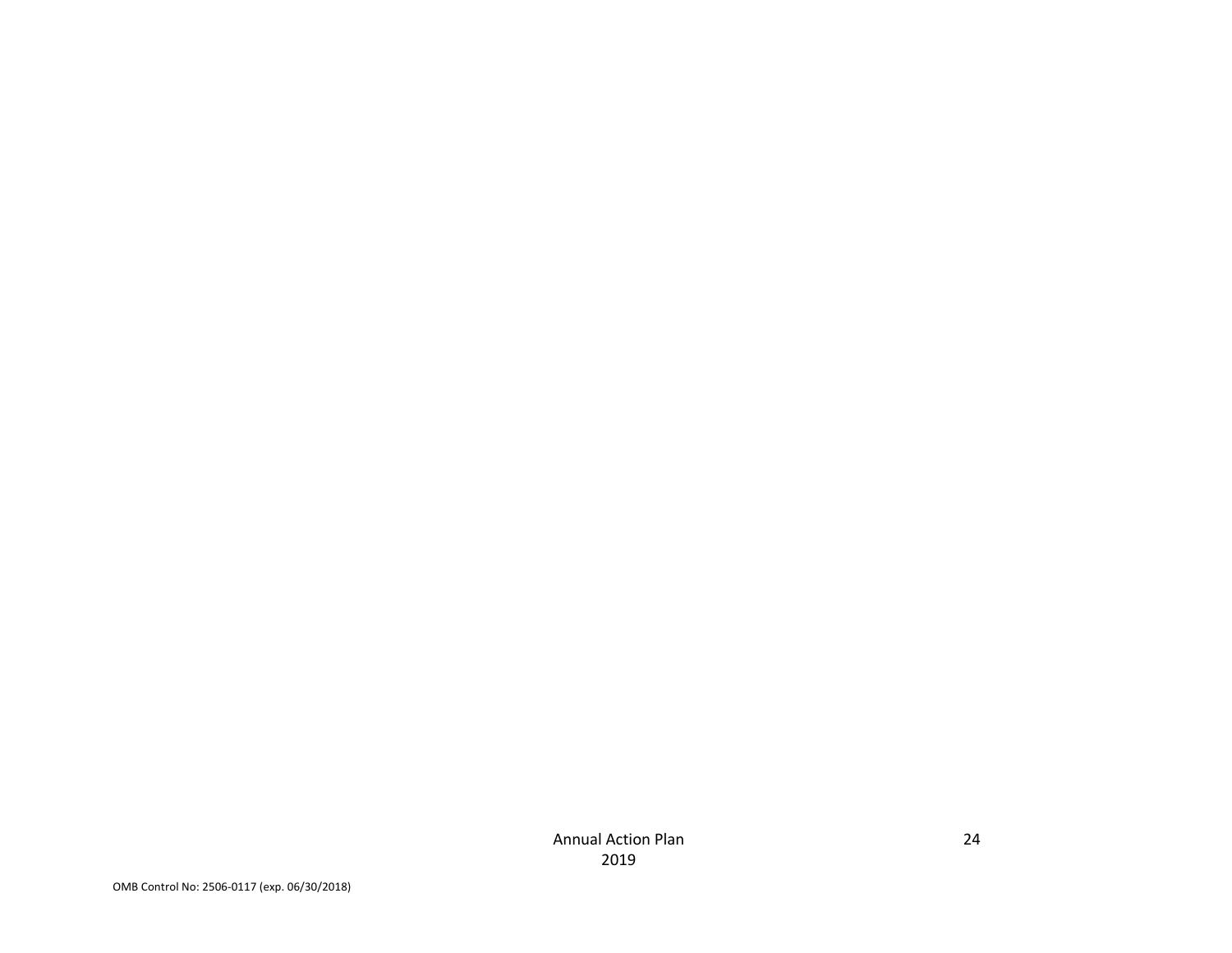### **If appropriate, describe publically owned land or property located within the jurisdiction that may be used to address the needs identified in the plan**

<div>The County doesn't anticipate utilizing publically owned land or property to address the needs identified in the plan.</div>

### **Discussion**

<div>All of the funding associated with the 2019 Action Plan is being directed toward activities consistent with the strategic goals outlined in Bexar County's 2016-2020 Consolidated Plan.</div>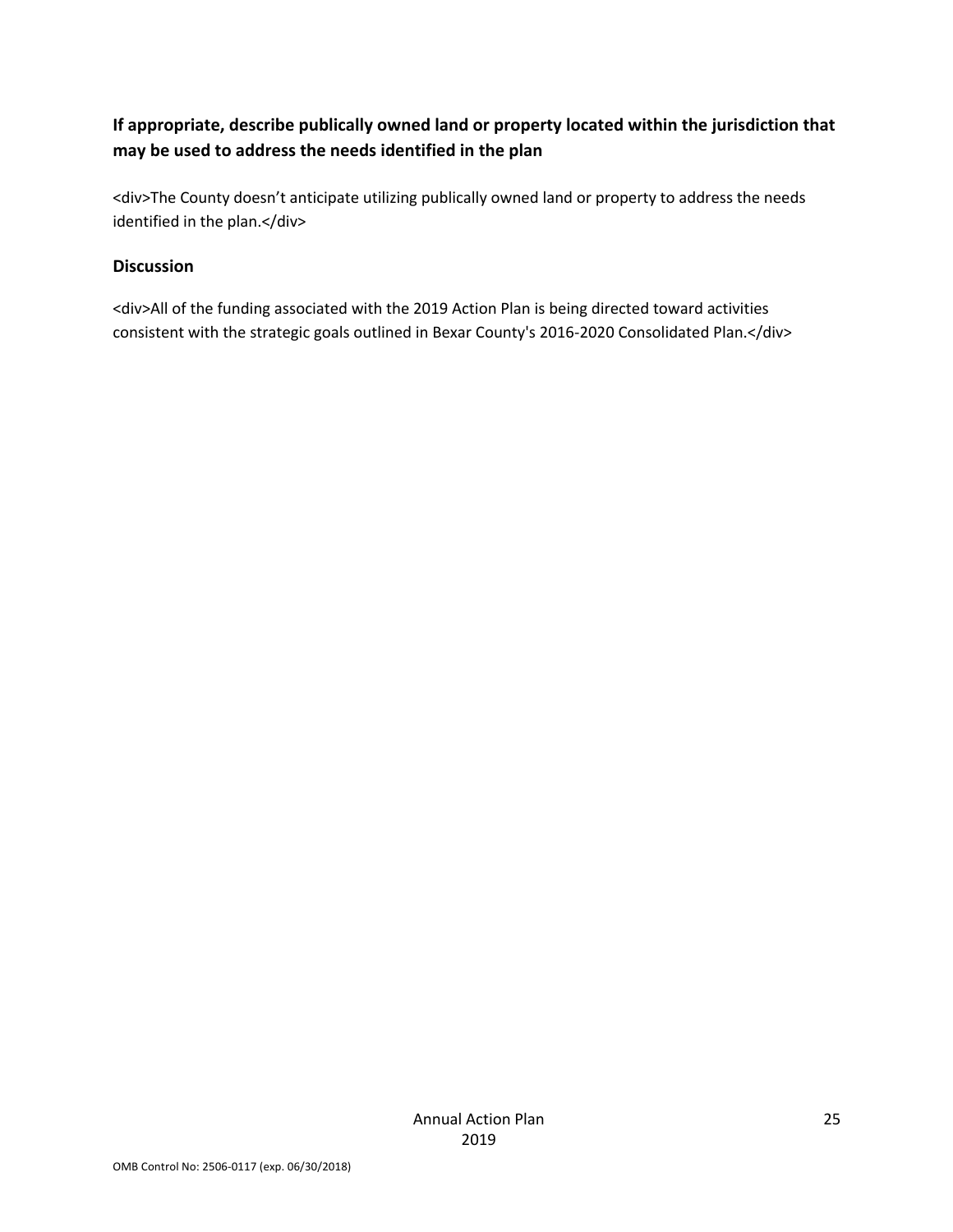# **Annual Goals and Objectives**

# **AP-20 Annual Goals and Objectives**

### **Goals Summary Information**

| Sort         | <b>Goal Name</b>  | <b>Start</b> | End  | Category             | Geographic | <b>Needs Addressed</b>       | <b>Funding</b> | <b>Goal Outcome Indicator</b>     |
|--------------|-------------------|--------------|------|----------------------|------------|------------------------------|----------------|-----------------------------------|
| Order        |                   | Year         | Year |                      | Area       |                              |                |                                   |
|              | Provide public    | 2016         | 2020 | Non-Homeless         | Countywide | <b>Public Services</b>       | CDBG:          | Public service activities other   |
|              | services          |              |      | <b>Special Needs</b> |            |                              | \$344,981      | than Low/Moderate Income          |
|              |                   |              |      |                      |            |                              |                | Housing Benefit: 1201 Persons     |
|              |                   |              |      |                      |            |                              |                | Assisted                          |
| $\mathbf{2}$ | Improve public    | 2016         | 2020 | Non-Housing          | Countywide | <b>Public Facilities and</b> | CDBG:          | Public Facility or Infrastructure |
|              | facilities and    |              |      | Community            |            | Infrastructure               | \$1,131,731    | Activities other than             |
|              | infrastructure    |              |      | Development          |            |                              |                | Low/Moderate Income Housing       |
|              |                   |              |      |                      |            |                              |                | Benefit: 7585 Persons Assisted    |
| 3            | Improve access to | 2016         | 2020 | Affordable           | Countywide | Affordable Housing           | CDBG:          | Rental units rehabilitated: 21    |
|              | and quality of    |              |      | Housing              |            |                              | \$363,188      | Household Housing Unit            |
|              | housing           |              |      |                      |            |                              | HOME:          | Homeowner Housing Added: 14       |
|              |                   |              |      |                      |            |                              | \$587,399      | Household Housing Unit            |
|              |                   |              |      |                      |            |                              |                | <b>Homeowner Housing</b>          |
|              |                   |              |      |                      |            |                              |                | Rehabilitated: 10 Household       |
|              |                   |              |      |                      |            |                              |                | <b>Housing Unit</b>               |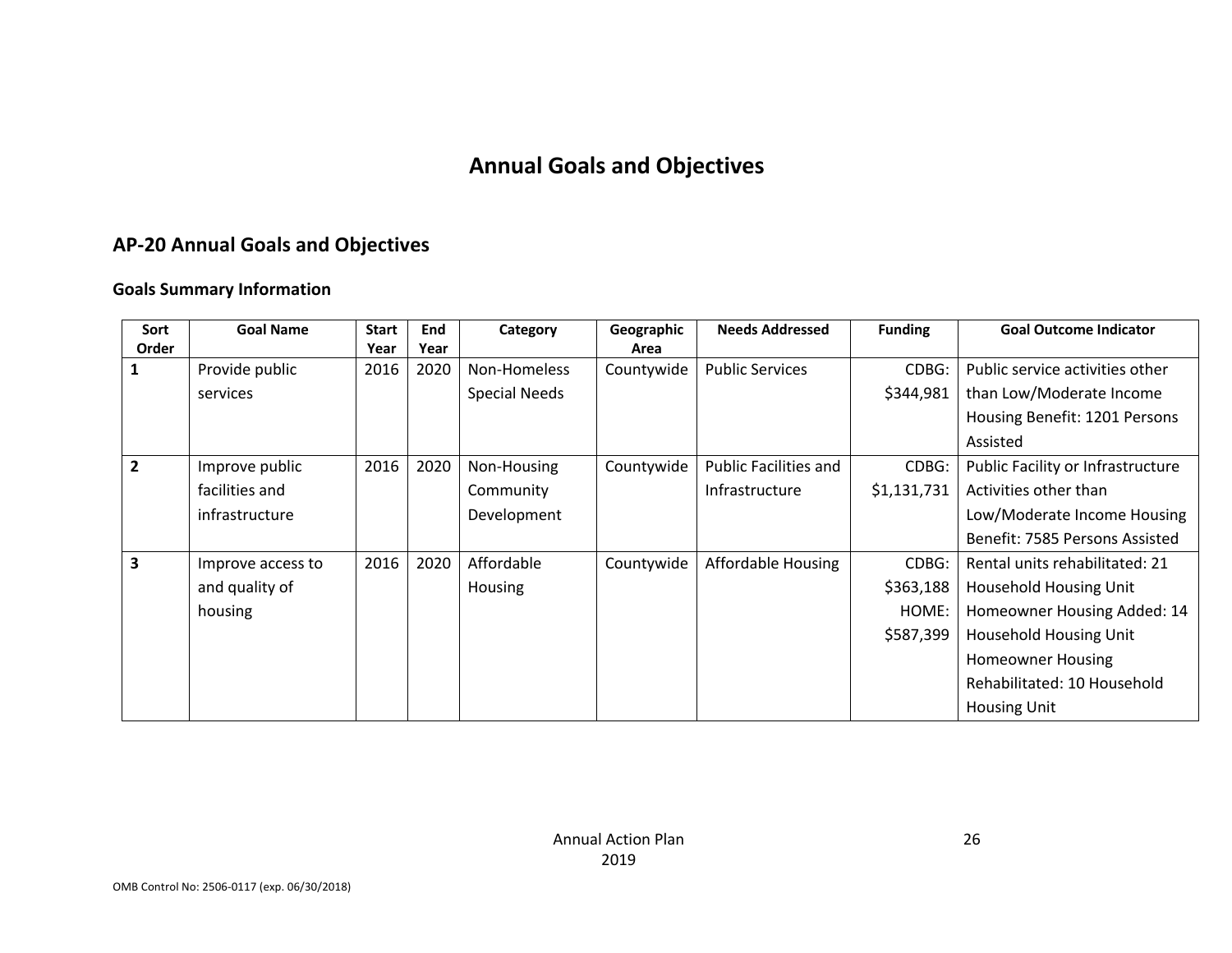| Sort  | <b>Goal Name</b>     | <b>Start</b> | End  | Category              | Geographic | <b>Needs Addressed</b> | <b>Funding</b> | <b>Goal Outcome Indicator</b>  |
|-------|----------------------|--------------|------|-----------------------|------------|------------------------|----------------|--------------------------------|
| Order |                      | Year         | Year |                       | Area       |                        |                |                                |
| 4     | Housing/services for | 2016         | 2020 | Homeless              | Countywide | Housing/services       | ESG:           | Tenant-based rental assistance |
|       | persons who are      |              |      |                       |            | for the Homeless       | \$187,565      | / Rapid Rehousing: 70          |
|       | homeless             |              |      |                       |            |                        |                | <b>Households Assisted</b>     |
|       |                      |              |      |                       |            |                        |                | Homelessness Prevention: 55    |
|       |                      |              |      |                       |            |                        |                | <b>Persons Assisted</b>        |
| 6     | Planning and         | 2016         | 2020 | Affordable            | Countywide | Planning and           | CDBG:          | Jobs created/retained: 8 Jobs  |
|       | administration       |              |      | Housing               |            | Administration         | \$459,975      |                                |
|       |                      |              |      | <b>Public Housing</b> |            |                        | HOME:          |                                |
|       |                      |              |      | <b>Homeless</b>       |            |                        | \$65,266       |                                |
|       |                      |              |      | Non-Homeless          |            |                        | ESG:           |                                |
|       |                      |              |      | <b>Special Needs</b>  |            |                        | \$15,207       |                                |
|       |                      |              |      | Non-Housing           |            |                        |                |                                |
|       |                      |              |      | Community             |            |                        |                |                                |
|       |                      |              |      | Development           |            |                        |                |                                |

**Table 6 – Goals Summary**

### **Goal Descriptions**

| <b>Goal Name</b>   | Provide public services                                                                                                      |
|--------------------|------------------------------------------------------------------------------------------------------------------------------|
| Goal               | <p align="LEFT">Bexar County will provide funding for various public service activities that will expand or make these</p>   |
| <b>Description</b> | services more accessible to low- and moderate-income or special needs persons.                                               |
| <b>Goal Name</b>   | Improve public facilities and infrastructure                                                                                 |
| Goal               | <p align="LEFT">The County will support activities that will enhance and preserve neighborhoods. Activities will include</p> |
| <b>Description</b> | public facility and infrastructure improvements.                                                                             |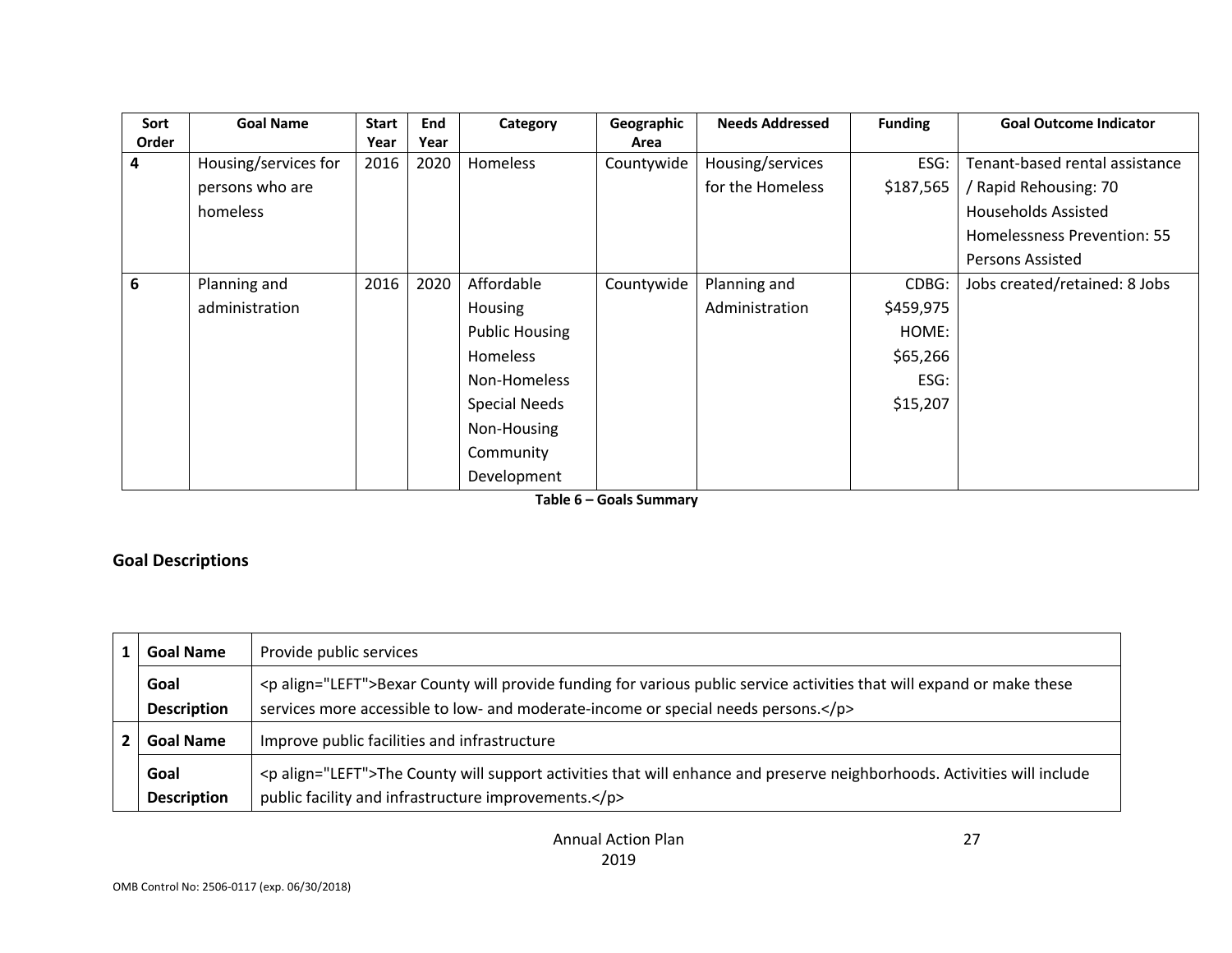| 3 | <b>Goal Name</b>           | Improve access to and quality of housing                                                                                                                                                                                                                                                |
|---|----------------------------|-----------------------------------------------------------------------------------------------------------------------------------------------------------------------------------------------------------------------------------------------------------------------------------------|
|   | Goal<br><b>Description</b> | <p align="LEFT">The County will provide funding for several programs that will include single family home repair, new<br/>construction, and rehabilitation of rental units. These activities will help to preserve and expand the supply of affordable<br/>housing in Bexar County.</p> |
| 4 | <b>Goal Name</b>           | Housing/services for persons who are homeless                                                                                                                                                                                                                                           |
|   | Goal<br><b>Description</b> | <p align="LEFT">The County will fund activities that will provide homeless prevention and rapid re-housing activities. It<br/>will also provide funding for various public service activities to support those who are homeless or at risk of becoming<br/>homeless.</p>                |
| 6 | <b>Goal Name</b>           | Planning and administration                                                                                                                                                                                                                                                             |
|   | Goal<br><b>Description</b> | The County will employ eight (8) employees responsible for ensuring local, state, and federal compliance pertaining to<br>HUD-funded grants (i.e., CDBG, HOME, and ESG).                                                                                                                |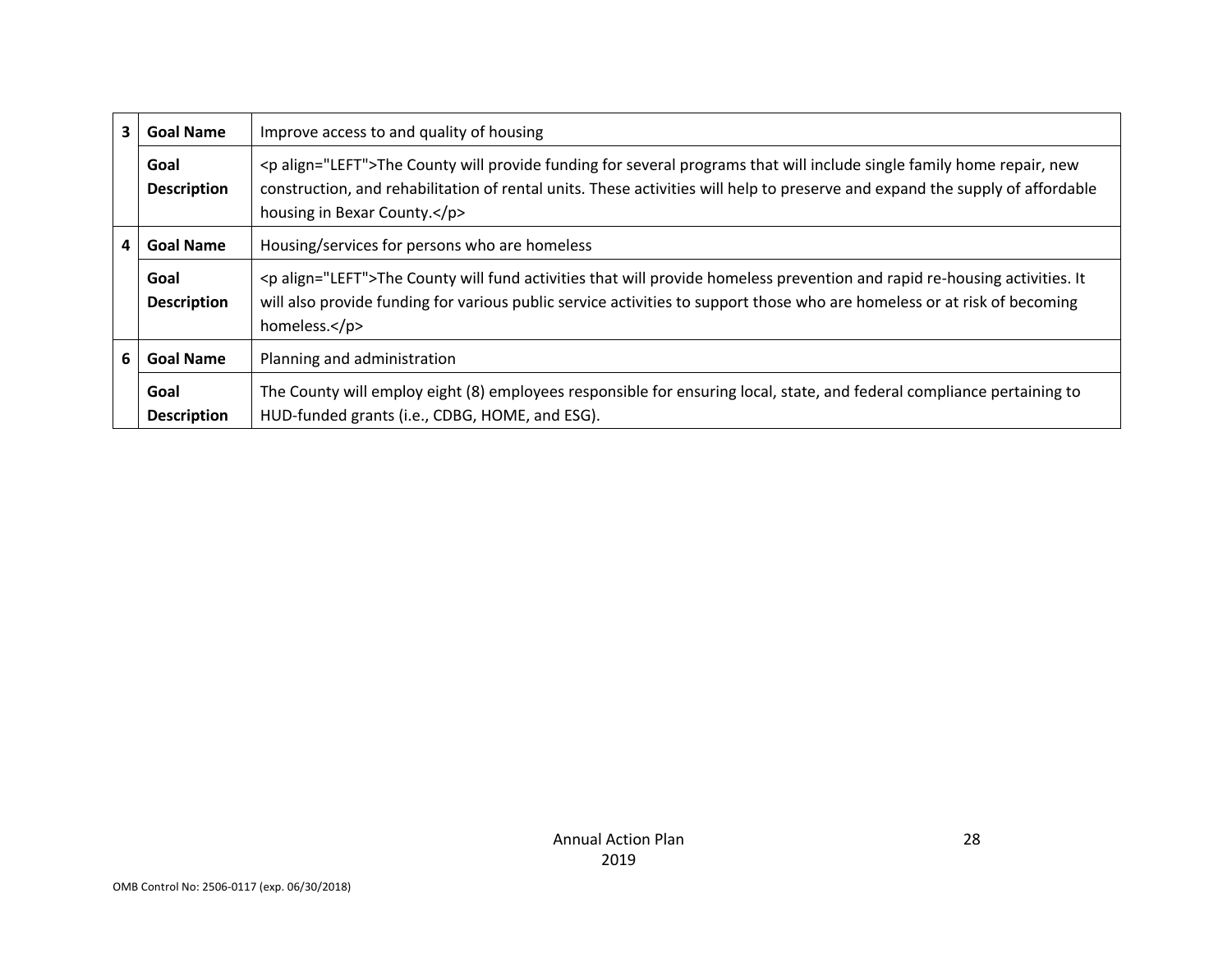# **Projects**

## **AP-35 Projects – 91.220(d)**

#### **Introduction**

Bexar County proposes to fund seventeen (17) different activities in 2019. All activities aim to advance the goals identified in AP-20 Annual Goals and Objectives - 91.220(c)(3)&(e).

#### **Projects**

| #              | <b>Project Name</b>                                                             |
|----------------|---------------------------------------------------------------------------------|
| 1              | Literacy San Antonio, Inc. - SAReads Literacy Academy                           |
| $\overline{2}$ | <b>GRASP - Senior Meal Project</b>                                              |
| 3              | San Antonio Food Bank - Healthy Options Program for the Elderly (Project HOPE)  |
| 4              | <b>QUEST Quality Employment through Skills Training</b>                         |
| 5              | Somerset Senior Citizens Transportation                                         |
| 6              | Each One Teach One San Antonio Eastside Education and Training Center Expansion |
| 7              | City of Balcones Heights Vivian Lane                                            |
| 8              | City of Somerset K Street Phase II                                              |
| 9              | City of Universal City West Byrd Drainage Improvements                          |
| 10             | City of Converse Converse Senior Center Improvement                             |
| 11             | Habitat for Humanity of San Antonio, Inc. Watson Road Development               |
| 12             | Bexar County 2019 ESG Program                                                   |
| 13             | <b>HOME Administration</b>                                                      |
| 14             | <b>CDBG Administration</b>                                                      |
| 15             | Merced Housing Texas Casitas de Merced ADA Modifications                        |
| 16             | Merced Housing Texas Owner Occupied Repair Program                              |
| 17             | Boysville, Inc. Roofing and Security                                            |

**Table 7 - Project Information**

### **Describe the reasons for allocation priorities and any obstacles to addressing underserved needs**

The County understands that investments in affordable housing, public infrastructure, economic development and public services will have greater value when they are coordinated with other investments, assets, and services. When investing HUD entitlement funding, the County will seek to prioritize investments that have one or more of the following characteristics:

• Promotes access to quality employment: The County will seek to support projects and services that more effectively connect low and moderate income people to quality employment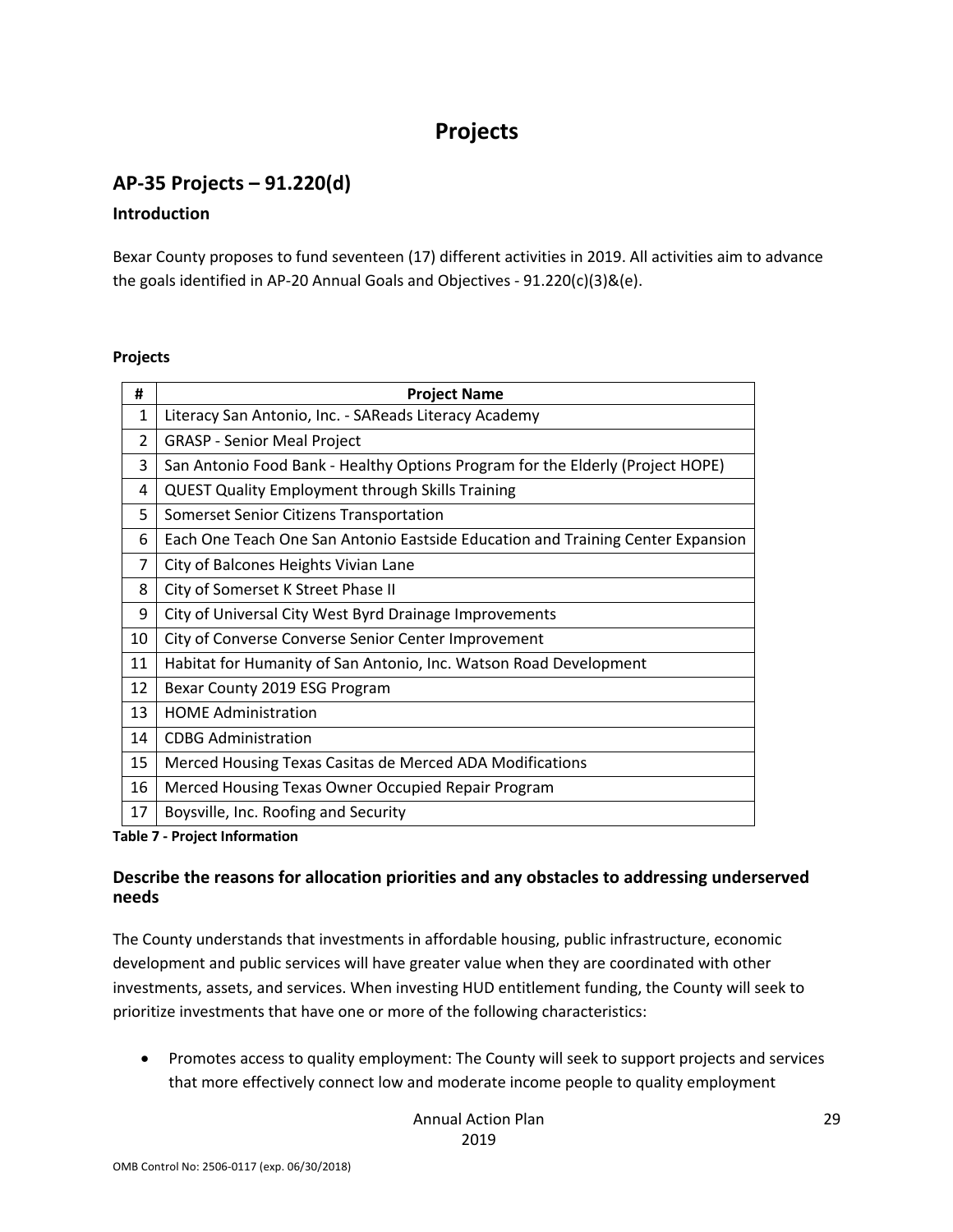opportunities and/or locate quality jobs in low-income/ distressed areas.

- Support access to education: The County has made strategic investments in promoting educational opportunities for the community to focus on fundamental importance towards literacy.
- Promotes healthy environments and lifestyles and/or access to essential resources: The County will meet these needs by targeting funds to assist indigent and the most venerable populations.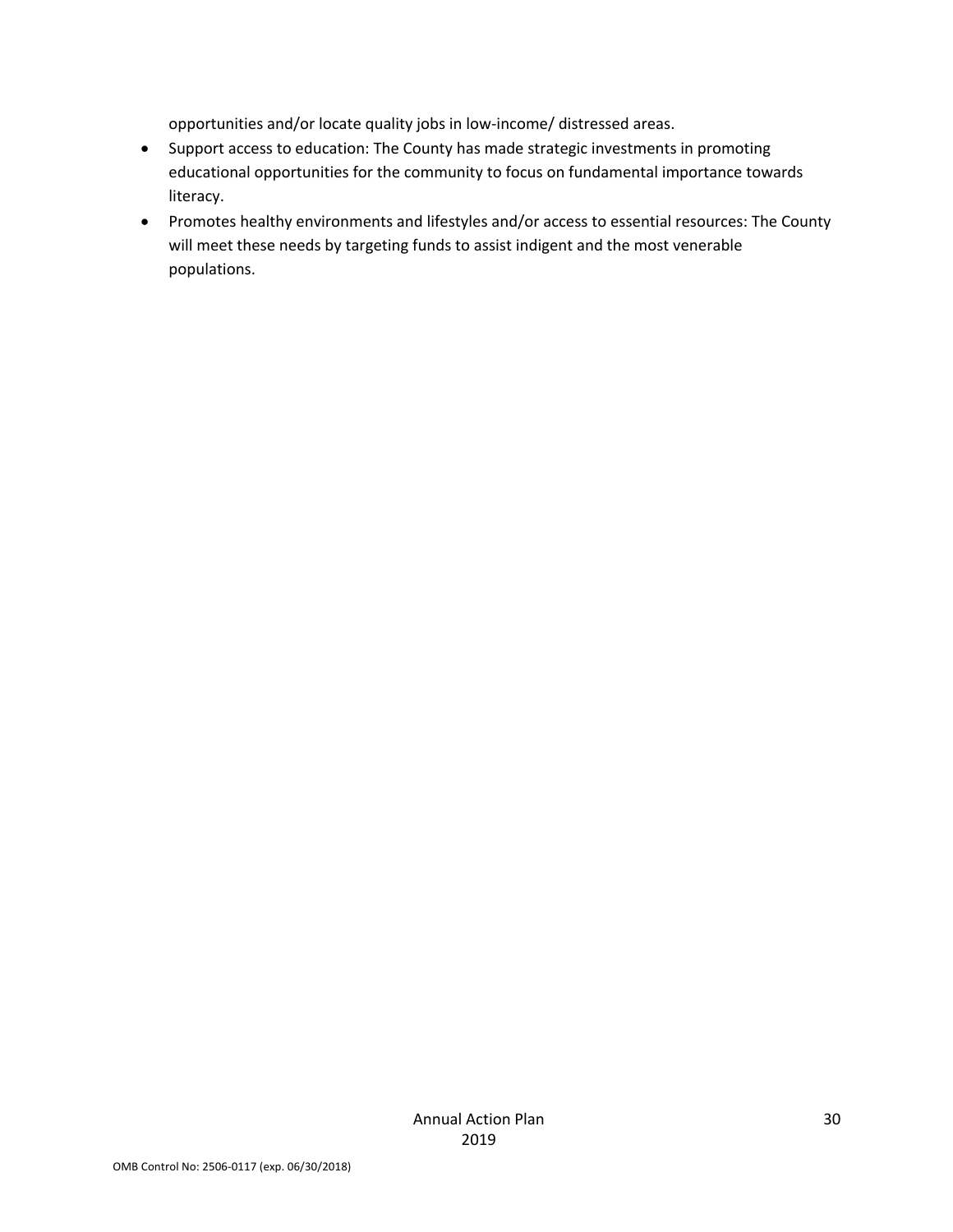# **AP-38 Project Summary**

**Project Summary Information**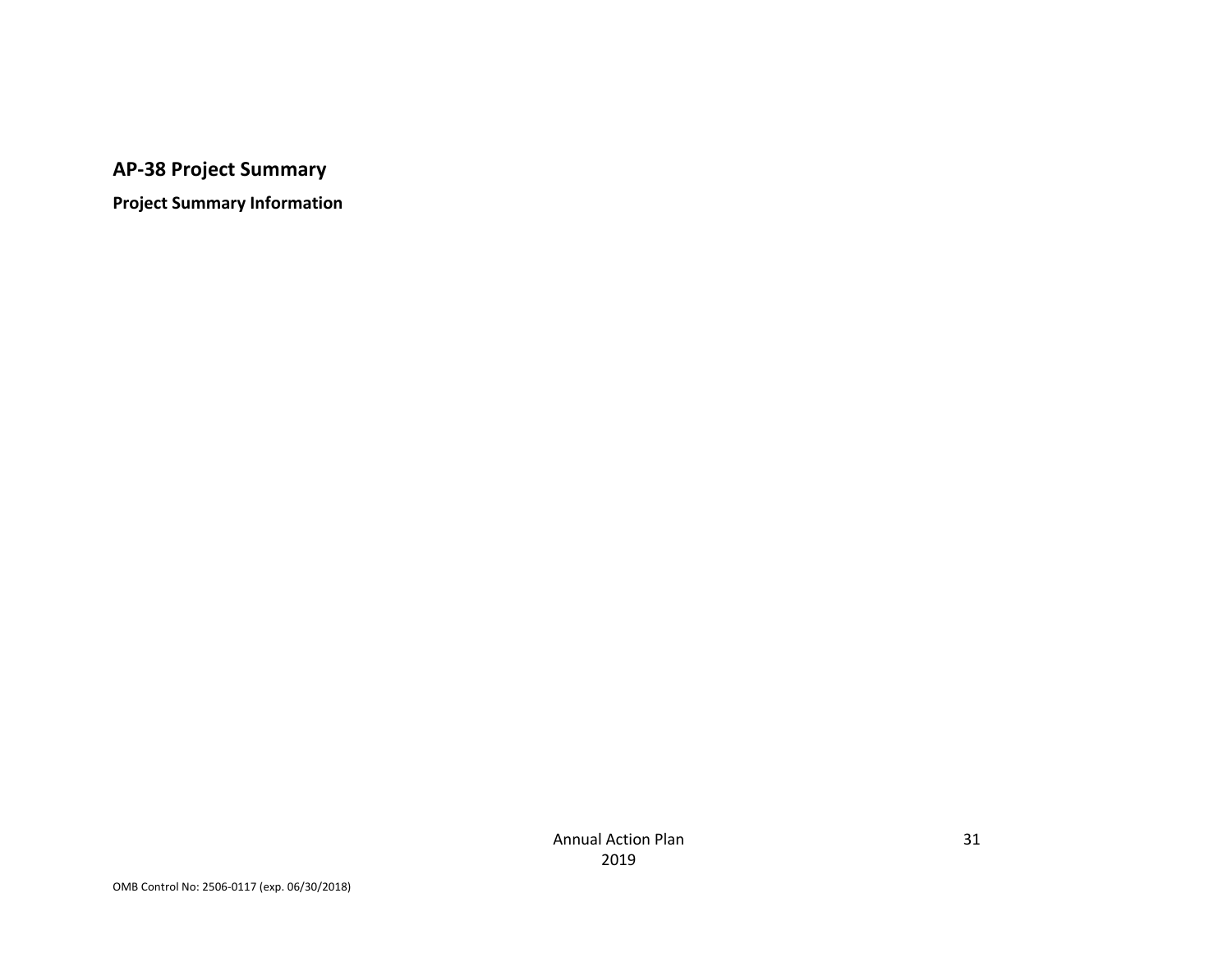| $\mathbf{1}$   | <b>Project Name</b>                                                                                     | Literacy San Antonio, Inc. - SAReads Literacy Academy                                                                                                                                                                                                                                                      |  |  |
|----------------|---------------------------------------------------------------------------------------------------------|------------------------------------------------------------------------------------------------------------------------------------------------------------------------------------------------------------------------------------------------------------------------------------------------------------|--|--|
|                | <b>Target Area</b>                                                                                      | Countywide                                                                                                                                                                                                                                                                                                 |  |  |
|                | <b>Goals Supported</b>                                                                                  | Provide public services                                                                                                                                                                                                                                                                                    |  |  |
|                | <b>Needs Addressed</b>                                                                                  | <b>Public Services</b>                                                                                                                                                                                                                                                                                     |  |  |
|                | <b>Funding</b>                                                                                          | CDBG: \$27,620                                                                                                                                                                                                                                                                                             |  |  |
|                | <b>Description</b>                                                                                      | The project will provide Science-Based Reading Instruction to 250<br>children of low income families who reside in unincorporated Bexar<br>County. The funds will pay for the training, coaching, and support for<br>classroom teachers in elementary schools in Southwest Independent<br>School District. |  |  |
|                | <b>Target Date</b>                                                                                      | 9/30/2020                                                                                                                                                                                                                                                                                                  |  |  |
|                | <b>Estimate the number</b><br>and type of families<br>that will benefit from<br>the proposed activities | 250 children of income families will benefit for this project.                                                                                                                                                                                                                                             |  |  |
|                | <b>Location Description</b>                                                                             | Southwest Independent School District: 11914 Dragon Lane, San<br>Antonio, TX 78252 - Unicorporated Bexar County and Participating<br>Cities.                                                                                                                                                               |  |  |
|                | <b>Planned Activities</b>                                                                               | Literacy - Youth Services (Public Services)                                                                                                                                                                                                                                                                |  |  |
| $\overline{2}$ | <b>Project Name</b>                                                                                     | <b>GRASP - Senior Meal Project</b>                                                                                                                                                                                                                                                                         |  |  |
|                | <b>Target Area</b>                                                                                      | Countywide                                                                                                                                                                                                                                                                                                 |  |  |
|                | <b>Goals Supported</b>                                                                                  | Provide public services                                                                                                                                                                                                                                                                                    |  |  |
|                | <b>Needs Addressed</b>                                                                                  | <b>Public Services</b>                                                                                                                                                                                                                                                                                     |  |  |
|                | <b>Funding</b>                                                                                          | CDBG: \$30,000                                                                                                                                                                                                                                                                                             |  |  |
|                | <b>Description</b>                                                                                      | GRASP will provide hot noon meals that meet dietary requirements to<br>eligible low/very-low income seniors over age 62 at theGRASP Senior<br>Center in Converse and in Bexar County participating cities.                                                                                                 |  |  |
|                | <b>Target Date</b>                                                                                      | 9/30/2020                                                                                                                                                                                                                                                                                                  |  |  |
|                | <b>Estimate the number</b><br>and type of families<br>that will benefit from<br>the proposed activities | 150 low to moderate income senior citizens.                                                                                                                                                                                                                                                                |  |  |
|                | <b>Location Description</b>                                                                             | 250 Donalan, Converse, Texas 78109, Bexar County, PCT 4.                                                                                                                                                                                                                                                   |  |  |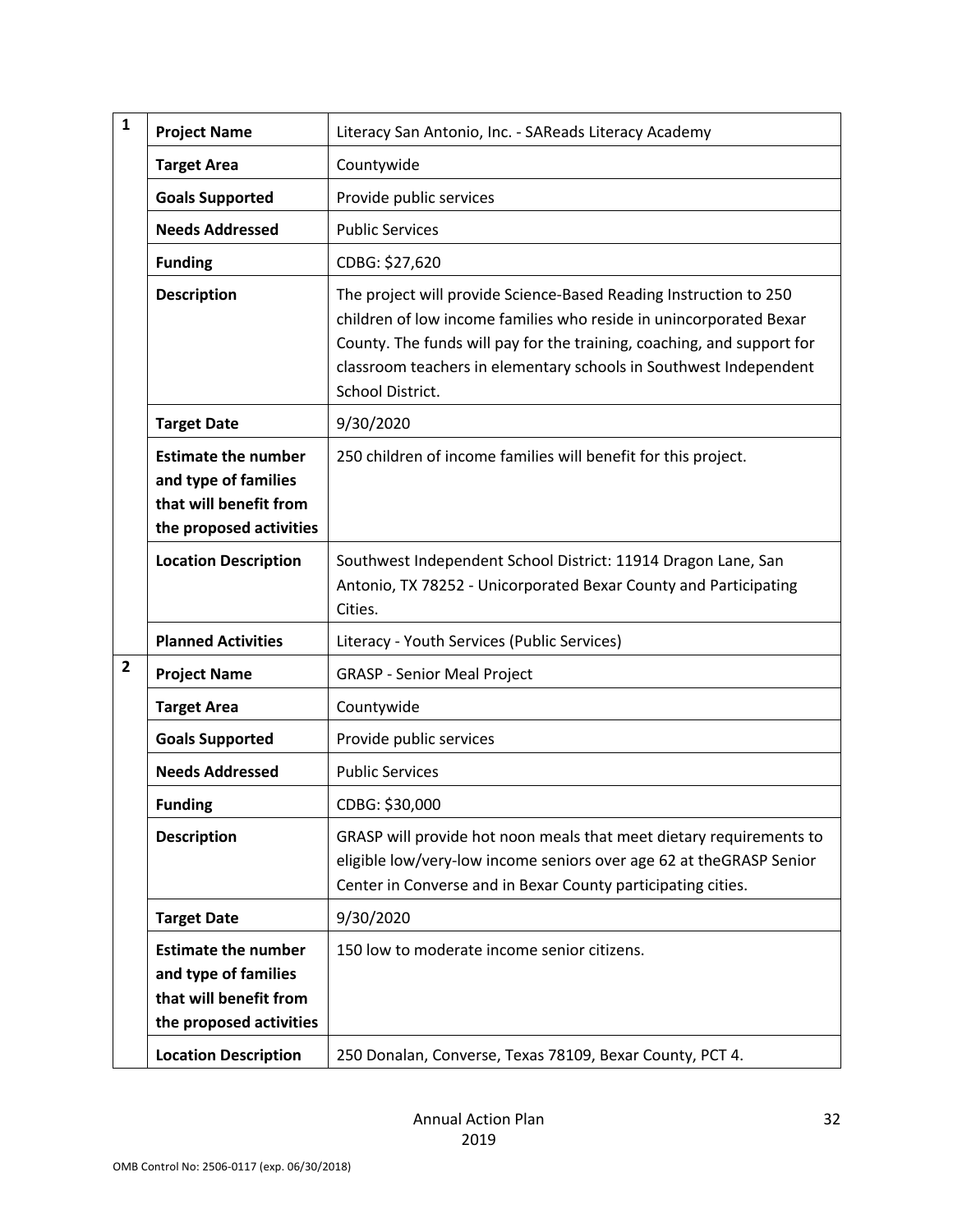|   | <b>Planned Activities</b>                                                                               | GRASP will provide hot noon meals that meet dietary requirements to<br>eligible low/very-low income seniors over age 62 at the<br>GRASP Senior Center in Converse and in Bexar County participating<br>cities. (Public Services- Category - Senior Services)                                                                                                                                                  |
|---|---------------------------------------------------------------------------------------------------------|---------------------------------------------------------------------------------------------------------------------------------------------------------------------------------------------------------------------------------------------------------------------------------------------------------------------------------------------------------------------------------------------------------------|
| 3 | <b>Project Name</b>                                                                                     | San Antonio Food Bank - Healthy Options Program for the Elderly<br>(Project HOPE)                                                                                                                                                                                                                                                                                                                             |
|   | <b>Target Area</b>                                                                                      | Countywide                                                                                                                                                                                                                                                                                                                                                                                                    |
|   | <b>Goals Supported</b>                                                                                  | Provide public services                                                                                                                                                                                                                                                                                                                                                                                       |
|   | <b>Needs Addressed</b>                                                                                  | <b>Public Services</b>                                                                                                                                                                                                                                                                                                                                                                                        |
|   | <b>Funding</b>                                                                                          | CDBG: \$147,380                                                                                                                                                                                                                                                                                                                                                                                               |
|   | <b>Description</b>                                                                                      | The project will alleviate some of the stress for these seniors in need<br>by providing a vessel for healthful food. ProjectHOPE provides<br>approximately 50 pounds of food to seniors each month. This funding<br>request in the amount of \$147,380.08 is adirect benefit and will<br>provide fresh, perishable and non-perishable groceries to 725<br>unduplicated seniors residing in BexarCounty.       |
|   | <b>Target Date</b>                                                                                      | 9/30/2020                                                                                                                                                                                                                                                                                                                                                                                                     |
|   | <b>Estimate the number</b><br>and type of families<br>that will benefit from<br>the proposed activities | 725 unduplicated seniors will be assisted with this funding.                                                                                                                                                                                                                                                                                                                                                  |
|   | <b>Location Description</b>                                                                             | 5200 Enrique M. Barrera Pkwy San Antonio, Texas 78227, Bexar<br>County                                                                                                                                                                                                                                                                                                                                        |
|   | <b>Planned Activities</b>                                                                               | The project will alleviate some of the stress for these seniors in need<br>by providing a vessel for healthful food. Project<br>HOPE provides approximately 50 pounds of food to seniors each<br>month. This funding request in the amount of \$147,380.08 is a<br>direct benefit and will provide fresh, perishable and non-perishable<br>groceries to 725 unduplicated seniors residing in Bexar<br>County. |
| 4 | <b>Project Name</b>                                                                                     | <b>QUEST Quality Employment through Skills Training</b>                                                                                                                                                                                                                                                                                                                                                       |
|   | <b>Target Area</b>                                                                                      | Countywide                                                                                                                                                                                                                                                                                                                                                                                                    |
|   | <b>Goals Supported</b>                                                                                  | Provide public services                                                                                                                                                                                                                                                                                                                                                                                       |
|   | <b>Needs Addressed</b>                                                                                  | <b>Public Services</b>                                                                                                                                                                                                                                                                                                                                                                                        |
|   | <b>Funding</b>                                                                                          | CDBG: \$86,525                                                                                                                                                                                                                                                                                                                                                                                                |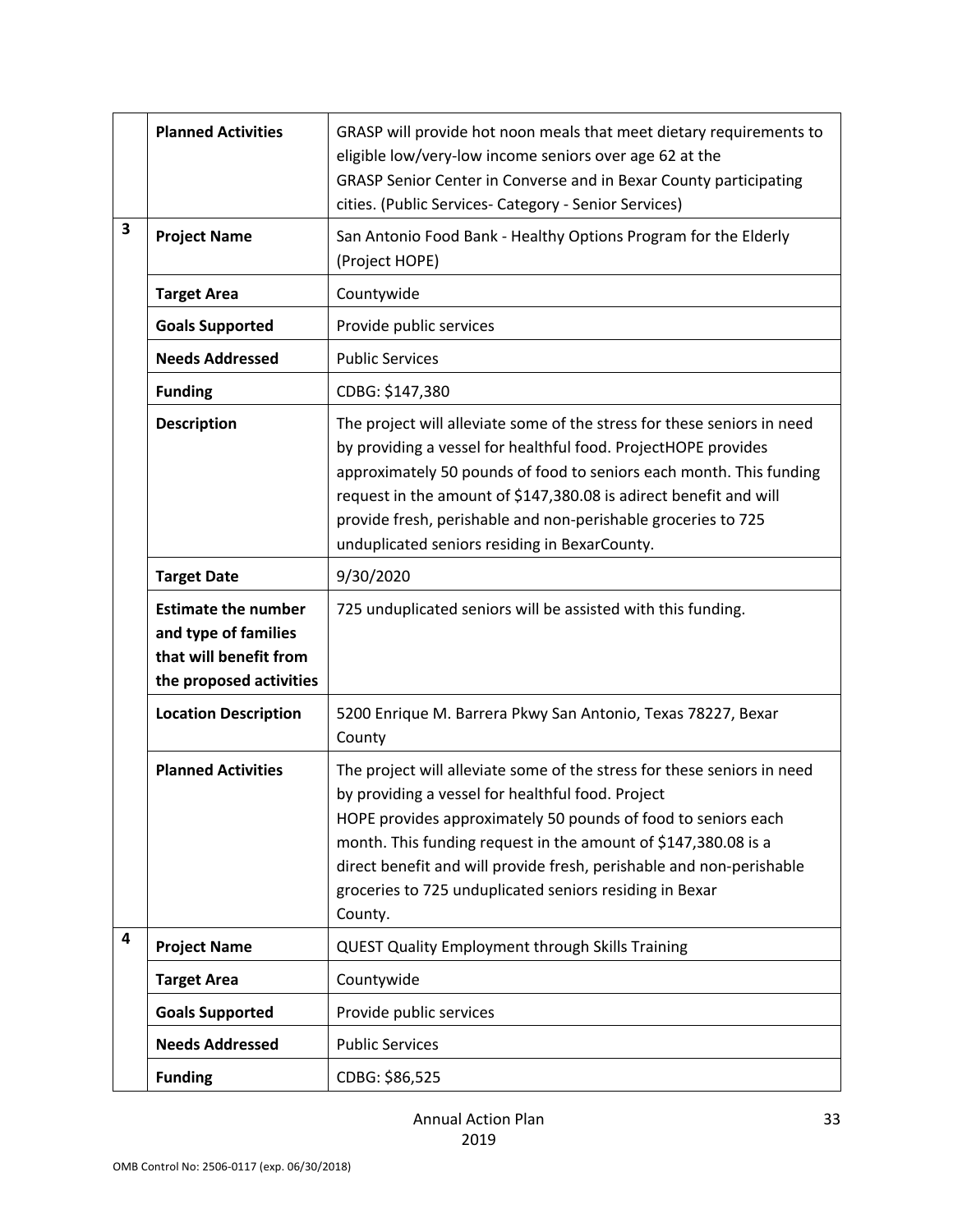|   | <b>Description</b>                                                                                      | The program will provide 18 low to moderate income participants who<br>reside in unincorporated Bexar County or its participating cities with<br>access to training in the IT/Cyber-security, Healthcare &<br>Trades/Advanced Manufacturing sectors that lead to associate &<br>bachelor degrees or industry-recognized certifications. |
|---|---------------------------------------------------------------------------------------------------------|-----------------------------------------------------------------------------------------------------------------------------------------------------------------------------------------------------------------------------------------------------------------------------------------------------------------------------------------|
|   | <b>Target Date</b>                                                                                      | 9/30/2020                                                                                                                                                                                                                                                                                                                               |
|   | <b>Estimate the number</b><br>and type of families<br>that will benefit from<br>the proposed activities | 18 low to moderate individuals.                                                                                                                                                                                                                                                                                                         |
|   | <b>Location Description</b>                                                                             | 515 SW 24th St., Suite 201 San Antonio, Texas 78207-4619                                                                                                                                                                                                                                                                                |
|   | <b>Planned Activities</b>                                                                               | The program will provide 18 low to moderate income participants who<br>reside in unincorporated Bexar County or its participating cities with<br>access to training in the IT/Cyber-security, Healthcare &<br>Trades/Advanced Manufacturing sectors that lead to associate &<br>bachelor degrees or industry-recognized certifications. |
| 5 | <b>Project Name</b>                                                                                     | Somerset Senior Citizens Transportation                                                                                                                                                                                                                                                                                                 |
|   | <b>Target Area</b>                                                                                      | Countywide                                                                                                                                                                                                                                                                                                                              |
|   | <b>Goals Supported</b>                                                                                  | Provide public services                                                                                                                                                                                                                                                                                                                 |
|   | <b>Needs Addressed</b>                                                                                  | <b>Public Services</b>                                                                                                                                                                                                                                                                                                                  |
|   | <b>Funding</b>                                                                                          | CDBG: \$35,000                                                                                                                                                                                                                                                                                                                          |
|   | <b>Description</b>                                                                                      | The project will utilize the funds to purchase a new/used transit van to<br>continue providing transportation services to low to moderate senior<br>citizens age 62 years and older who reside in the unincorporated areas<br>of Bexar County and the following participating cities: Sandy Oaks,<br>Somerset, and Von Ormy.            |
|   | <b>Target Date</b>                                                                                      | 9/30/2020                                                                                                                                                                                                                                                                                                                               |
|   | <b>Estimate the number</b><br>and type of families<br>that will benefit from<br>the proposed activities | 45 low to moderate income seniors.                                                                                                                                                                                                                                                                                                      |
|   | <b>Location Description</b>                                                                             | 19375 K Street, Somerset, Texas 78069, Bexar County                                                                                                                                                                                                                                                                                     |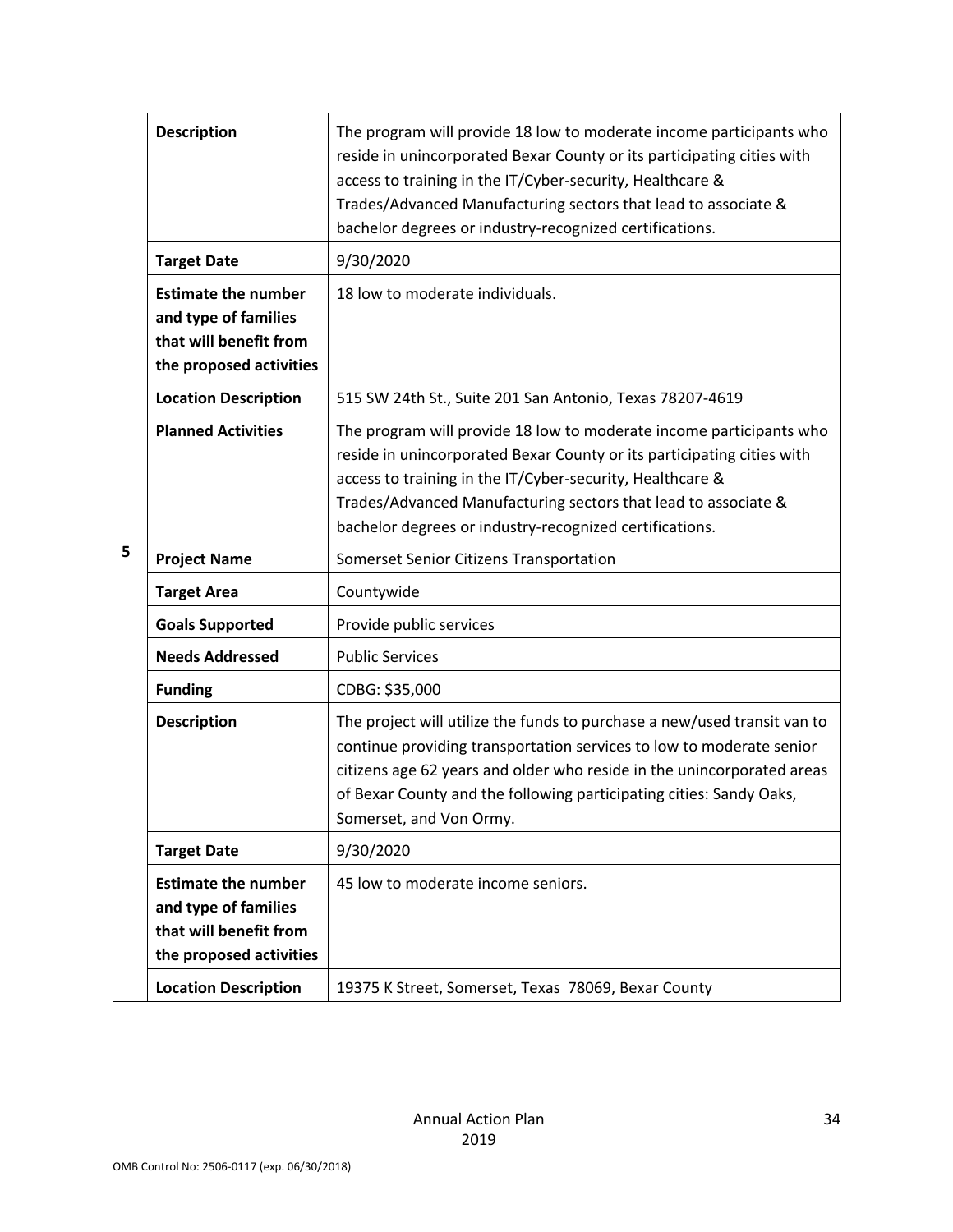|   | <b>Planned Activities</b>                                                                               | The project will utilize the funds to purchase a new/used transit van to<br>continue providing transportation services to low to moderate senior<br>citizens age 62 years and older who reside in the unincorporated areas<br>of Bexar County and the following participating cities: Sandy Oaks,<br>Somerset, and Von Ormy.                                                                                                                                                                                                    |
|---|---------------------------------------------------------------------------------------------------------|---------------------------------------------------------------------------------------------------------------------------------------------------------------------------------------------------------------------------------------------------------------------------------------------------------------------------------------------------------------------------------------------------------------------------------------------------------------------------------------------------------------------------------|
| 6 | <b>Project Name</b>                                                                                     | Each One Teach One San Antonio Eastside Education and Training<br><b>Center Expansion</b>                                                                                                                                                                                                                                                                                                                                                                                                                                       |
|   | <b>Target Area</b>                                                                                      | Countywide                                                                                                                                                                                                                                                                                                                                                                                                                                                                                                                      |
|   | <b>Goals Supported</b>                                                                                  | Provide public services                                                                                                                                                                                                                                                                                                                                                                                                                                                                                                         |
|   | <b>Needs Addressed</b>                                                                                  | <b>Public Services</b>                                                                                                                                                                                                                                                                                                                                                                                                                                                                                                          |
|   | <b>Funding</b>                                                                                          | CDBG: \$18,456                                                                                                                                                                                                                                                                                                                                                                                                                                                                                                                  |
|   | <b>Description</b>                                                                                      | The project will provide (1) Adult Basic Education (ABE)--one on one<br>and small group tutoring to adultsage 18 and older functioning below<br>the 8th grade level academically; 2) one on one and small group<br>tutoring to adultspreparing for High School Equivalency (HSE) exams;<br>3) basic computer literacy; and 4) one on one and small group<br>instruction inEnglish as a Second Language (ESL) to 15 low to moderate<br>income individual who reside in unincorporated Bexar County or<br>participating cities.   |
|   | <b>Target Date</b>                                                                                      | 9/30/2020                                                                                                                                                                                                                                                                                                                                                                                                                                                                                                                       |
|   | <b>Estimate the number</b><br>and type of families<br>that will benefit from<br>the proposed activities | 15 low to moderate income individuals.                                                                                                                                                                                                                                                                                                                                                                                                                                                                                          |
|   | <b>Location Description</b>                                                                             | Eastside Education and Training Center at 4551 Dietrich Rd., San<br>Antonio, TX 78219, Bexar County                                                                                                                                                                                                                                                                                                                                                                                                                             |
|   | <b>Planned Activities</b>                                                                               | The project will provide (1) Adult Basic Education (ABE)--one on one<br>and small group tutoring to adults<br>age 18 and older functioning below the 8th grade level academically;<br>2) one on one and small group tutoring to adults<br>preparing for High School Equivalency (HSE) exams; 3) basic computer<br>literacy; 4) one on one and small group instruction in<br>English as a Second Language (ESL) to 15 low to moderate income<br>individual who reside in unincorporated Bexar County or participating<br>cities. |
|   | <b>Project Name</b>                                                                                     | City of Balcones Heights Vivian Lane                                                                                                                                                                                                                                                                                                                                                                                                                                                                                            |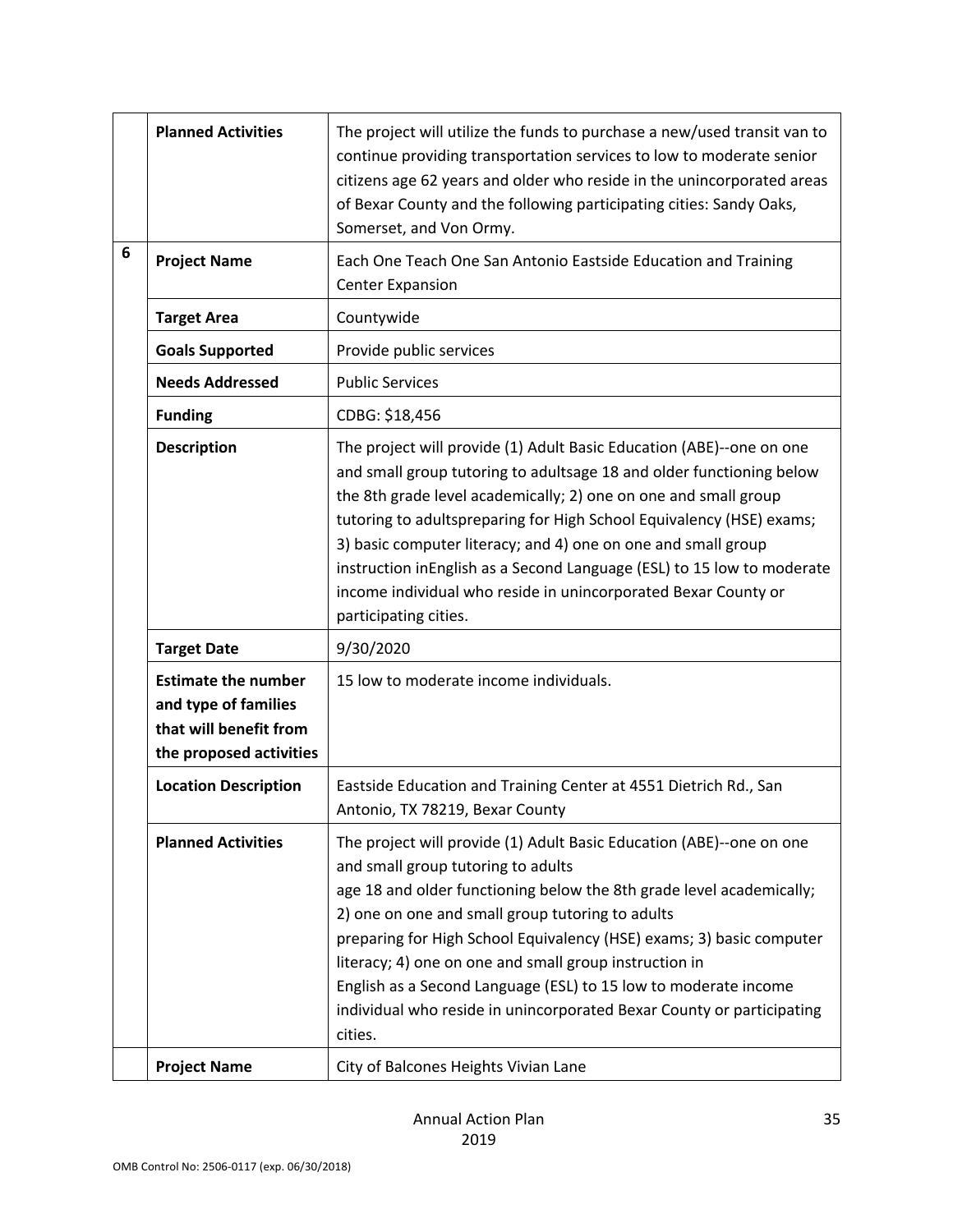| $\overline{\mathbf{z}}$ | <b>Target Area</b>                                                                                      | Countywide                                                                                                                                                                                                                                                                                      |
|-------------------------|---------------------------------------------------------------------------------------------------------|-------------------------------------------------------------------------------------------------------------------------------------------------------------------------------------------------------------------------------------------------------------------------------------------------|
|                         | <b>Goals Supported</b>                                                                                  | Improve public facilities and infrastructure                                                                                                                                                                                                                                                    |
|                         | <b>Needs Addressed</b>                                                                                  | <b>Public Facilities and Infrastructure</b>                                                                                                                                                                                                                                                     |
|                         | <b>Funding</b>                                                                                          | CDBG: \$300,000                                                                                                                                                                                                                                                                                 |
|                         | <b>Description</b>                                                                                      | This project will include the reconstruction of Vivian Lane which is<br>approximately 800 ÿ¢¿¿¿ linear feet of pavement, ADA<br>compliant sidewalks, curbs, driveways, sewer replacement and utility<br>relocation from Ronald to Gentleman Rd. which is located in Balcones<br>Heights, Texas. |
|                         | <b>Target Date</b>                                                                                      | 9/30/2020                                                                                                                                                                                                                                                                                       |
|                         | <b>Estimate the number</b><br>and type of families<br>that will benefit from<br>the proposed activities | 1795 Low/Moderate income households.                                                                                                                                                                                                                                                            |
|                         | <b>Location Description</b>                                                                             | Project Site - Vivian lane, Balcones Heights, Texas 78201, Bexar<br>County.                                                                                                                                                                                                                     |
|                         | <b>Planned Activities</b>                                                                               | This project will include the reconstruction of Vivian Lane which is<br>approximately 800' linear feet of pavement, ADA compliant sidewalks,<br>curbs,<br>driveways, sewer replacement and utility relocation from Ronald to<br>Gentleman Rd. which is located in Balcones Heights, Texas.      |
| 8                       | <b>Project Name</b>                                                                                     | City of Somerset K Street Phase II                                                                                                                                                                                                                                                              |
|                         | <b>Target Area</b>                                                                                      | Countywide                                                                                                                                                                                                                                                                                      |
|                         | <b>Goals Supported</b>                                                                                  | Improve public facilities and infrastructure                                                                                                                                                                                                                                                    |
|                         | <b>Needs Addressed</b>                                                                                  | <b>Public Facilities and Infrastructure</b>                                                                                                                                                                                                                                                     |
|                         | <b>Funding</b>                                                                                          | CDBG: \$300,000                                                                                                                                                                                                                                                                                 |
|                         | <b>Description</b>                                                                                      | This project will expand the width of "K" street by approximately ten<br>feet to improve traffic safety. Please note this is a continuation of K<br>Street - Phase I.                                                                                                                           |
|                         | <b>Target Date</b>                                                                                      | 9/30/2020                                                                                                                                                                                                                                                                                       |
|                         | <b>Estimate the number</b><br>and type of families<br>that will benefit from<br>the proposed activities | 3000 low to moderate income households.                                                                                                                                                                                                                                                         |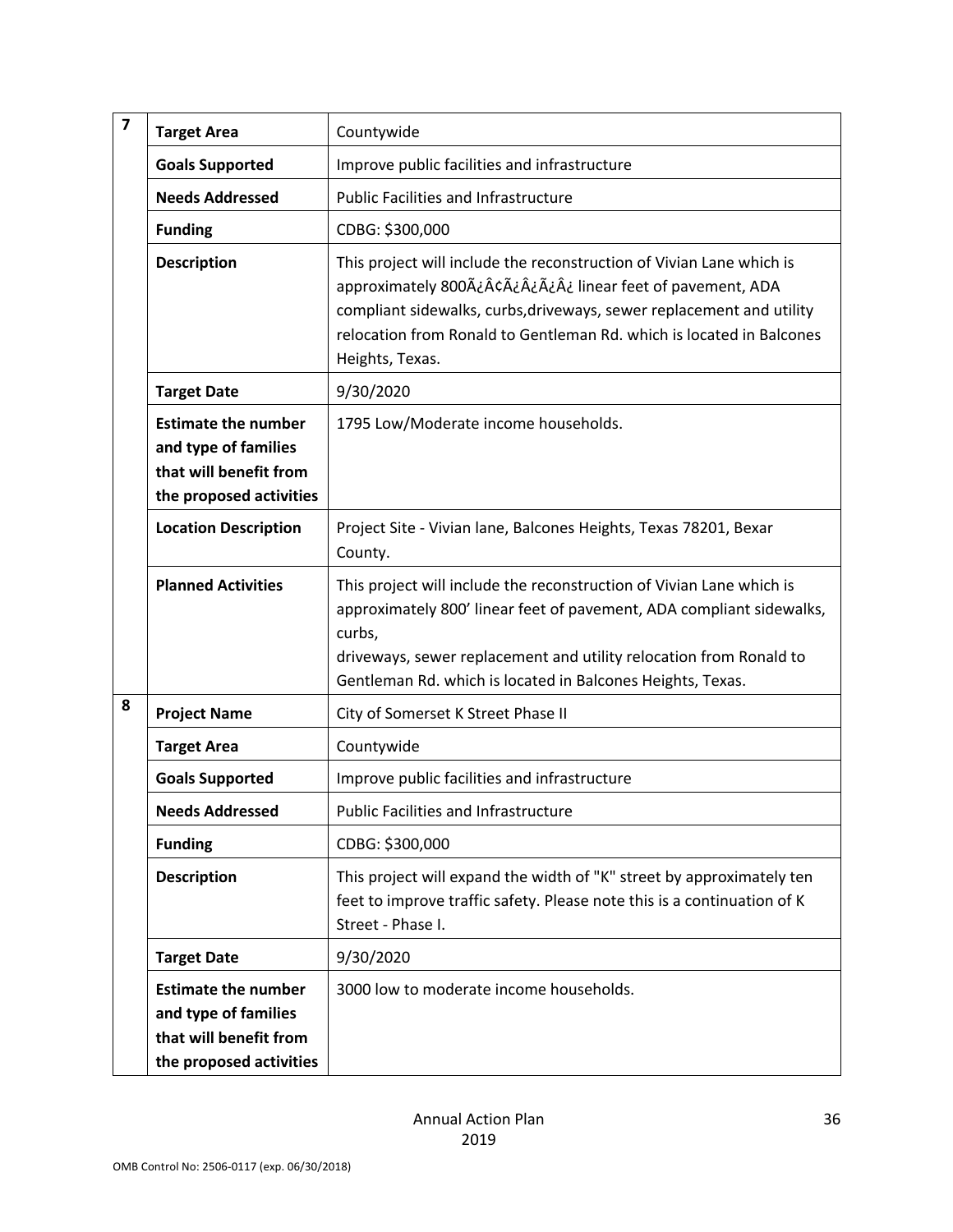|                                                                                                         | <b>Location Description</b>                                                                             | 7360 K Street Somerset Texas, TX 78069, Bexar County                                                                                                                  |  |
|---------------------------------------------------------------------------------------------------------|---------------------------------------------------------------------------------------------------------|-----------------------------------------------------------------------------------------------------------------------------------------------------------------------|--|
|                                                                                                         | <b>Planned Activities</b>                                                                               | This project will expand the width of "K" street by approximately ten<br>feet to improve traffic safety. Please note this is a continuation of K<br>Street - Phase I. |  |
| 9                                                                                                       | <b>Project Name</b>                                                                                     | City of Universal City West Byrd Drainage Improvements                                                                                                                |  |
|                                                                                                         | <b>Target Area</b>                                                                                      | Countywide                                                                                                                                                            |  |
|                                                                                                         | <b>Goals Supported</b>                                                                                  | Improve public facilities and infrastructure                                                                                                                          |  |
|                                                                                                         | <b>Needs Addressed</b>                                                                                  | <b>Public Facilities and Infrastructure</b>                                                                                                                           |  |
|                                                                                                         | <b>Funding</b>                                                                                          | CDBG: \$300,000                                                                                                                                                       |  |
|                                                                                                         | <b>Description</b>                                                                                      | The proposed West Byrd Drainage Improvement Project will mitigate<br>flooding in the Parkview Estates Subdivision.                                                    |  |
|                                                                                                         | <b>Target Date</b>                                                                                      | 9/30/2020                                                                                                                                                             |  |
| <b>Estimate the number</b><br>and type of families<br>that will benefit from<br>the proposed activities |                                                                                                         | 2,565 low to moderate income household                                                                                                                                |  |
|                                                                                                         | <b>Location Description</b>                                                                             | West Byrd, Universal City, TX 78148                                                                                                                                   |  |
|                                                                                                         | <b>Planned Activities</b>                                                                               | The proposed West Byrd Drainage Improvement Project will mitigate<br>flooding in the Parkview Estates Subdivision.                                                    |  |
| 10                                                                                                      | <b>Project Name</b>                                                                                     | City of Converse Converse Senior Center Improvement                                                                                                                   |  |
|                                                                                                         | <b>Target Area</b>                                                                                      | Countywide                                                                                                                                                            |  |
|                                                                                                         | <b>Goals Supported</b>                                                                                  | Improve public facilities and infrastructure                                                                                                                          |  |
|                                                                                                         | <b>Needs Addressed</b>                                                                                  | <b>Public Facilities and Infrastructure</b>                                                                                                                           |  |
|                                                                                                         | <b>Funding</b>                                                                                          | CDBG: \$181,731                                                                                                                                                       |  |
|                                                                                                         | <b>Description</b>                                                                                      | The project will                                                                                                                                                      |  |
|                                                                                                         | <b>Target Date</b>                                                                                      | 9/30/2020                                                                                                                                                             |  |
|                                                                                                         | <b>Estimate the number</b><br>and type of families<br>that will benefit from<br>the proposed activities | 200 low to moderate income seniors will be served by the City of<br>Converse Senior Center.                                                                           |  |
|                                                                                                         | <b>Location Description</b>                                                                             | 406 S Seguin Converse, TX 78109                                                                                                                                       |  |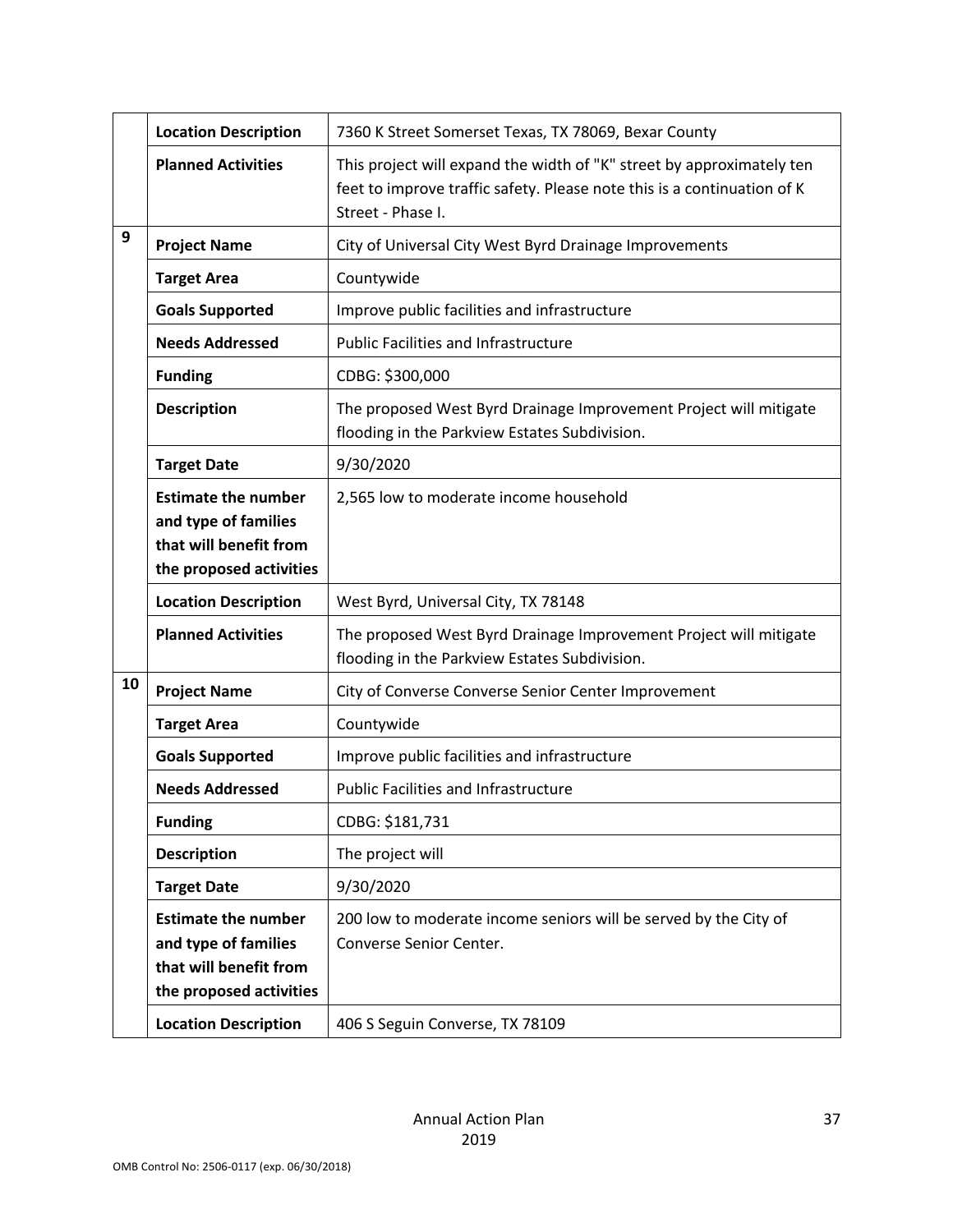|    | <b>Planned Activities</b>                                                                               | The Converse Community Center project will have a Senior Center to<br>accommodate senior residents of Converse and unincorporated Bexar<br>County. As a proactive approach the Center will allocate public space<br>and services to accommodate both the current and projected senior<br>population of the city and unincorporated Bexar County. The Center<br>will provide specific social services and serve as an important social<br>venue. Exercise and fitness activities will be offered, along with classes<br>in a variety of fields, from technology to health to dance. The proposed<br>center will also provide any necessary referrals. |
|----|---------------------------------------------------------------------------------------------------------|------------------------------------------------------------------------------------------------------------------------------------------------------------------------------------------------------------------------------------------------------------------------------------------------------------------------------------------------------------------------------------------------------------------------------------------------------------------------------------------------------------------------------------------------------------------------------------------------------------------------------------------------------|
| 11 | <b>Project Name</b>                                                                                     | Habitat for Humanity of San Antonio, Inc. Watson Road Development                                                                                                                                                                                                                                                                                                                                                                                                                                                                                                                                                                                    |
|    | <b>Target Area</b>                                                                                      | Countywide                                                                                                                                                                                                                                                                                                                                                                                                                                                                                                                                                                                                                                           |
|    | <b>Goals Supported</b>                                                                                  | Improve access to and quality of housing                                                                                                                                                                                                                                                                                                                                                                                                                                                                                                                                                                                                             |
|    | <b>Needs Addressed</b>                                                                                  | <b>Affordable Housing</b>                                                                                                                                                                                                                                                                                                                                                                                                                                                                                                                                                                                                                            |
|    | <b>Funding</b>                                                                                          | HOME: \$587,399                                                                                                                                                                                                                                                                                                                                                                                                                                                                                                                                                                                                                                      |
|    | <b>Description</b>                                                                                      | The goal of the Watson Road Development project is to create 14<br>affordable houses for low and very-low income (20% - 80% of AMI)<br>first-time homebuyers in need of decent and affordable housing. The<br>objectives for this project are to identify funding for infrastructure,<br>create buildable lots through infrastructure construction and other<br>improvements, qualify families, build homes & transfer titles of new<br>affordable single-family homes to first time homebuyers. Habitat<br>hopes to build the infrastructure for 14 houses with this funding<br>request.                                                            |
|    | <b>Target Date</b>                                                                                      | 9/30/2020                                                                                                                                                                                                                                                                                                                                                                                                                                                                                                                                                                                                                                            |
|    | <b>Estimate the number</b><br>and type of families<br>that will benefit from<br>the proposed activities | 14 low to moderate low income families.                                                                                                                                                                                                                                                                                                                                                                                                                                                                                                                                                                                                              |
|    | <b>Location Description</b>                                                                             | 13801 Watson Road, San Antonio, TX 78073.                                                                                                                                                                                                                                                                                                                                                                                                                                                                                                                                                                                                            |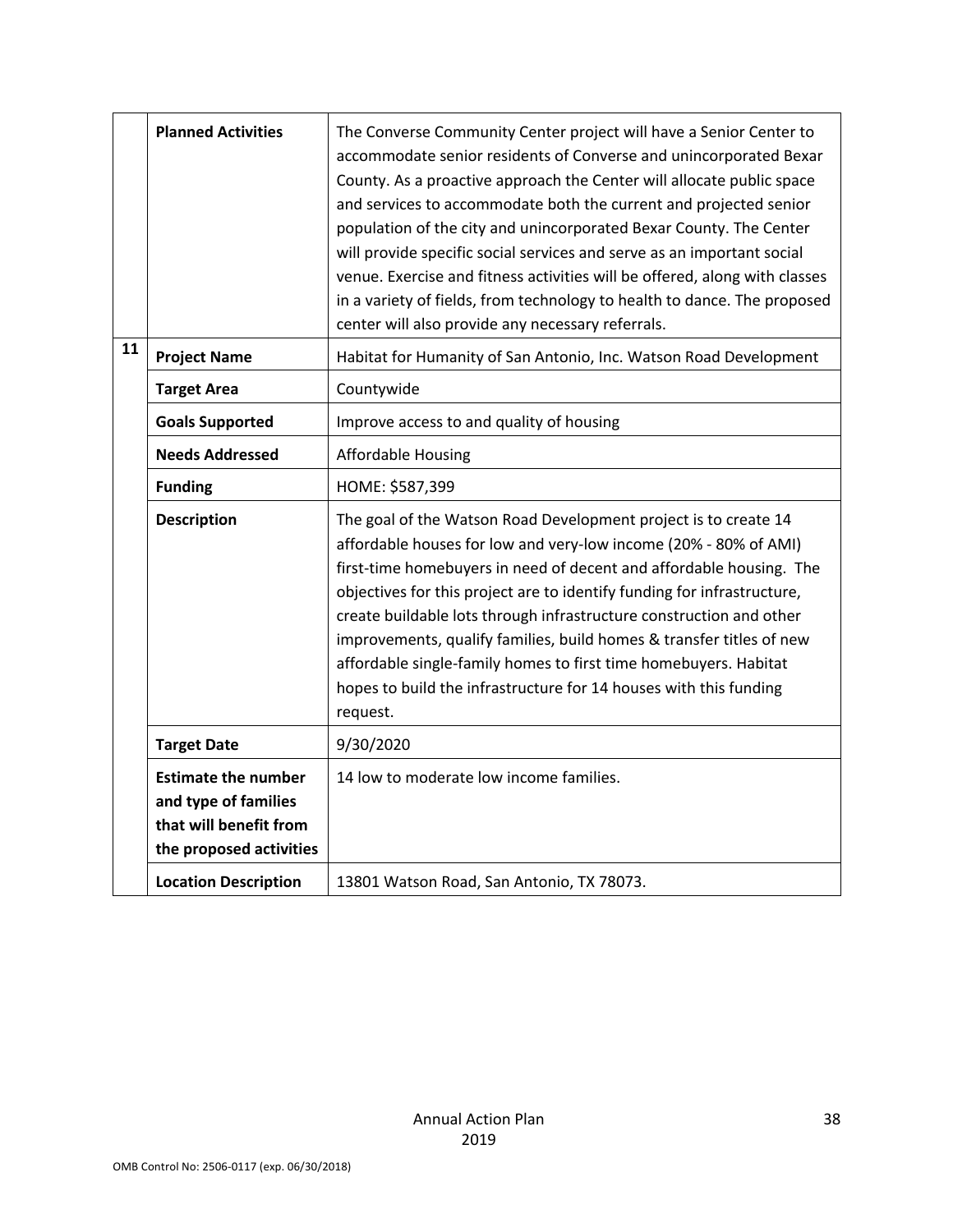|    | <b>Planned Activities</b>                                                                               | The goal of the Watson Road Development project is to create 14<br>affordable houses for low and very-low income (20% - 80% of AMI)<br>first-time homebuyers in need of decent and affordable housing. The<br>objectives for this project are to identify funding for infrastructure,<br>create buildable lots through infrastructure construction and other<br>improvements, qualify families, build homes & transfer titles of new<br>affordable single-family homes to first time homebuyers. Habitat<br>hopes to build the infrastructure for 14 houses with this funding<br>request.                                      |
|----|---------------------------------------------------------------------------------------------------------|--------------------------------------------------------------------------------------------------------------------------------------------------------------------------------------------------------------------------------------------------------------------------------------------------------------------------------------------------------------------------------------------------------------------------------------------------------------------------------------------------------------------------------------------------------------------------------------------------------------------------------|
| 12 | <b>Project Name</b>                                                                                     | Bexar County 2019 ESG Program                                                                                                                                                                                                                                                                                                                                                                                                                                                                                                                                                                                                  |
|    | <b>Target Area</b>                                                                                      | Countywide                                                                                                                                                                                                                                                                                                                                                                                                                                                                                                                                                                                                                     |
|    | <b>Goals Supported</b>                                                                                  | Housing/services for persons who are homeless<br>Planning and administration                                                                                                                                                                                                                                                                                                                                                                                                                                                                                                                                                   |
|    | <b>Needs Addressed</b>                                                                                  | Housing/services for the Homeless                                                                                                                                                                                                                                                                                                                                                                                                                                                                                                                                                                                              |
|    | <b>Funding</b>                                                                                          | ESG: \$202,772                                                                                                                                                                                                                                                                                                                                                                                                                                                                                                                                                                                                                 |
|    | <b>Description</b>                                                                                      | Bexar County has funded one agency, the Society of St. Vincent de<br>Paul, with HESG funds. Bexar County funded Society of St. Vincent de<br>Paul to fund rapid re-housing and homelessness prevention. The<br>Society of St. Vincent de Paul will use Emergency Solutions Grant (ESG)<br>funds to provide (1) temporary rental assistance and stabilization<br>services to assist individuals and families living on the streets or in<br>emergency shelters obtain permanent housing; and (2) assistance to<br>households in imminent risk of homelessness due to an eviction. St.<br>Vincent de Paul was awarded \$187,565. |
|    | <b>Target Date</b>                                                                                      | 9/30/2020                                                                                                                                                                                                                                                                                                                                                                                                                                                                                                                                                                                                                      |
|    | <b>Estimate the number</b><br>and type of families<br>that will benefit from<br>the proposed activities | Bexar County awarded the Society of St. Vincent de Paul with<br>\$187,565. St. Vincent de Paul will provide rapid rehousing services to<br>70 households and homeless prevention services to 55 households.                                                                                                                                                                                                                                                                                                                                                                                                                    |
|    | <b>Location Description</b>                                                                             | 1 Haven for Hope Way, San Antonio, TX 78207, Bexar County;                                                                                                                                                                                                                                                                                                                                                                                                                                                                                                                                                                     |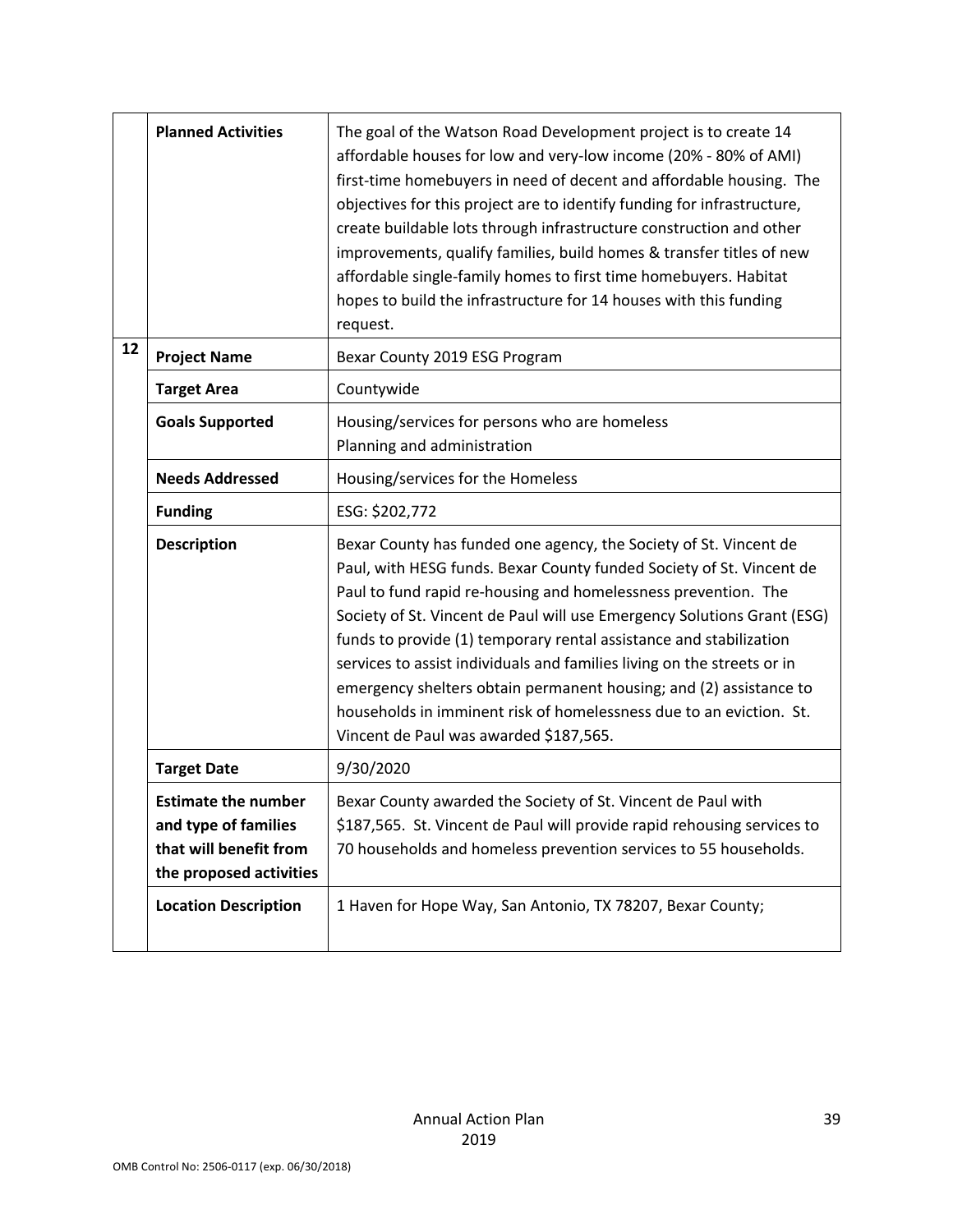|    | <b>Planned Activities</b>                                                                               | The project will provide homesless prevention and rapid rehousing<br>services. Assistance may include: rental deposits; short-term and mid-<br>term rental payments; utility deposits; utility payments; rental arrears,<br>and housing search and placement. Case managers work closely with<br>clients to develop and implement a service plan to ensure they access<br>other public benefits. Through these programs, clients are stabilized in<br>housing and assisted comprehensively to help ensure they do not face<br>homelessness again. |
|----|---------------------------------------------------------------------------------------------------------|---------------------------------------------------------------------------------------------------------------------------------------------------------------------------------------------------------------------------------------------------------------------------------------------------------------------------------------------------------------------------------------------------------------------------------------------------------------------------------------------------------------------------------------------------|
| 13 | <b>Project Name</b>                                                                                     | <b>HOME Administration</b>                                                                                                                                                                                                                                                                                                                                                                                                                                                                                                                        |
|    | <b>Target Area</b>                                                                                      | Countywide                                                                                                                                                                                                                                                                                                                                                                                                                                                                                                                                        |
|    | <b>Goals Supported</b>                                                                                  | Planning and administration                                                                                                                                                                                                                                                                                                                                                                                                                                                                                                                       |
|    | <b>Needs Addressed</b>                                                                                  | Planning and Administration                                                                                                                                                                                                                                                                                                                                                                                                                                                                                                                       |
|    | <b>Funding</b>                                                                                          | HOME: \$65,266                                                                                                                                                                                                                                                                                                                                                                                                                                                                                                                                    |
|    | <b>Description</b>                                                                                      | HOME Administration funds will be utilized for administration and<br>oversight of the program.                                                                                                                                                                                                                                                                                                                                                                                                                                                    |
|    | <b>Target Date</b>                                                                                      | 9/30/2020                                                                                                                                                                                                                                                                                                                                                                                                                                                                                                                                         |
|    | <b>Estimate the number</b><br>and type of families<br>that will benefit from<br>the proposed activities | 2 jobs.                                                                                                                                                                                                                                                                                                                                                                                                                                                                                                                                           |
|    | <b>Location Description</b>                                                                             | 233 N. Pecos, Suite 320, San Antonio, Texas 78207                                                                                                                                                                                                                                                                                                                                                                                                                                                                                                 |
|    | <b>Planned Activities</b>                                                                               | HOME Administration funds will be utilized for administration and<br>oversight of the program.                                                                                                                                                                                                                                                                                                                                                                                                                                                    |
| 14 | <b>Project Name</b>                                                                                     | <b>CDBG Administration</b>                                                                                                                                                                                                                                                                                                                                                                                                                                                                                                                        |
|    | <b>Target Area</b>                                                                                      | Countywide                                                                                                                                                                                                                                                                                                                                                                                                                                                                                                                                        |
|    | <b>Goals Supported</b>                                                                                  | Planning and administration                                                                                                                                                                                                                                                                                                                                                                                                                                                                                                                       |
|    | <b>Needs Addressed</b>                                                                                  | Planning and Administration                                                                                                                                                                                                                                                                                                                                                                                                                                                                                                                       |
|    | <b>Funding</b>                                                                                          | CDBG: \$459,975                                                                                                                                                                                                                                                                                                                                                                                                                                                                                                                                   |
|    | <b>Description</b>                                                                                      | CDBG Administration funds will be utilized for administration and<br>oversight of the program.                                                                                                                                                                                                                                                                                                                                                                                                                                                    |
|    | <b>Target Date</b>                                                                                      | 9/30/2020                                                                                                                                                                                                                                                                                                                                                                                                                                                                                                                                         |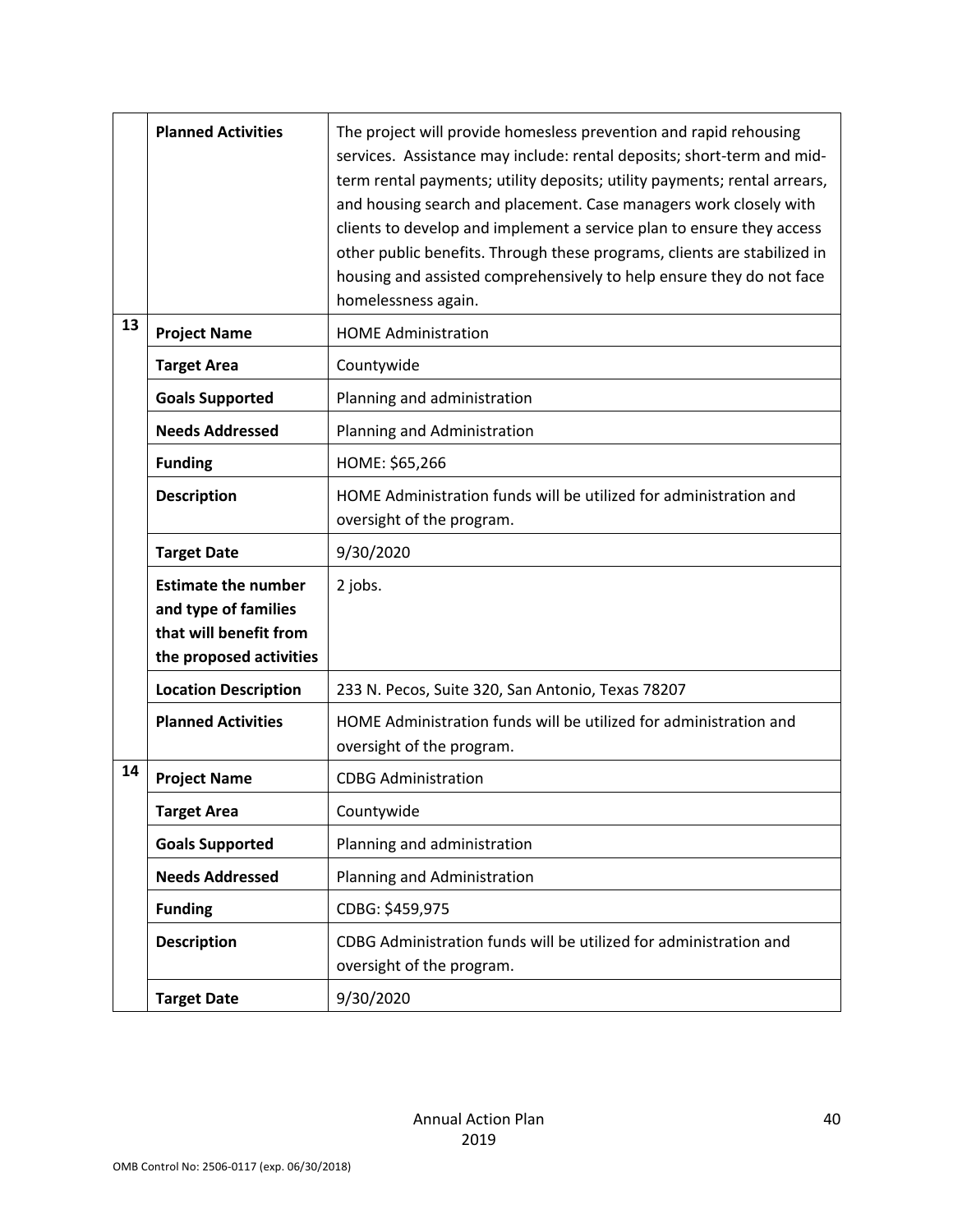|    | <b>Estimate the number</b><br>and type of families<br>that will benefit from<br>the proposed activities | 7 jobs.                                                                                                                                                                                                                                                                            |
|----|---------------------------------------------------------------------------------------------------------|------------------------------------------------------------------------------------------------------------------------------------------------------------------------------------------------------------------------------------------------------------------------------------|
|    | <b>Location Description</b>                                                                             | 233 N. Pecos, Suite 320, San Antonio, Texas 78207                                                                                                                                                                                                                                  |
|    | <b>Planned Activities</b>                                                                               | CDBG Administration funds will be utilized for administration and<br>oversight of the program.                                                                                                                                                                                     |
| 15 | <b>Project Name</b>                                                                                     | Merced Housing Texas Casitas de Merced ADA Modifications                                                                                                                                                                                                                           |
|    | <b>Target Area</b>                                                                                      | Countywide                                                                                                                                                                                                                                                                         |
|    | <b>Goals Supported</b>                                                                                  | Improve access to and quality of housing                                                                                                                                                                                                                                           |
|    | <b>Needs Addressed</b>                                                                                  | <b>Affordable Housing</b>                                                                                                                                                                                                                                                          |
|    | <b>Funding</b>                                                                                          | CDBG: \$132,300                                                                                                                                                                                                                                                                    |
|    | <b>Description</b>                                                                                      | The primary outcome of this project will be to make 21 of the<br>restrooms at Casitas de Merced ADA compliant which is a rental<br>housing development ADA compliant so that low-income elderly<br>and/or disabled residents can live in safe, affordable, and quality<br>housing. |
|    | <b>Target Date</b>                                                                                      | 9/30/2020                                                                                                                                                                                                                                                                          |
|    | <b>Estimate the number</b><br>and type of families<br>that will benefit from<br>the proposed activities | 21 households                                                                                                                                                                                                                                                                      |
|    | <b>Location Description</b>                                                                             | 8135 1st St, Somerset, TX, 78069, Bexar County                                                                                                                                                                                                                                     |
|    | <b>Planned Activities</b>                                                                               | The primary outcome of this project will be to make 21 of the<br>restrooms at Casitas de Merced ADA compliant which is a rental<br>housing development ADA compliant so that low-income elderly<br>and/or disabled residents can live in safe, affordable, and quality<br>housing. |
| 16 | <b>Project Name</b>                                                                                     | Merced Housing Texas Owner Occupied Repair Program                                                                                                                                                                                                                                 |
|    | <b>Target Area</b>                                                                                      | Countywide                                                                                                                                                                                                                                                                         |
|    | <b>Goals Supported</b>                                                                                  | Improve access to and quality of housing                                                                                                                                                                                                                                           |
|    | <b>Needs Addressed</b>                                                                                  | <b>Affordable Housing</b>                                                                                                                                                                                                                                                          |
|    | <b>Funding</b>                                                                                          | CDBG: \$230,888                                                                                                                                                                                                                                                                    |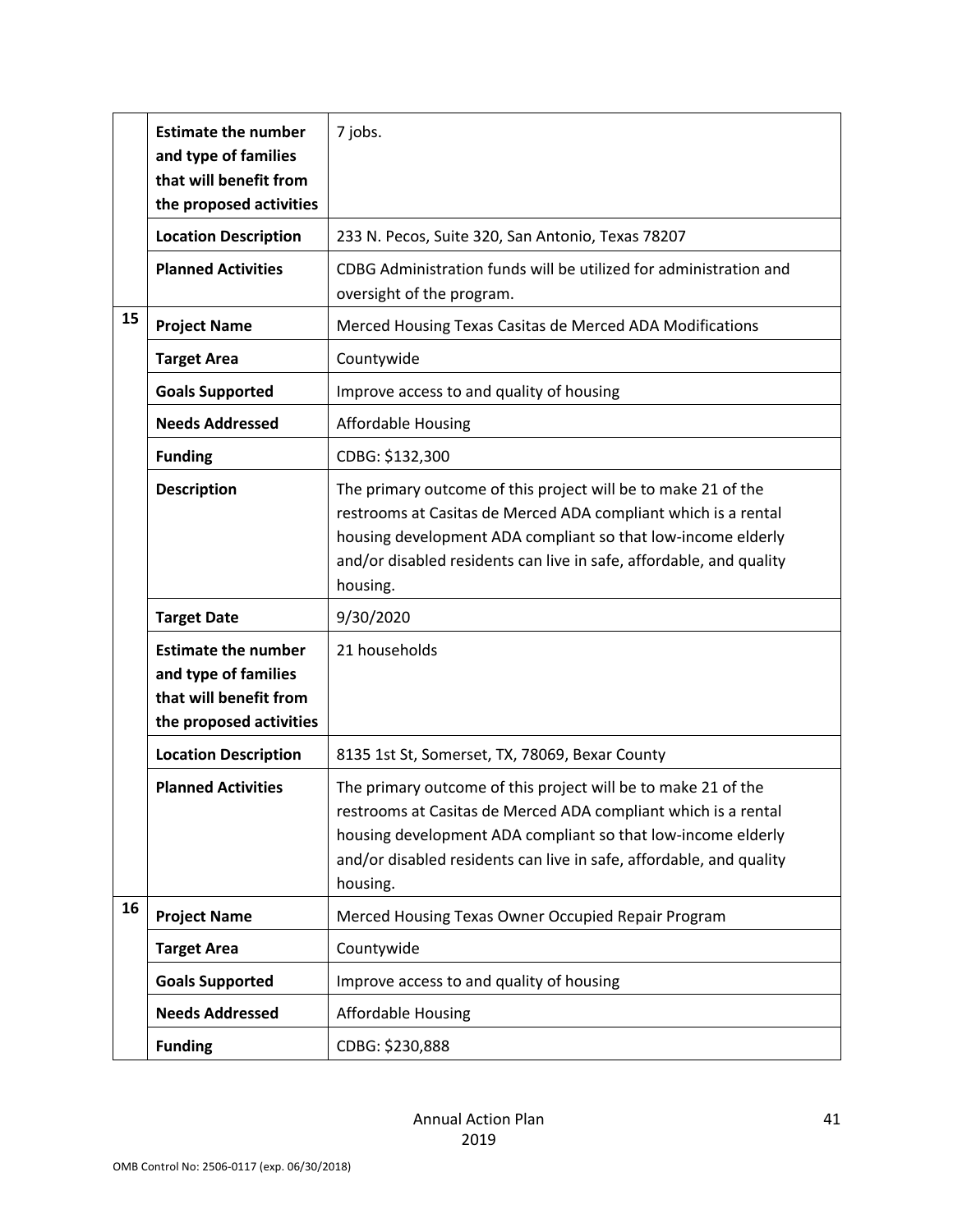|                                                                                                                                                  | <b>Description</b>          | The primary outcome of this project will be to help 10 low to moderate<br>income homeowners who reside in unincorporated Bexar County and<br>or a participating city remain in theirhome longer. Merced will achieve<br>this outcome by making health and safety-related repairs to their<br>homes that will ensure continued livability. We will track this outcome<br>by comparing pre-repair property assessments to post-repair<br>inspections to ensure the repairs adequately resolved the identified<br>safety and health hazards. The will also survey homeowners after<br>repairshave been completed. Our goal is to have 100% of homeowners<br>rate the quality of work a 4 or better (on a scale of 1 to 5, with 5 being<br>excellent).      |
|--------------------------------------------------------------------------------------------------------------------------------------------------|-----------------------------|---------------------------------------------------------------------------------------------------------------------------------------------------------------------------------------------------------------------------------------------------------------------------------------------------------------------------------------------------------------------------------------------------------------------------------------------------------------------------------------------------------------------------------------------------------------------------------------------------------------------------------------------------------------------------------------------------------------------------------------------------------|
|                                                                                                                                                  | <b>Target Date</b>          | 9/30/2020                                                                                                                                                                                                                                                                                                                                                                                                                                                                                                                                                                                                                                                                                                                                               |
| <b>Estimate the number</b><br>10 low to moderate income households.<br>and type of families<br>that will benefit from<br>the proposed activities |                             |                                                                                                                                                                                                                                                                                                                                                                                                                                                                                                                                                                                                                                                                                                                                                         |
|                                                                                                                                                  | <b>Location Description</b> | 212 W. Laurel San Antonio, TX 78212-4303, Bexar County                                                                                                                                                                                                                                                                                                                                                                                                                                                                                                                                                                                                                                                                                                  |
|                                                                                                                                                  | <b>Planned Activities</b>   | The primary outcome of this project will be to help 10 low to moderate<br>income homeowners who reside in unincorporated Bexar County and<br>or a participating city remain in their<br>home longer. Merced will achieve this outcome by making health and<br>safety-related repairs to their homes that will ensure continued<br>livability. We will track this outcome by comparing pre-repair property<br>assessments to post-repair inspections to ensure the repairs<br>adequately resolved the identified safety and health hazards. The will<br>also survey homeowners after repairs<br>have been completed. Our goal is to have 100% of homeowners rate<br>the quality of work a 4 or better (on a scale of 1 to 5, with 5 being<br>excellent). |
| 17                                                                                                                                               | <b>Project Name</b>         | Boysville, Inc. Roofing and Security                                                                                                                                                                                                                                                                                                                                                                                                                                                                                                                                                                                                                                                                                                                    |
|                                                                                                                                                  | <b>Target Area</b>          | Countywide                                                                                                                                                                                                                                                                                                                                                                                                                                                                                                                                                                                                                                                                                                                                              |
|                                                                                                                                                  | <b>Goals Supported</b>      | Improve public facilities and infrastructure                                                                                                                                                                                                                                                                                                                                                                                                                                                                                                                                                                                                                                                                                                            |
|                                                                                                                                                  | <b>Needs Addressed</b>      | <b>Public Facilities and Infrastructure</b>                                                                                                                                                                                                                                                                                                                                                                                                                                                                                                                                                                                                                                                                                                             |
|                                                                                                                                                  | <b>Funding</b>              | CDBG: \$50,000                                                                                                                                                                                                                                                                                                                                                                                                                                                                                                                                                                                                                                                                                                                                          |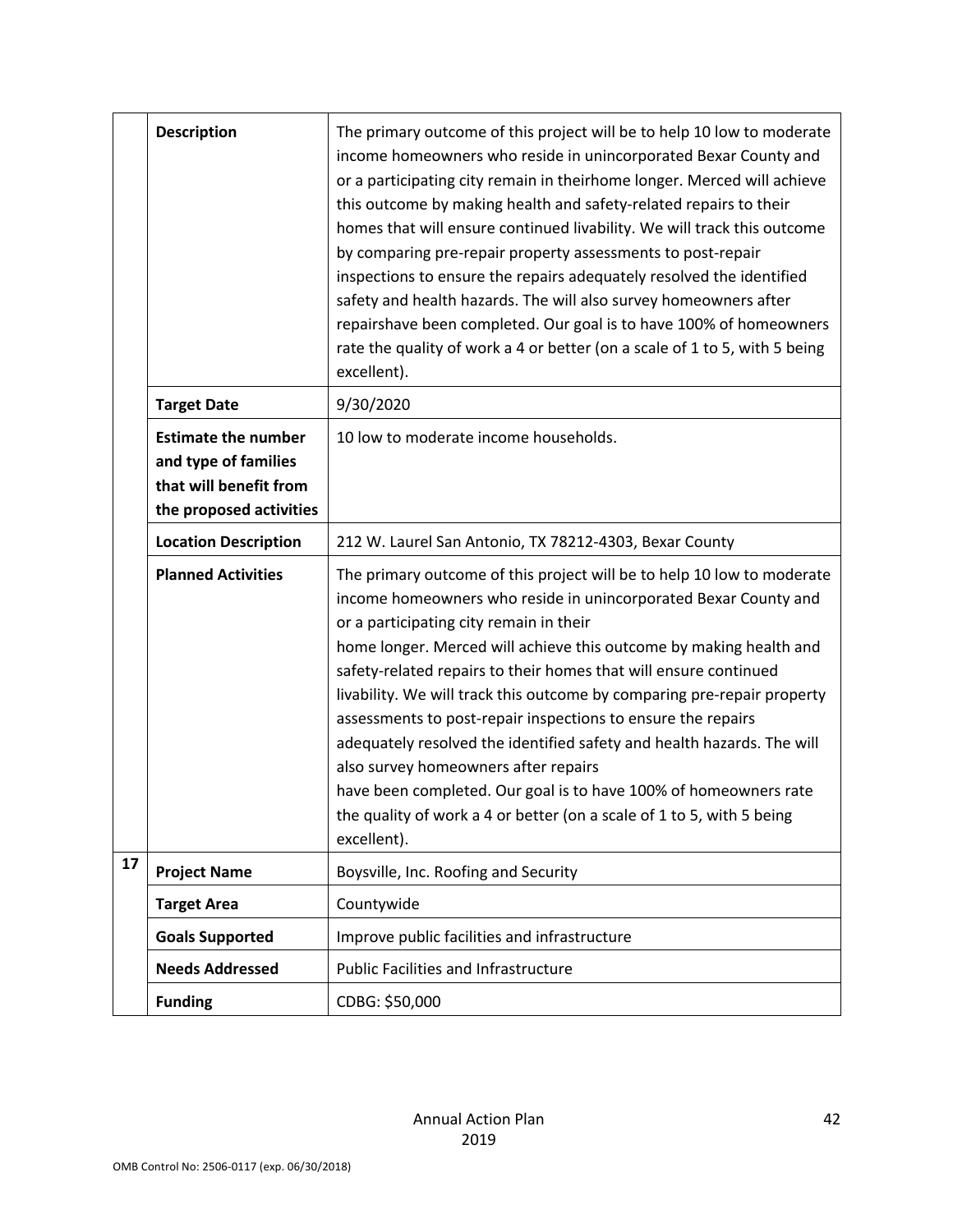| <b>Description</b>                                                                                      | The project entails the replacement of all metal roofing sheets, any<br>damaged or rotted decking, installation of new underlayment,<br>replacement of heating vent covers and fascia trim at the Boysville<br>Children's Home. The project scope also includes the installation of<br>new iron-and-stone fencing around the campus with a controlled<br>access gate and the installation of new, fortified doors with access<br>control pads to ensure the safety of children. |
|---------------------------------------------------------------------------------------------------------|---------------------------------------------------------------------------------------------------------------------------------------------------------------------------------------------------------------------------------------------------------------------------------------------------------------------------------------------------------------------------------------------------------------------------------------------------------------------------------|
| <b>Target Date</b>                                                                                      | 9/30/2020                                                                                                                                                                                                                                                                                                                                                                                                                                                                       |
| <b>Estimate the number</b><br>and type of families<br>that will benefit from<br>the proposed activities | 250 Children                                                                                                                                                                                                                                                                                                                                                                                                                                                                    |
| <b>Location Description</b>                                                                             | 8555 E. Loop 1604 N. Converse, Texas 78109                                                                                                                                                                                                                                                                                                                                                                                                                                      |
| <b>Planned Activities</b>                                                                               | The project entails the replacement of all metal roofing sheets, any<br>damaged or rotted decking, installation of new underlayment,<br>replacement of heating vent covers and fascia trim at the Boysville<br>Children's Home. The project scope also includes the installation of<br>new iron-and-stone fencing around the campus with a controlled<br>access gate and the installation of new, fortified doors with access<br>control pads to ensure the safety of children. |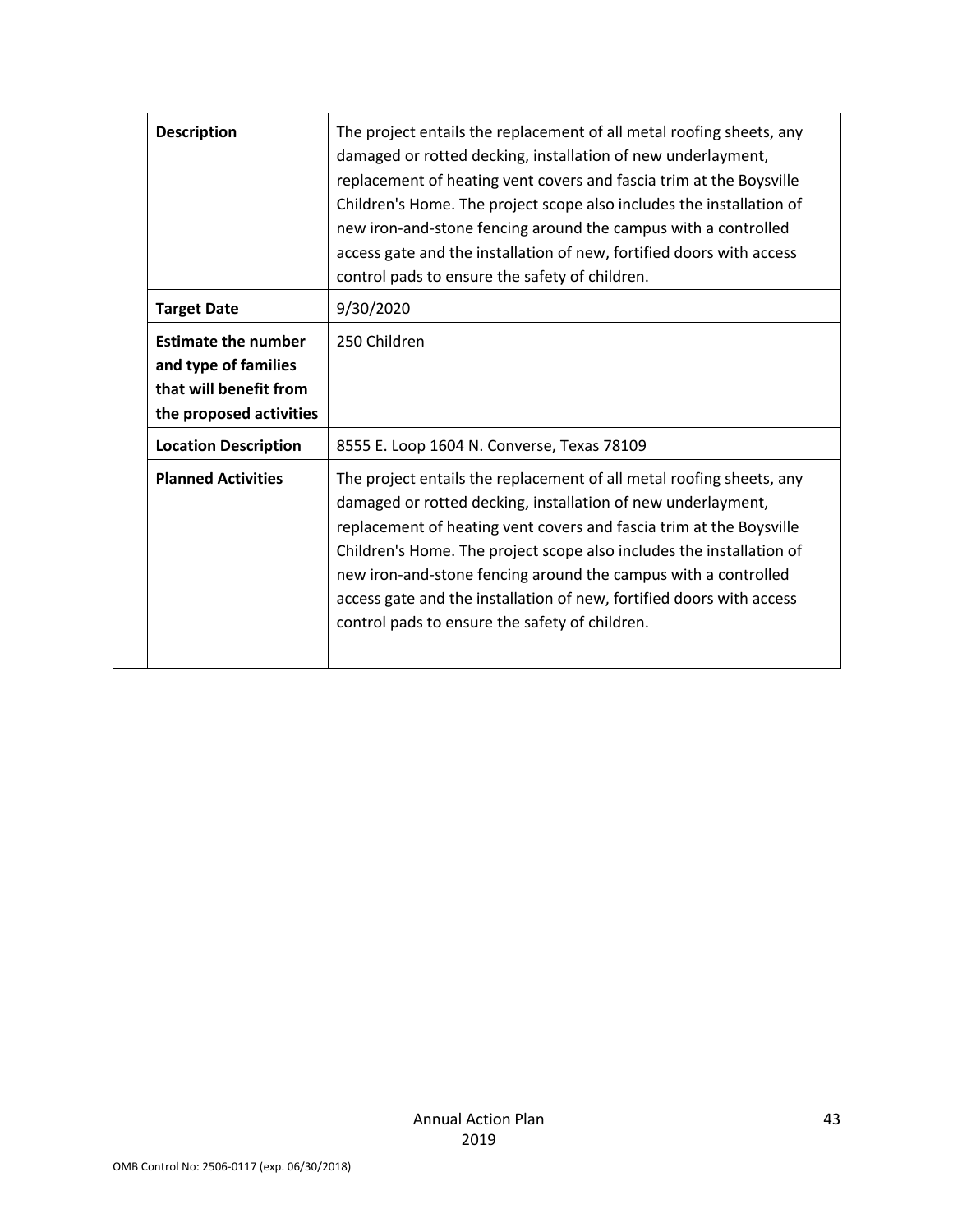## **AP-50 Geographic Distribution – 91.220(f)**

## **Description of the geographic areas of the entitlement (including areas of low-income and minority concentration) where assistance will be directed**

Bexar County does not currently direct its investments in specific target areas. Projects identified in the Action Plan are available to qualified citizens throughout unincorporated Bexar County and participating cities.

### **Geographic Distribution**

|            | Target Area   Percentage of Funds |
|------------|-----------------------------------|
| Countywide |                                   |

**Table 8 - Geographic Distribution** 

### **Rationale for the priorities for allocating investments geographically**

Bexar County seeks to allocate program resources to meet community development needs in equitable distribution within our jurisdiction. In Program Year 2019-2020, Bexar County will not direct investments to specific, targeted areas.

### **Discussion**

While Bexar County does not currently target investments to specific geographic areas, it considers the geographic dispersion of affordable housing to be a key core value in the investment of affordable housing-related activities with federal and local funds. The County supports providing affordable housing in areas outside of low-income neighborhoods, thereby reducing racial and ethnic segregation, de-concentrating poverty, and providing for more economic opportunities for low-income households.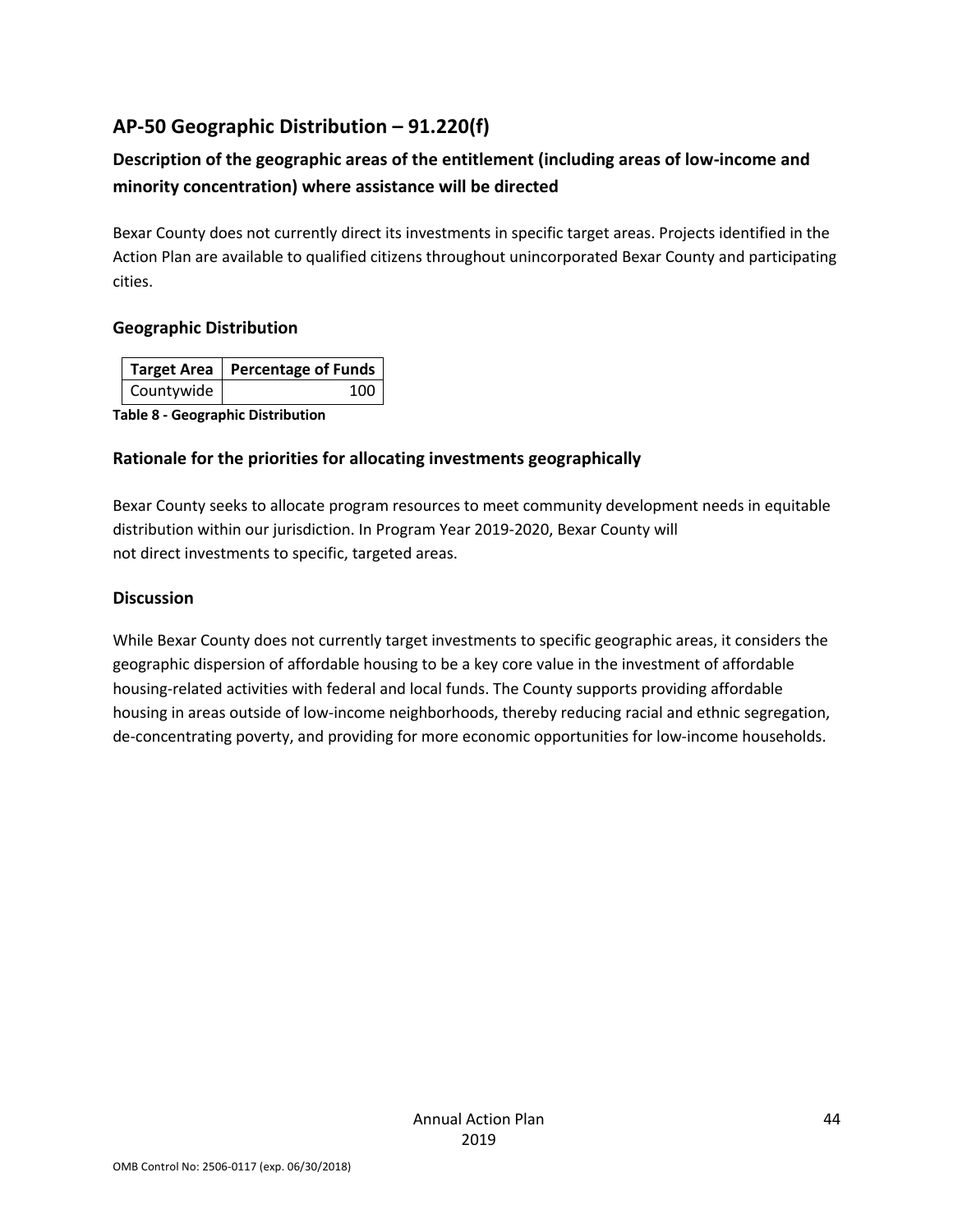# **Affordable Housing**

### **AP-55 Affordable Housing – 91.220(g)**

### **Introduction**

Maintaining and developing new affordable housing stock is one of the primary functions of the HOME grant funds. Bexar County Economic & Community Development will foster relationships and work with non-profit and for-profit groups throughout the year to promote the development, construction, production and maintenance of affordable housing.

| One Year Goals for the Number of Households to be Supported |    |
|-------------------------------------------------------------|----|
| Homeless                                                    | 55 |
| Non-Homeless                                                | 71 |
| Special-Needs                                               |    |
| Total                                                       |    |

**Table 9 - One Year Goals for Affordable Housing by Support Requirement**

| One Year Goals for the Number of Households Supported Through |    |
|---------------------------------------------------------------|----|
| <b>Rental Assistance</b>                                      | 20 |
| The Production of New Units                                   |    |
| Rehab of Existing Units                                       |    |
| <b>Acquisition of Existing Units</b>                          |    |
| Total                                                         | 21 |
|                                                               |    |

**Table 10 - One Year Goals for Affordable Housing by Support Type**

#### **Discussion**

<div>The above numbers are goals for Program Year 2019. The actual number may exceed the stated goals.</div>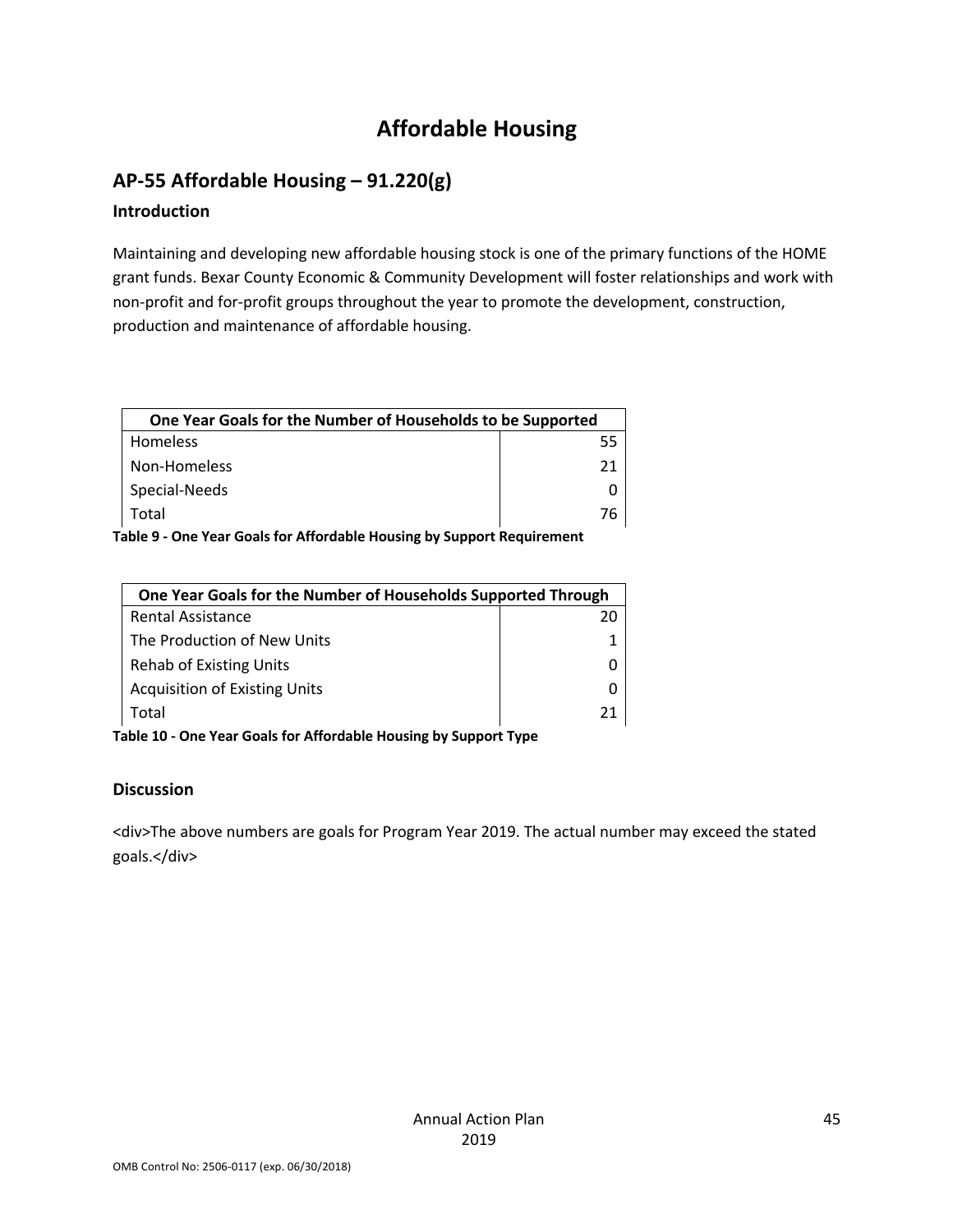# **AP-60 Public Housing** *–* **91.220(h)**

### **Introduction**

Public housing was established by the federal government to provide decent and safe rental housing for eligible low-income families, the elderly, and persons with disabilities. Residents of public housing pay approximately 30% of their monthly adjusted household income for rent.

### **Actions planned during the next year to address the needs to public housing**

Bexar County intends on increasing the supply of affordable housing through new construction and rehabilitation activities. The County also provides Tenant Based Rental Assistance (TBRA) for low and moderate income residents of Bexar County.

Bexar County also consults with the Housing Authority of Bexar County (HABC) regarding public housing initiatives such as:

- Housing Choice Voucher (HCV) / Section 8 Program
- Public Housing / Scattered Sites Program
- Family Self-Sufficiency (FSS) Program
- Veterans Affairs Supportive Housing (VASH) Program

## **Actions to encourage public housing residents to become more involved in management and participate in homeownership**

Bexar County makes a concerted effort to work with the Housing Authority to support homeownership activities, to include:

- Resident Advisory Board (RAB) Meetings
- Board of Directors Meetings
- Public Hearings
- Community Activities / Initiatives (i.e., Money Smart Classes, Back to School Drives, Health Fairs, Employment Fairs, Summer Youth Employment, etc.)

### **If the PHA is designated as troubled, describe the manner in which financial assistance will be**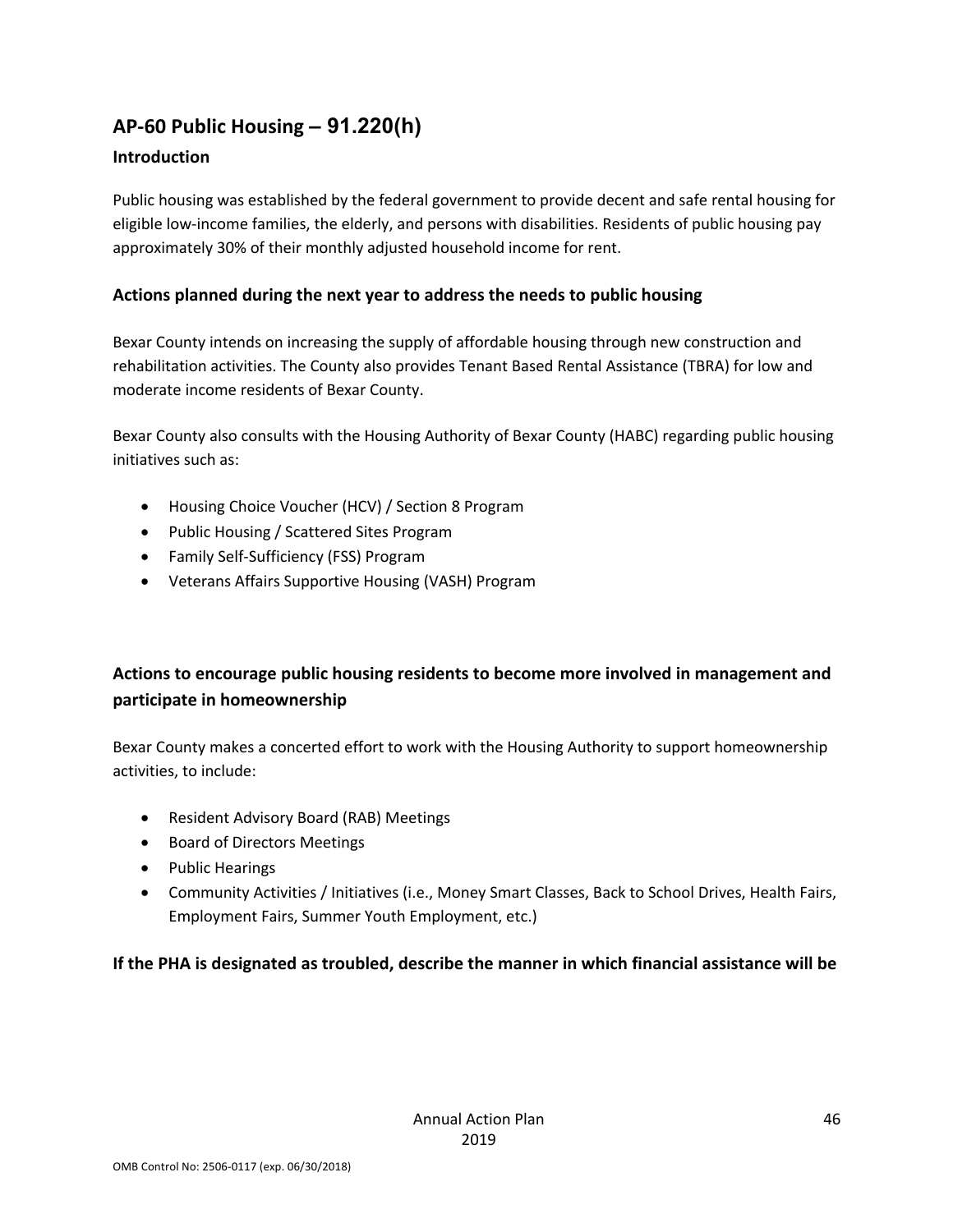#### **provided or other assistance**

The PHA is no longer designated as "troubled".

#### **Discussion**

The Housing Authority of Bexar County has also redeveloped its non-profit corporation which is called Bexar County Management Development Corporation (BMDC). BMDC assists the housing authority create positive outcomes in the lives of youth, seniors, and families in San Antonio and Bexar County communities, to include the following areas:

- Healthy Community initiatives
- Supportive services for vulnerable populations
- Health and medical prevention services through collaborations
- Rental and utility assistance
- Job training programs
- Educational opportunities
- Youth programming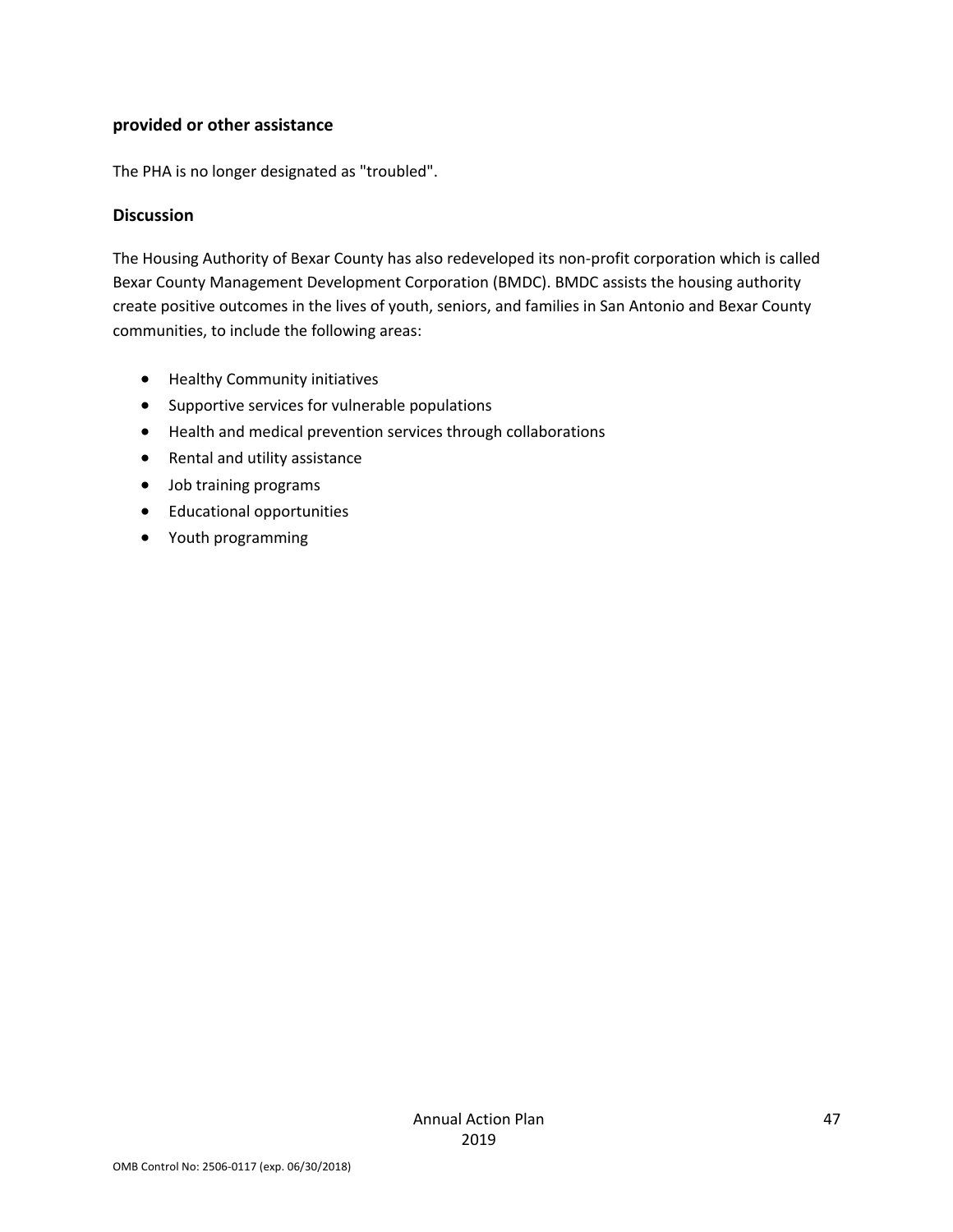# **AP-65 Homeless and Other Special Needs Activities – 91.220(i)**

### **Introduction**

Bexar County through the Economic & Community Development Department collaborates with the Continuum of Care to ensure continuity throughout the County.

Sub-committees and work groups are developed within the Continuum of Care to ensure needs keep up with demands and changes. Goals and objectives are made through these groups which are approved through a certification of consistency with applications for CoC grants.

Bexar County also participates in meetings with other local, state and federal agencies to assist persons with special needs who are not homeless. Solutions for transportation issues for persons with mental and/or physical impairments are discussed, analyzed and planned with transportation agencies, mental health service providers, employers, the Alamo Area Council of Governments and the County.

The County will continue to participate in trainings, meetings, and activities for persons who are not homeless but have other special needs when opportunities arise. The County is a member of the local Continuum of Care's Independent Review Team for their NOFA process, the Housing Strategy's Workgroup, SARAH Board, HMIS, and the Point in Time Committee.

Homelessness is a community concern with no jurisdictional boundaries and can best be addressed through a comprehensive plan implemented via collaborative partnerships.

Bexar County's homelessness plan is organized around the following goals:

- Prevent people from becoming homeless
- Move people into housing
- Link people to appropriate services and remove barriers
- Increase income support and economic opportunities
- Expand data collection
- Implement public education on homelessness

## **Describe the jurisdictions one-year goals and actions for reducing and ending homelessness including**

### **Reaching out to homeless persons (especially unsheltered persons) and assessing their**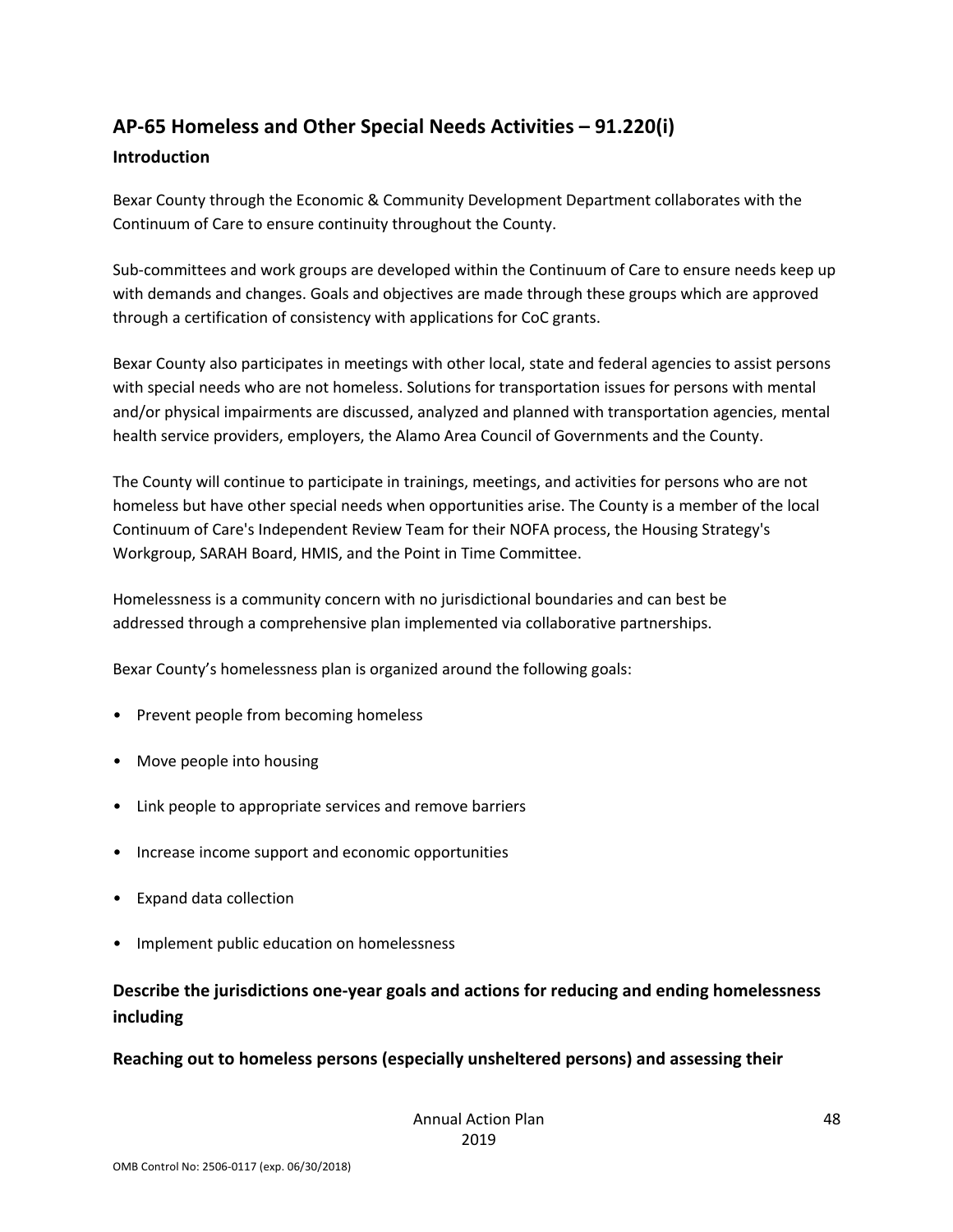#### **individual needs**

The County will fund services for homelessness prevention and rapid rehousing for homeless individuals and families. To better coordinate all of these services that the County helps to fund through its partner agencies like the Society of St. Vincent de Paul; the Bexar County local Continuum of Care -South Alamo Regional Alliance for the Homeless (SARAH) has developed a subcommittee who is responsible for the planning, evaluation, and redesign of the effectiveness of the housing assessment services in Coordinated Entry for Bexar County. The Coordinated Entry System Subcommittee meets at least monthly to discuss current matters to help best serve the homeless population.

#### **Addressing the emergency shelter and transitional housing needs of homeless persons**

Bexar County is funding one homeless prevention and rapid rehousing project with ESG funds of \$187,565. The project will provide case management, housing search and placement, financial assistance for rapid rehousing, and homelessness prevention for homeless individuals and households. Financial assistance may include: rental deposits; short-term and mid-term rental payments; utility deposits; utility payments; rental arrears, and housing search and placement. Case managers work closely with clients to develop and implement a service plan to ensure they access other public benefits. Through these programs, clients are stabilized in housing and assisted comprehensively to help ensure they do not face homelessness again.

**Helping homeless persons (especially chronically homeless individuals and families, families with children, veterans and their families, and unaccompanied youth) make the transition to permanent housing and independent living, including shortening the period of time that individuals and families experience homelessness, facilitating access for homeless individuals and families to affordable housing units, and preventing individuals and families who were recently homeless from becoming homeless again**

Bexar County's Economic & Community Development Department will administer the Emergency Solutions Grant Program (ESG) and coordinate activities to enhance the quality and quantity of homeless facilities and services for homeless individuals and families. ESG funds will be used for a variety of activities that directly relate to homeless individuals, including Rapid Rehousing and Homelessness Prevention.

The ESG standards adopted by SARAH in 2013 were revised in 2018 to align performance measures such as length of stay to national benchmarks. It is also important to note, that the CoC, City of San Antonio, and Bexar County continuously review these policies and procedures to ensure that these standards and performance measures are updated and meet the meets of the community.

Bexar County and City of San Antonio are currently working with the South Alamo Regional Alliance for the Homeless to review the ESG Written Standards again to ensure that the current Written Standards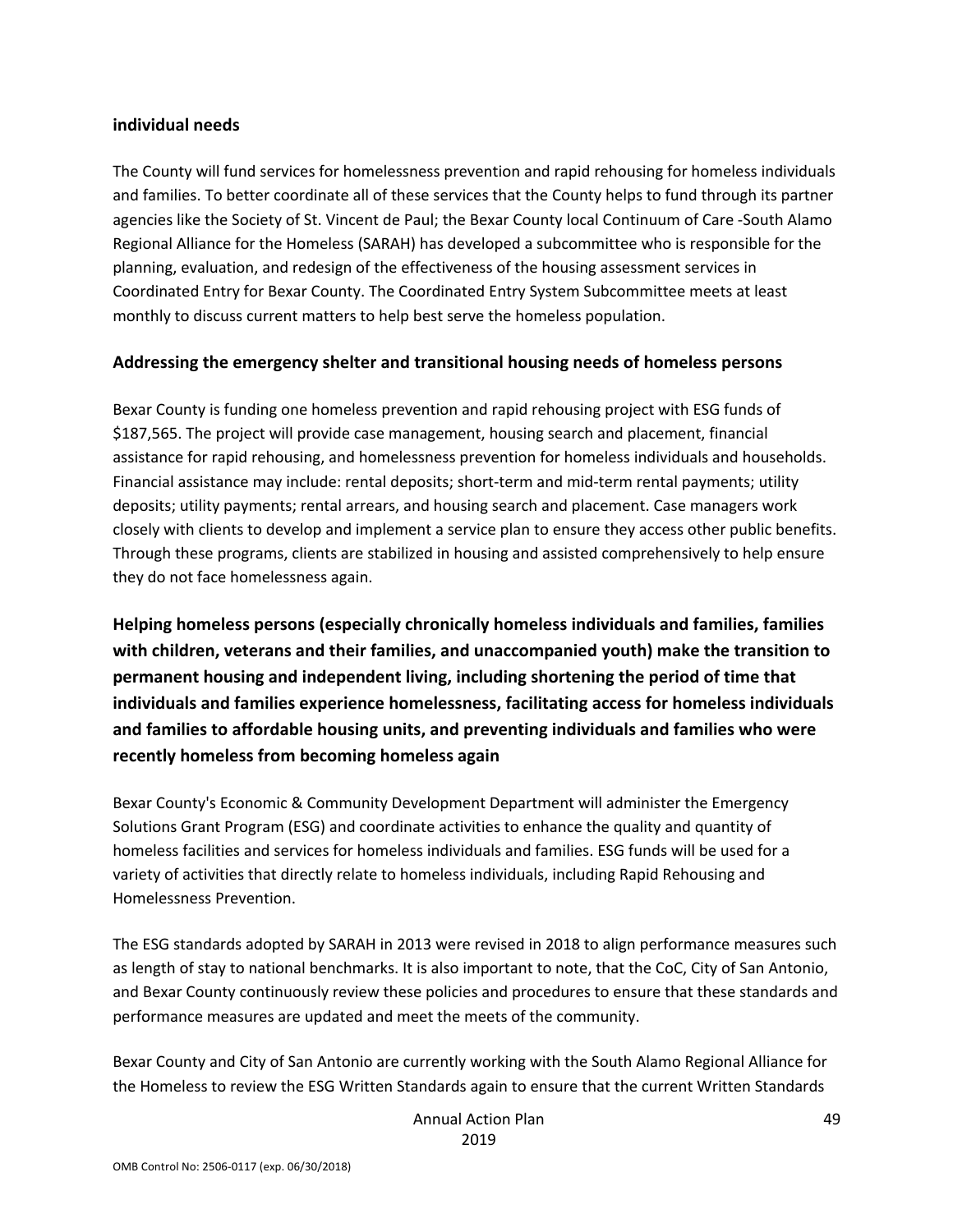and ESG Performance Metrics are up to date and do not require any revisions. This review will ensure that the local cities are consistent with required HUD rules and regulations.

**Helping low-income individuals and families avoid becoming homeless, especially extremely low-income individuals and families and those who are: being discharged from publicly funded institutions and systems of care (such as health care facilities, mental health facilities, foster care and other youth facilities, and corrections programs and institutions); or, receiving assistance from public or private agencies that address housing, health, social services, employment, education, or youth needs.**

The Economic & Community Development Department will administer the Emergency Solutions Grant (ESG) Program and coordinate activities to help extremely low income individuals and families and those who are being discharged from publicly funded institutions and systems of care; or, receiving assistance from public or private agencies that address housing, health, social services, employment, education, or youth needs.

ESG funds can be used for a variety of activities that directly relate to preventing homelessness, including:

- 1. Homeless Prevention (Includes housing relocation and stabilization services and short (3 months)/ medium (24 months) term rental assistance to help people avoid becoming homeless.
- 2. Rapid Rehousing activities

### **Discussion**

Bexar County continues to work closely with the ESG grantees within the Continuum of Care (CoC) to develop strategies to end and prevent homelessness for the County's most vulnerable populations.

As part of the strategy, the Economic & Community Development Department requires all agencies providing services with ESG funds to participate in HMIS and the Coordinated Entry System, which uses a common assessment tool to ensure the most vulnerable populations receive prioritization and are matched to appropriate housing initiatives.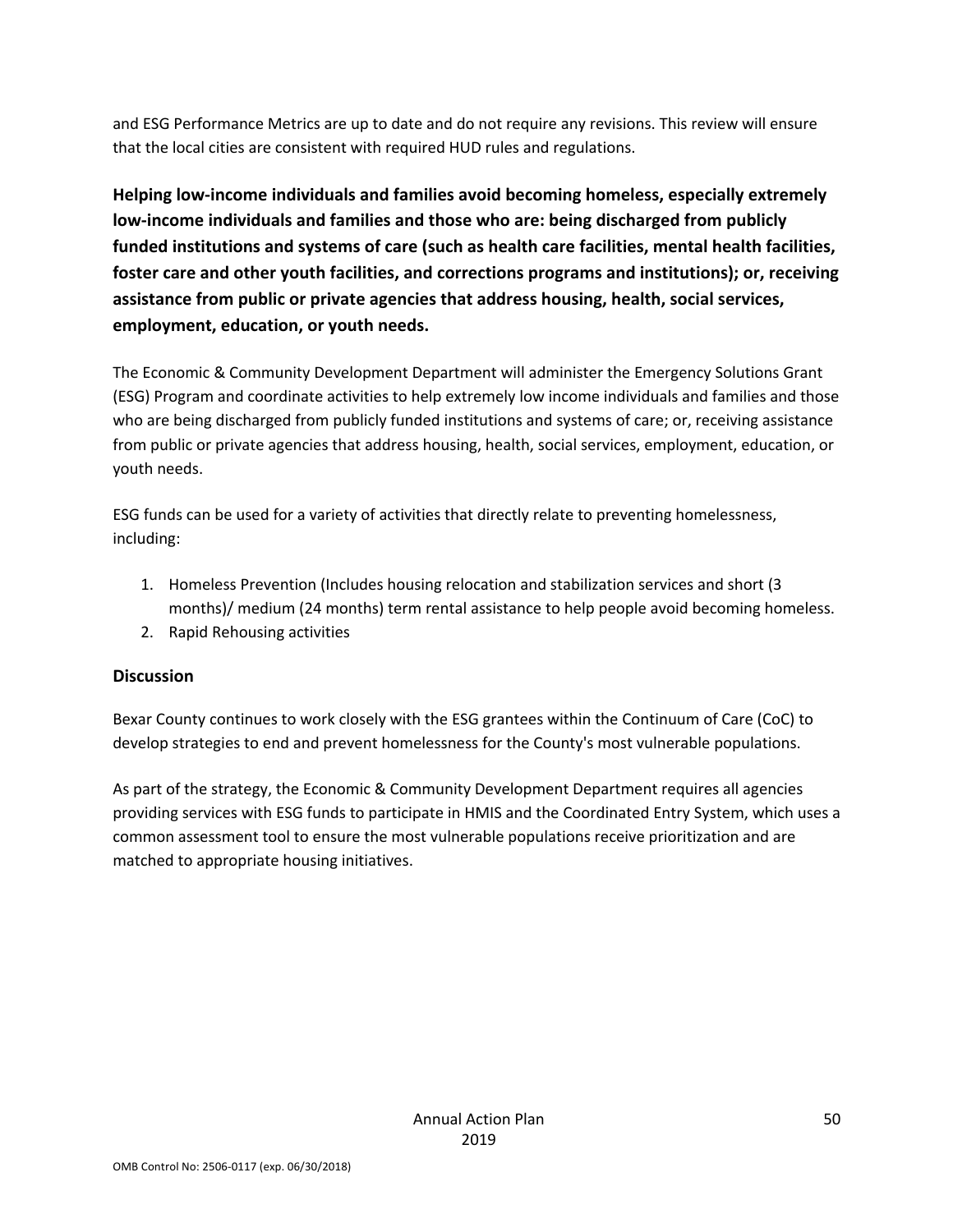# **AP-75 Barriers to affordable housing – 91.220(j)**

### **Introduction:**

<div>The Bexar County Economic & Community Development Department is committed to affirmatively furthering fair housing and overcoming identified barriers to affordable housing. These efforts have resulted in the creation of the a Fair Housing Plan, development of specific goals and objectives to overcome barriers to affordable housing and support for projects that counter the negative effects of public policies.</div>

## **Actions it planned to remove or ameliorate the negative effects of public policies that serve as barriers to affordable housing such as land use controls, tax policies affecting land, zoning ordinances, building codes, fees and charges, growth limitations, and policies affecting the return on residential investment**

<div>Bexar County does not have ordinance making authority. It cannot enforce zoning ordinances or building codes. Its only real power comes through public health and safety initiatives which revolve around the regulation of septic systems and platting requirements. </div><div><div></div><div>That being said, Bexar County funds projects that favorably impact housing, essential services, employment, financial resources and infrastructure improvements.</div></div>

### **Discussion:**

The Bexar County Economic & Community Development Department has developed specific goals and objectives that address the housing needs of low to moderate income populations within the County's service area. These housing goals are aimed at creating the opportunity for adequate, affordable, accessible housing for extremely low, very low, and low income persons through eventual elimination of lead based paint hazards, encouragement of homeownership, minor home repair, rehabilitation or reconstruction of single family housing, rehabilitation of multifamily housing, provision of rental assistance, new construction, and development of partnerships.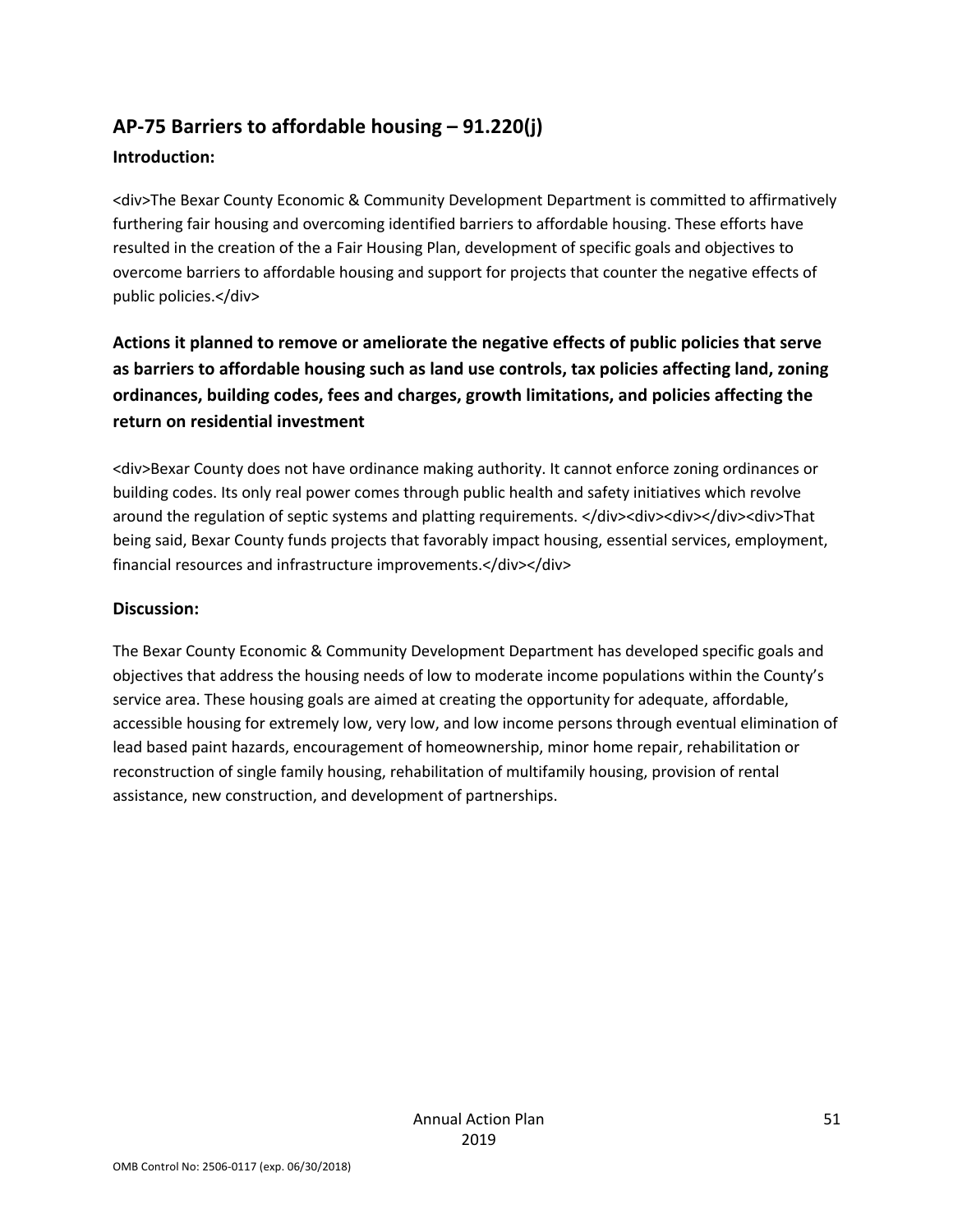## **AP-85 Other Actions – 91.220(k)**

### **Introduction:**

<div><div>Bexar County will fund projects in PY2019 that meet the needs of the underserved through public services and community infrastructure improvements, will improve and maintain affordable housing, prevent homelessness for extremely low income families, reduce lead based paint hazards, and increase coordination among public and private housing and social service agencies.</div></div>

#### **Actions planned to address obstacles to meeting underserved needs**

Many aging streets located in low/moderate income areas will be assisted with improved infrastructure to ensure a neighborhood remains vital and blight is prevented.

### **Actions planned to foster and maintain affordable housing**

The lack of quality affordable housing choice can be an impediment to fair housing. Issues such as the continued rise of average monthly rents while wages remain relatively stagnant are a challenge.

To foster decent, safe, and affordable housing, Bexar County will continue to collaborate and partner with local nonprofit housing developers, for profit builders, the Housing Authority of Bexar and local residents to measure the needs, discuss the issues and find solutions to problems of the Bexar County housing market.

Through these programs, Bexar County will work to foster and maintain decent and affordable housing for low income residents of the County through homeownership, rehabilitation/reconstruction programs, and new construction projects.

#### **Actions planned to reduce lead-based paint hazards**

**Actions planned to reduce the number of poverty-level families**

#### **Actions planned to develop institutional structure**

<div>Bexar County will develop its institutional structure and enhance coordination to encourage the

#### Annual Action Plan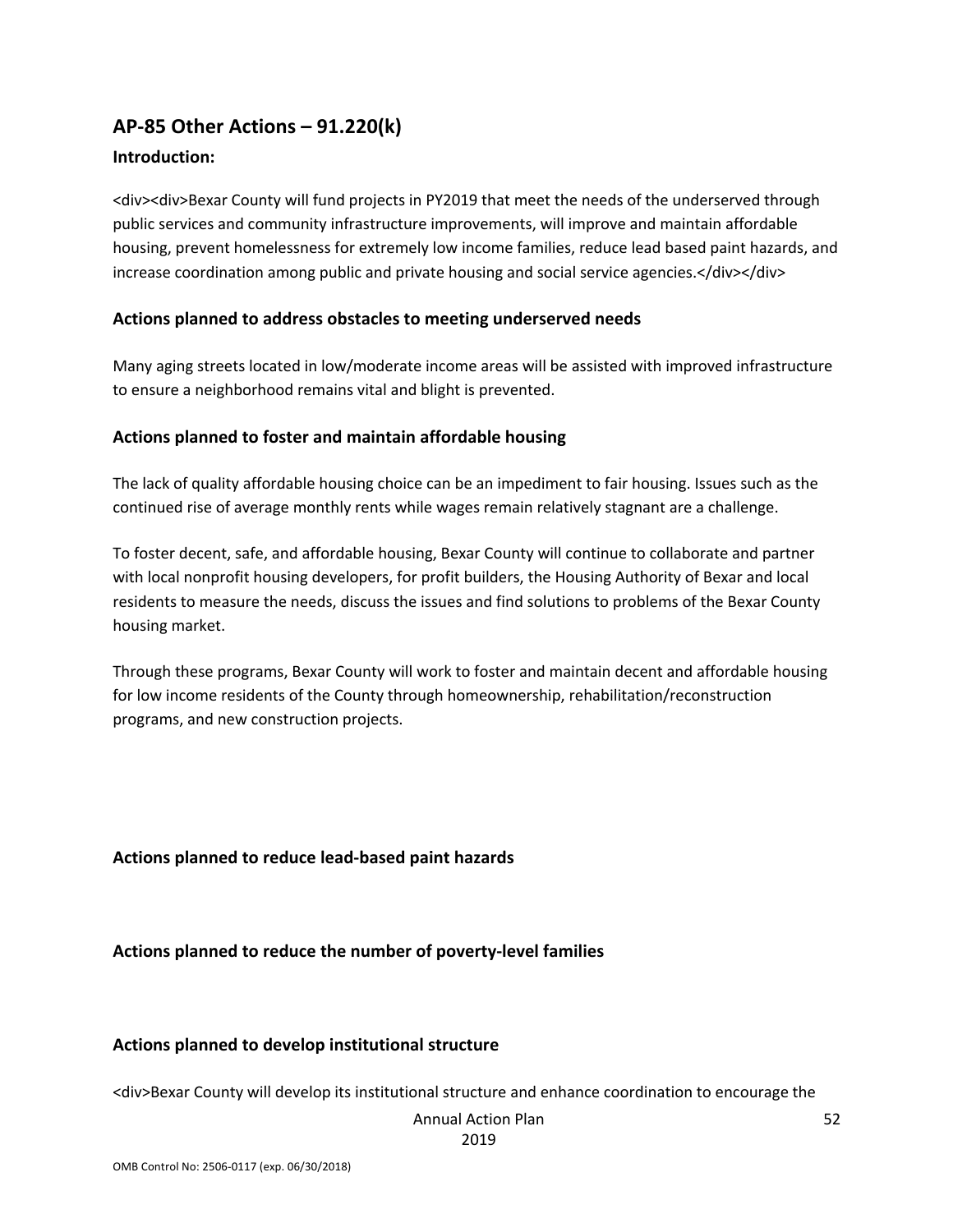creation of affordable housing by continuing to sponsor programs to expand technical capacity and improve coordination among local agencies, such as planning forums, homeless surveys, workshops, and joint venture housing activities.</div>

## **Actions planned to enhance coordination between public and private housing and social service agencies**

<div>ECD will continue to coordinate with Continuum of Care members, participating cities, housing developers, and local housing authorities in sharing information. Chronic homelessness, minority homeownership, local housing issues, the development of self-sufficiency programs, and other improvements to public housing will continue to be discussed.</div>

### **Discussion:**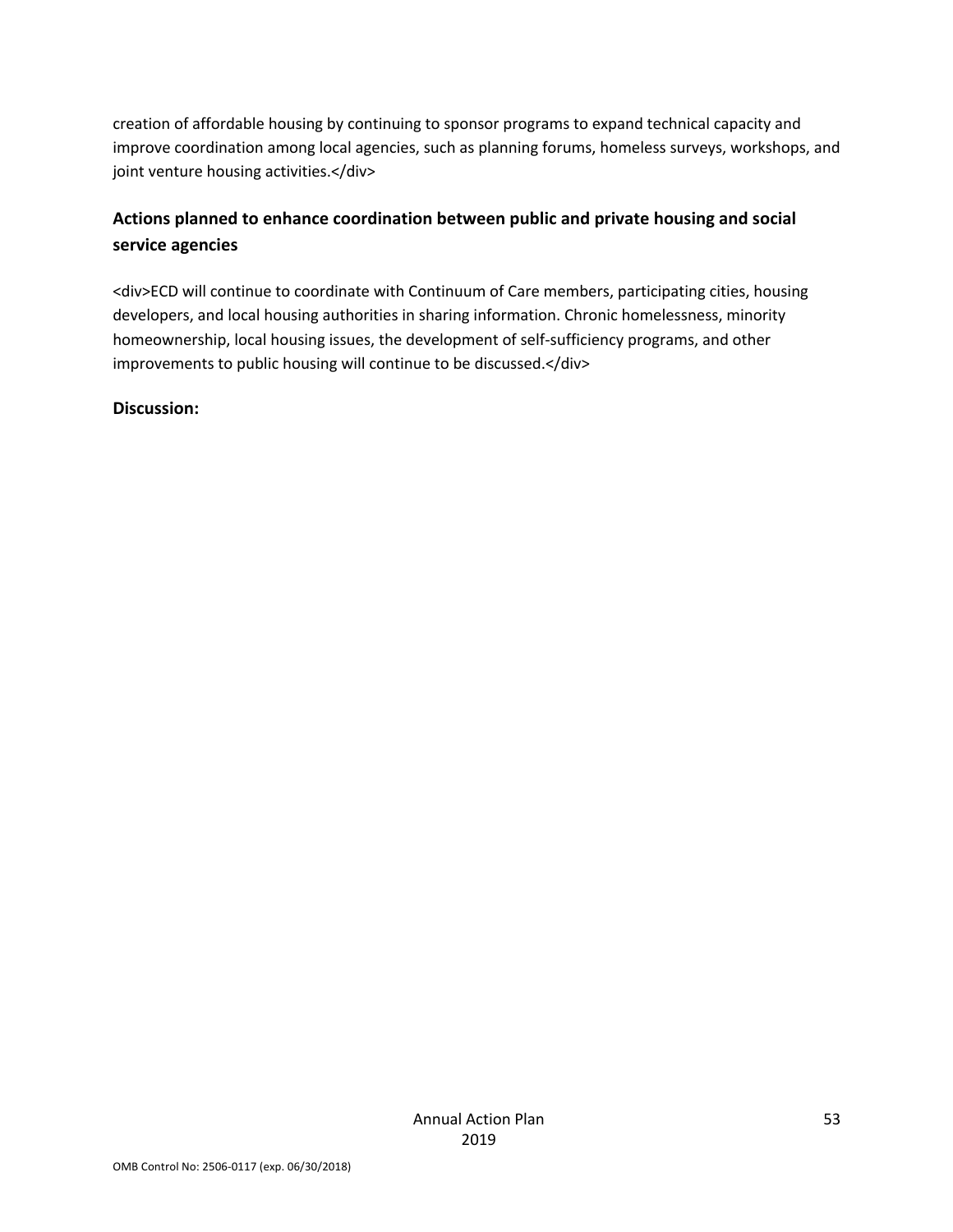# **Program Specific Requirements**

### **AP-90 Program Specific Requirements – 91.220(l)(1,2,4)**

#### **Introduction:**

Bexar County continuously works to comply will all program specific requirements for CDBG, HOME and ESG Programs. In addition, the Economic & Community Development Department will continue to offer technical assistance to subrecipient organizations in order to ensure a better understanding of program specific CDBG, ESG, and HOME rules.

### **Community Development Block Grant Program (CDBG) Reference 24 CFR 91.220(l)(1)**

Projects planned with all CDBG funds expected to be available during the year are identified in the Projects Table. The following identifies program income that is available for use that is included in projects to be carried out.

| 1. The total amount of program income that will have been received before the start of the next   |          |
|---------------------------------------------------------------------------------------------------|----------|
| program year and that has not yet been reprogrammed                                               | 0        |
| 2. The amount of proceeds from section 108 loan guarantees that will be used during the year to   |          |
| address the priority needs and specific objectives identified in the grantee's strategic plan.    | $\Omega$ |
| 3. The amount of surplus funds from urban renewal settlements                                     | n        |
| 4. The amount of any grant funds returned to the line of credit for which the planned use has not |          |
| been included in a prior statement or plan                                                        | 0        |
| 5. The amount of income from float-funded activities                                              | $\Omega$ |
| <b>Total Program Income:</b>                                                                      | 0        |

#### **Other CDBG Requirements**

| 1. The amount of urgent need activities                                            | 70      |
|------------------------------------------------------------------------------------|---------|
| 2. The estimated percentage of CDBG funds that will be used for activities that    |         |
| benefit persons of low and moderate income. Overall Benefit - A consecutive period |         |
| of one, two or three years may be used to determine that a minimum overall         |         |
| benefit of 70% of CDBG funds is used to benefit persons of low and moderate        |         |
| income. Specify the years covered that include this Annual Action Plan.            | 100.00% |

### **HOME Investment Partnership Program (HOME) Reference 24 CFR 91.220(l)(2)**

1. A description of other forms of investment being used beyond those identified in Section 92.205 is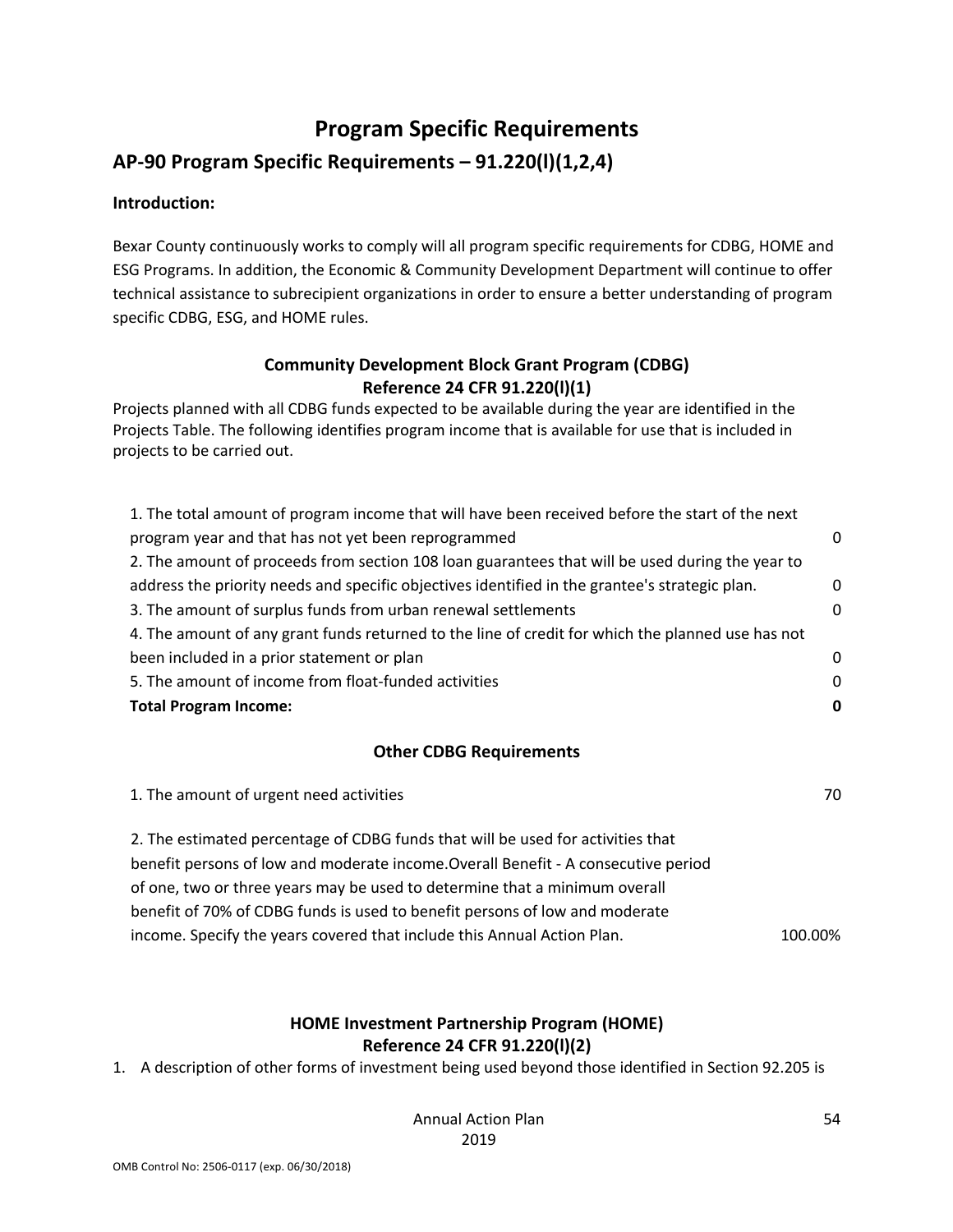as follows:

<div>Bexar County does not plan to use HOME funds for other forms of investment beyond those identified in Section 92.205.</div>

2. A description of the guidelines that will be used for resale or recapture of HOME funds when used for homebuyer activities as required in 92.254, is as follows:

Bexar County imposes a recapture provision in its contracts that comply with the HOME Final Rule, 24 CFR 92.254. If a property that is assisted with HOME funds is no longer owner-occupied, is refinanced, or is sold during the period of affordability, the County shall recapture funds based on shared net proceeds.

For HOME-assisted homebuyer projects, the County shall require its CHDOs and subrecipients, through written CHDO or Subrecipient agreements, to perform ongoing monitoring of the principal residency requirement during the period of affordability. Confirmation that the buyer is using the property as his or her principal residence may be accomplished by verifying that the buyer's name appears on utility company records or insurance company records for the home. In addition, postcard or letters mailed with "do not forward" instructions may demonstrate whether the buyer is receiving mail at the home.

Failure to comply with the resale or recapture requirements means that:

1) the original HOME-assisted homebuyer no longer occupies the unit as his or her principal residence (i.e., unit is rented or vacant), or

2) the home was sold during the period of affordability and the applicable resale or recapture provisions were not enforced.

In cases of noncompliance under either resale or recapture provisions, the County must repay to its HOME Investment Trust Fund in accordance with §92.503(b), any *outstanding HOME funds* invested in the housing. The amount subject to repayment is the total amount of HOME funds invested in the housing (i.e., any HOME development subsidy to the developer plus any HOME down payment or other assistance (e.g., closing costs) provided to the homebuyer) minus any HOME funds already repaid (i.e., payment of principal on a HOME loan). Any interest paid on the loan is considered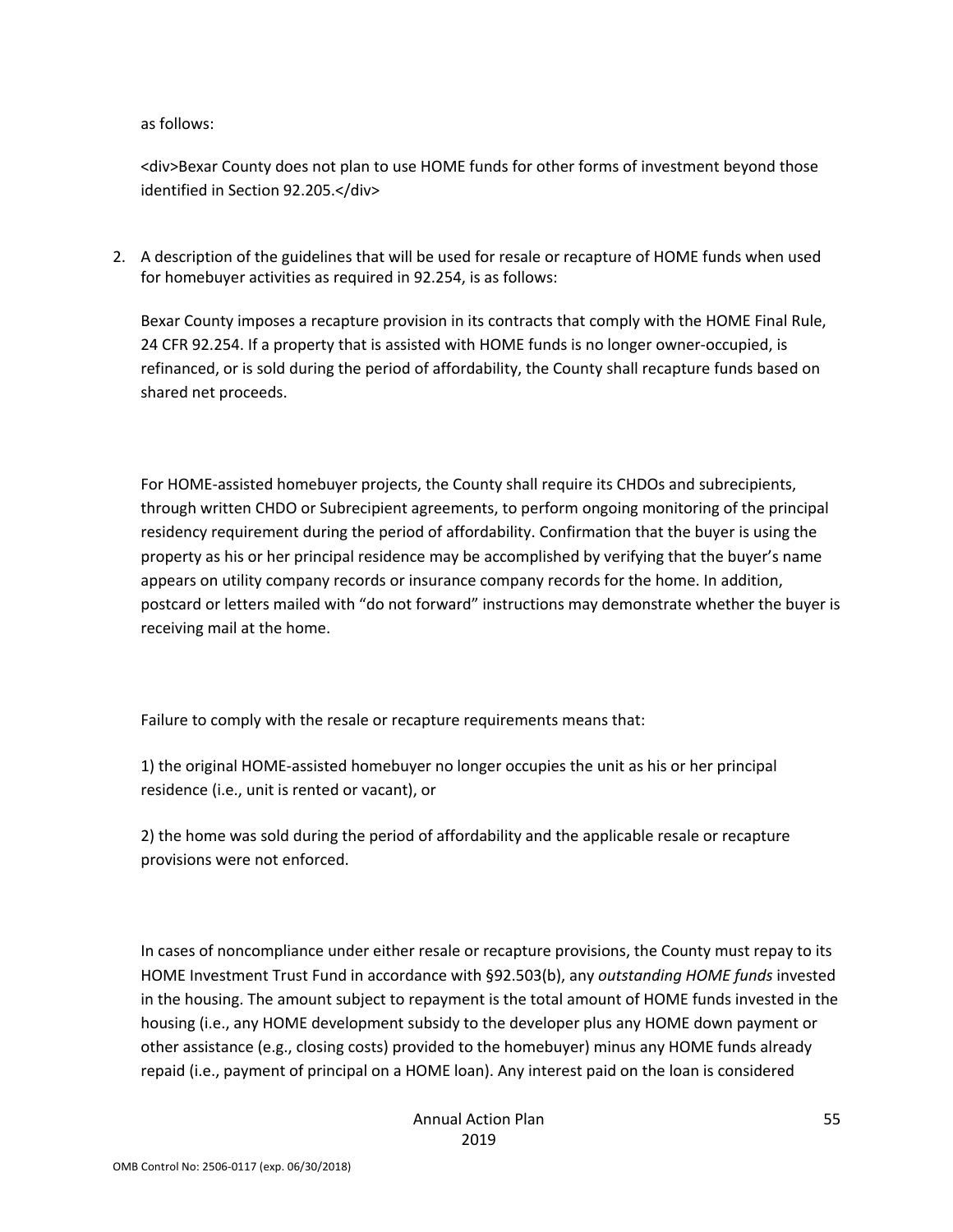program income and cannot be counted against the outstanding HOME investment amount.

3. A description of the guidelines for resale or recapture that ensures the affordability of units acquired with HOME funds? See 24 CFR 92.254(a)(4) are as follows:

Bexar County imposes a recapture provision in its contracts that comply with the HOME Final Rule, 24 CFR 92.254. The County shall require the Resale provision to be used in the event that only a Development Subsidy is used to make the home affordable.

A clear, detailed written agreement, executed before or at the time of sale, ensures that all parties are aware of the specific HOME requirements applicable to the unit (i.e., period or affordability, principal residency requirement, terms and conditions of either the resale or recapture requirement). The HOME written agreement must be a separate legal document from any loan instrument and must, at a minimum, comply with the requirements at §92.504(c)(5) of the HOME rule. If the County provides HOME funds to a subrecipient or CHDO to develop and sell affordable housing, the County must prepare and execute the agreement with the buyer, or be a party to the agreement along with the entity it funded.

The written agreement between the homebuyer and the County, as well as mortgage and lien documents are all used to impose the Recapture Provisions in HOME-assisted homebuyer projects under the recapture option. The purpose of these enforcement mechanisms is to ensure that the County recaptures the Direct Subsidy to the HOME-assisted homebuyer if the HOME-assisted property is transferred. Unlike the resale option, deed restrictions, covenants running with the land, or other similar mechanisms are not required by the HOME rule to be used in homebuyer projects under the recapture option.

A clear, detailed written agreement, executed before or at the time of sale, ensures that all parties are aware of the specific HOME requirements applicable to the unit (i.e., period or affordability, principal residency requirement, terms and conditions of either the resale or recapture requirement). The HOME written agreement must be a separate legal document from any loan instrument and must, at a minimum, comply with the requirements at §92.504(c)(5) of the HOME rule. If the County provides HOME funds to a subrecipient or CHDO to develop and sell affordable housing, the County must prepare and execute the agreement with the buyer, or be a party to the agreement along with the entity it funded.

While mortgage and lien documents are used to secure repayment of the HOME subsidy, these documents are not sufficient to enforce the Resale Provisions. Separately recorded deed restrictions will be used to impose the Resale Provisions (§92.254(a)(5)(i)(A)) in HOME-assisted homebuyer projects under the resale option. The purpose of these enforcement mechanisms is to secure and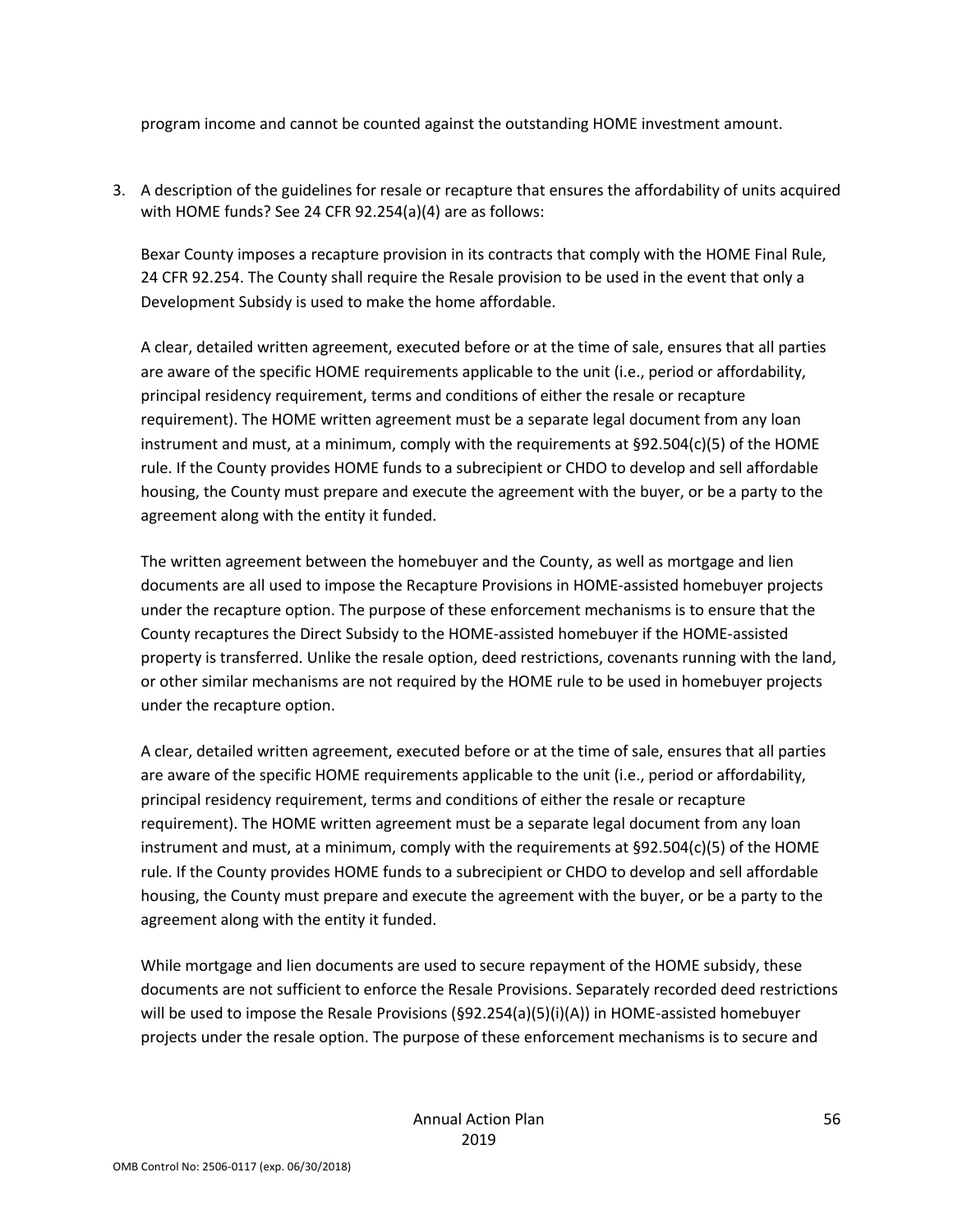retain the affordable re-use of the property, while providing a fair return to the seller.

4. Plans for using HOME funds to refinance existing debt secured by multifamily housing that is rehabilitated with HOME funds along with a description of the refinancing guidelines required that will be used under 24 CFR 92.206(b), are as follows:

Bexar County does not intend to refinance any existing debt secured by multi family housing that is or has been rehabilitated with HOME funds (reference 24 CFR 92.206(b)).

### **Emergency Solutions Grant (ESG) Reference 91.220(l)(4)**

1. Include written standards for providing ESG assistance (may include as attachment)

Bexar County's has adopted the Coc/ESG Written Standards which are included as an attachment.

2. If the Continuum of Care has established centralized or coordinated assessment system that meets HUD requirements, describe that centralized or coordinated assessment system.

The Continuum of Care coordinated assessment system was developed and adopted in March 2017 in accordance with HUD's requirements (24 CFR Part 578) all providers within the Continuum of Care's area, except for victim service providers, shall use that assessment system. Bexar County and City of San Antonio are currently working the South Alamo Regional Alliance for the Homeless to review the Written Standards again to ensure that the currently Written Standards and ESG Performance Metrics are up to date and do not require any revisions. This review will ensure that the localicities are consists which required HUD rules and regulations.

A victim service provider may choose not to use the Continuum of Care's assessment system. However, all victim service providers are required to use a centralized or coordinated assessment system that meets HUDS's minimum requirements.

This shall include the use of a standardized assessment tool by all providers to determine the appropriate intervention to address the episode of homelessness and the prioritization of individuals and families for assistance based on the severity of their service needs and the length of time homeless.

The CoC has determined that the VISPDAT (Vulnerability Index Service Priority Decision Assessment Tool) will be the standardized assessment tool used for Bexar County and the City of San Antonio. The VISPDAT is required to be conducted upon intake into: Emergency Shelter, Transitional Housing,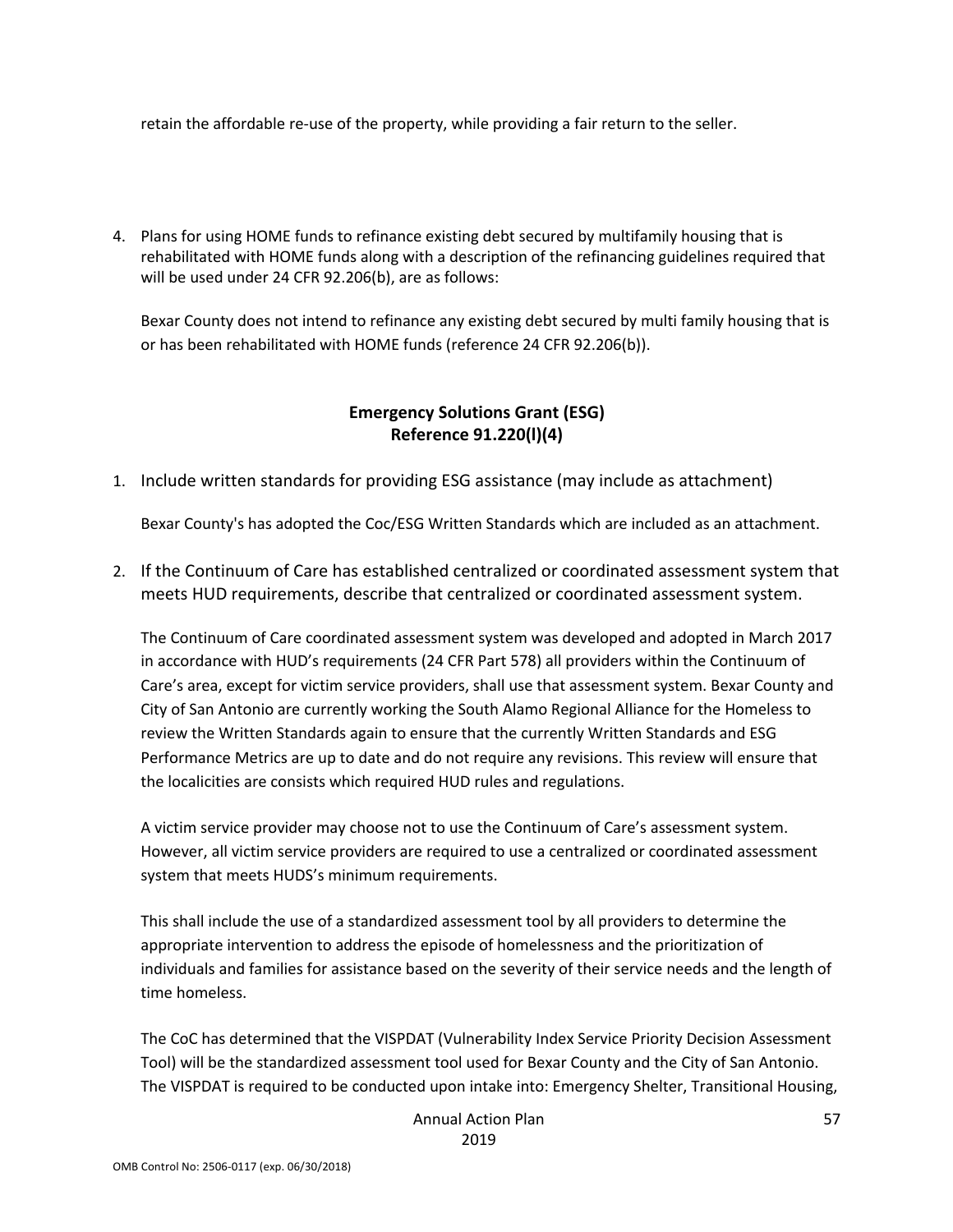Rapid Rehousing and Permanent Supportive Housing. Outreach workers should conduct a VISPDAT on homeless persons engaged. Providers conducting the VISPDAT assessment are required to enter that information into HMIS.

As Bexar County CoC moves forward in implementing coordinated entry, it will be implemented in stages commencing with Permanent Supportive Housing, then including Rapid Rehousing and Transitional Housing. Referral and admission to Permanent Supportive Housing will be prioritized consistent with

Notice CPD 14 012: "Prioritizing Persons Experiencing Chronic Homelessness in Permanent Supportive Housing and Recordkeeping Requirements for Documenting Chronic Homeless Status"

All referrals through San Antonio/Bexar County coordinated entry to permanent supportive housing will be prioritized consistent with Notice CPD14-012.

CoC funded providers of permanent supportive housing must accept referrals from the Coordinated Entry System and most follow procedures and time frames for responding to referrals as specified in the CoC Coordinated Entry Policies and Procedures.

Ongoing training and support will be provided to all CoC and ESG funded providers in the assessment, prioritization, referral and placement process.

All ESG and CoC funded providers must comply with requirements for coordinated entry established by the CoC. These requirements will be documented in the Coordinated Entry System Policies and Procedures.

This includes but is not limited to: Only admitting persons and families and accepting referrals from the coordinated entry system; designate a staff member and alternate as the agency's point of contact for coordinated entry and; Participate in trainings established by the CoC.

This includes but is not limited to: Only admitting persons and families and accepting referrals from the coordinated entry system; designating a staff member and alternate as the agency's point of contact for coordinated entry and; Participating in trainings established by the CoC.

3. Identify the process for making sub-awards and describe how the ESG allocation available to private nonprofit organizations (including community and faith-based organizations).

Bexar County released a Notice of Funding Availability to solicit projects for available 2019 ESG funding. Applicants were notified of available funding via e-mail, web postings, public notices, and applicant conferences. Interested parties submitted applications via ZoomGrants –an online portal. All submissions were evaluated by a impartial scoring committee.